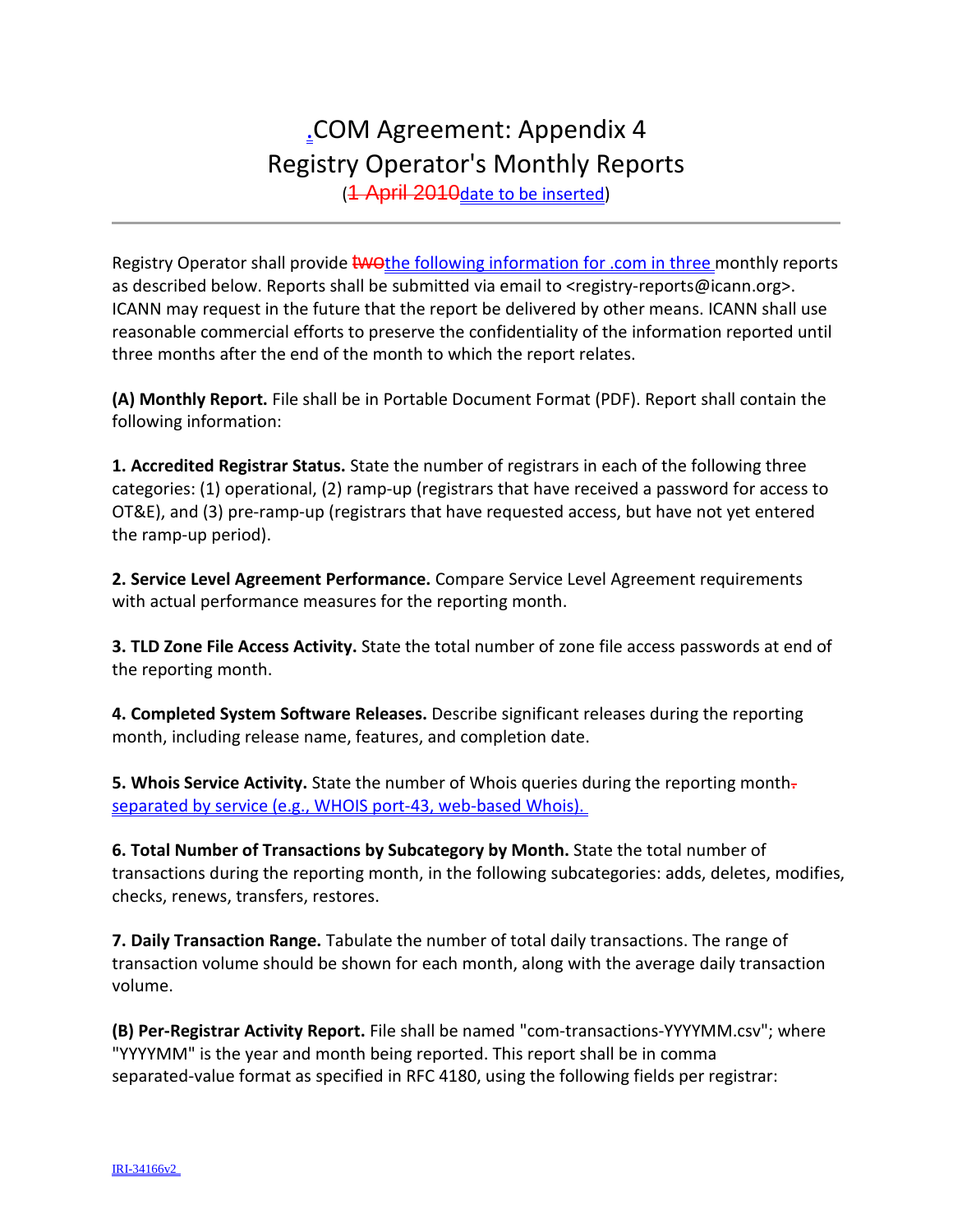| Field # | <b>Field Name</b> | <b>Notes</b>                                                                                                                                |
|---------|-------------------|---------------------------------------------------------------------------------------------------------------------------------------------|
| 01      | registrar-name    | registrar's full corporate name as registered with IANA                                                                                     |
| 02      | iana-id           | http://www.iana.org/assignments/registrar-ids                                                                                               |
| 03      | total-domains     | total domains under sponsorship                                                                                                             |
| 04      | total-nameservers | total name servers registered                                                                                                               |
| 05      | net-adds-1-yr     | number of domains successfully addedregistered with<br>an initial term of one year (and not deleted within the<br>add grace period)         |
| 06      | net-adds-2-yr     | number of domains successfully registered with an<br>initial term of two years (and not deleted within the add<br>grace period)             |
| 07      | net-adds-3-yr     | number of domains successfully registered with an<br>initial term of three years (and not deleted within the<br>add grace period)           |
| 08      | net-adds-4-yr     | etc-number of domains successfully registered with an<br>initial term of four years (and not deleted within the<br>add grace period)        |
| 09      | net-adds-5-yr     | <u>"unumber of domains successfully registered with an</u><br>initial term of five years (and not deleted within the add<br>grace period)   |
| 10      | net-adds-6-yr     | <u>"-"number of domains successfully registered with an</u><br>initial term of six years (and not deleted within the add<br>grace period)   |
| 11      | net-adds-7-yr     | <u>" "number of domains successfully registered with an</u><br>initial term of seven years (and not deleted within the<br>add grace period) |
| 12      | net-adds-8-yr     | <u>" "number of domains successfully registered with an</u><br>initial term of eight years (and not deleted within the<br>add grace period) |
| 13      | net-adds-9-yr     | <u>" "number of domains successfully registered with an</u><br>initial term of nine years (and not deleted within the<br>add grace period)  |
| 14      | net-adds-10-yr    | <u>" "number of domains successfully registered with an</u><br>initial term of ten years (and not deleted within the add<br>grace period)   |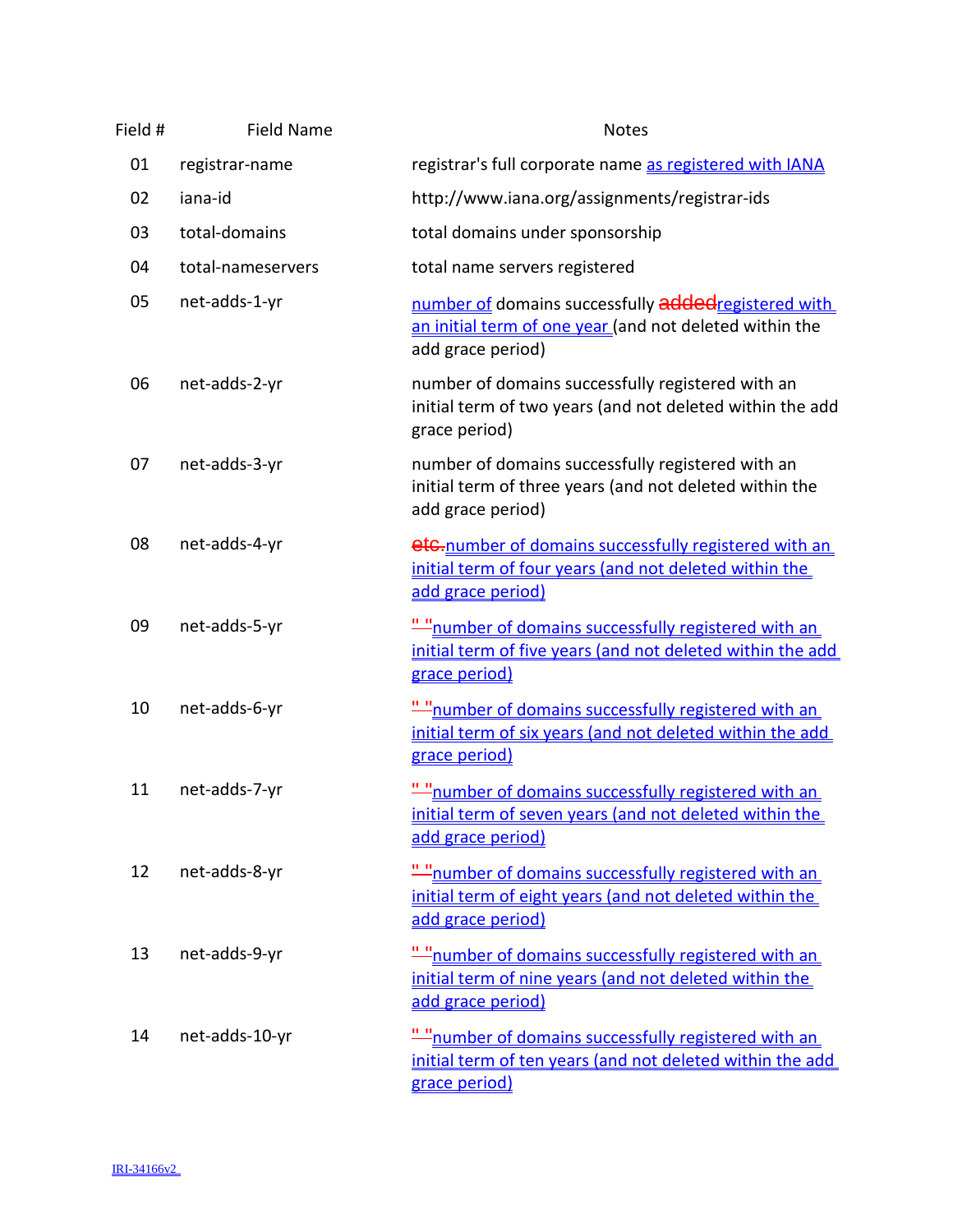| 15 | net-renews-1-yr  | number of domains successfully renewed either<br>automatically or by command with a new renewal<br>period of one year (and not deleted within the renew<br>grace period)             |
|----|------------------|--------------------------------------------------------------------------------------------------------------------------------------------------------------------------------------|
| 16 | net-renews-2-yr  | number of domains successfully renewed either<br>automatically or by command with a new renewal<br>period of two years (and not deleted within the renew<br>grace period)            |
| 17 | net-renews-3-yr  | number of domains successfully renewed either<br>automatically or by command with a new renewal<br>period of three years (and not deleted within the renew<br>grace period)          |
| 18 | net-renews-4-yr  | etc.number of domains successfully renewed either<br>automatically or by command with a new renewal<br>period of four years (and not deleted within the renew<br>grace period)       |
| 19 | net-renews-5-yr  | <u>"-"number of domains successfully renewed either</u><br>automatically or by command with a new renewal<br>period of five years (and not deleted within the renew<br>grace period) |
| 20 | net-renews-6-yr  | "-"number of domains successfully renewed either<br>automatically or by command with a new renewal<br>period of six years (and not deleted within the renew<br>grace period)         |
| 21 | net-renews-7-yr  | <u>"Thumber of domains successfully renewed either</u><br>automatically or by command with a new renewal<br>period of seven years (and not deleted within the renew<br>grace period) |
| 22 | net-renews-8-yr  | " "number of domains successfully renewed either<br>automatically or by command with a new renewal<br>period of eight years (and not deleted within the renew<br>grace period)       |
| 23 | net-renews-9-yr  | <u>"-"number of domains successfully renewed either</u><br>automatically or by command with a new renewal<br>period of nine years (and not deleted within the renew<br>grace period) |
| 24 | net-renews-10-yr | " "number of domains successfully renewed either<br>automatically or by command with a new renewal                                                                                   |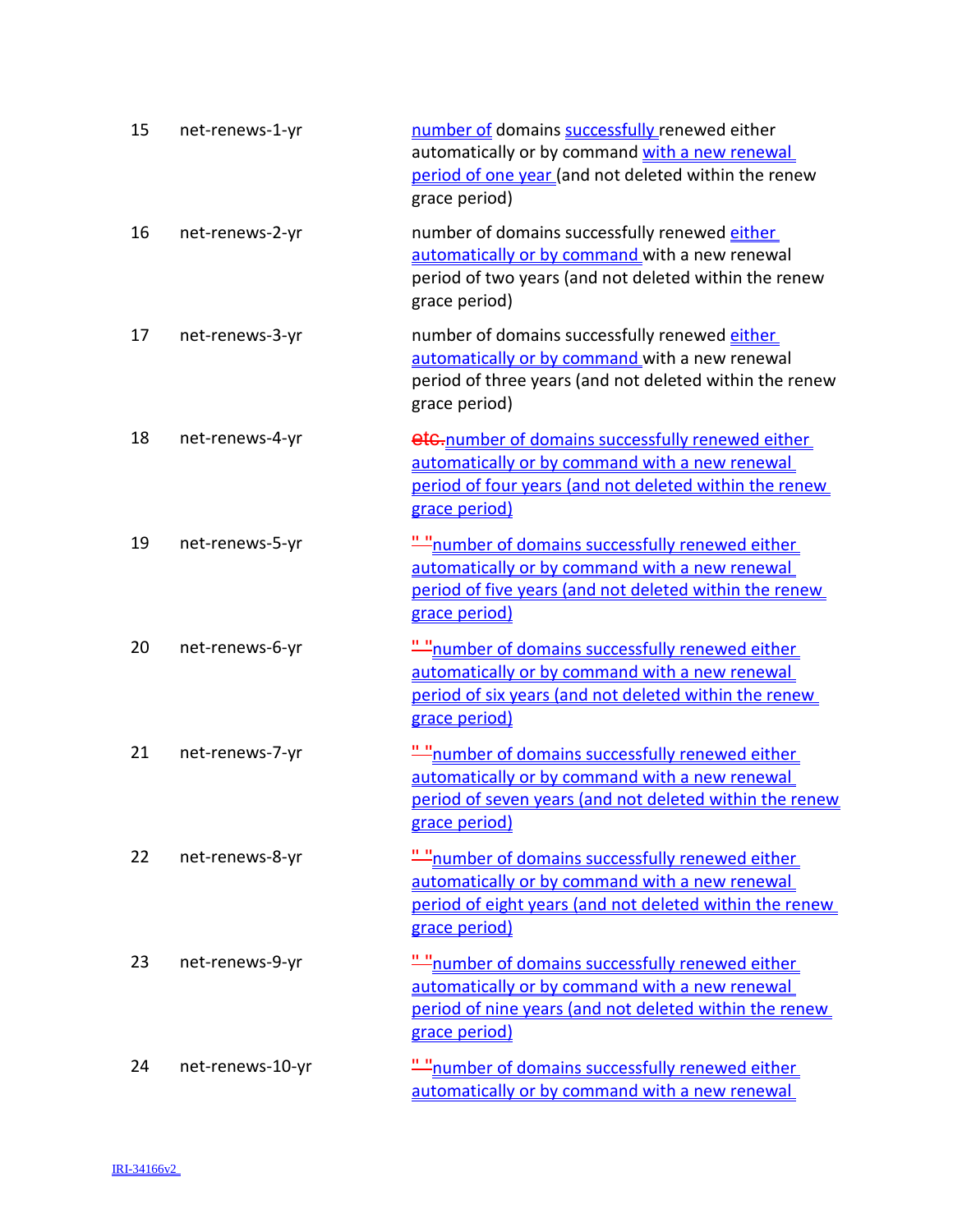|           |                              | period of ten years (and not deleted within the renew<br>grace period)                                                  |
|-----------|------------------------------|-------------------------------------------------------------------------------------------------------------------------|
| 25        | transfer-gaining-successful  | transfers initiated by this registrar that were ack'd by<br>the other registrar - either by command or<br>automatically |
| 26        | transfer-gaining-nacked      | transfers initiated by this registrar that were n'acked by<br>the other registrar                                       |
| 27        | transfer-losing-successful   | transfers initiated by another registrar that this registrar<br>ack'd - either by command or automatically              |
| 28        | transfer-losing-nacked       | transfers initiated by another registrar that this registrar<br>n'acked                                                 |
| 29        | transfer-disputed-won        | number of transfer disputes in which this registrar<br>prevailed                                                        |
| 30        | transfer-disputed-lost       | number of transfer disputes this registrar lost                                                                         |
| 31        | transfer-disputed-nodecision | number of transfer disputes involving this registrar with<br>a split or no decision                                     |
| 32        | deleted-domains-grace        | domains deleted within the add grace period                                                                             |
| 33        | deleted-domains-nograce      | domains deleted outside the add grace period                                                                            |
| 34        | restored-domains             | domain names restored from redemption period                                                                            |
| 35        | restored-noreport            | total number of restored names for which the registrar<br>failed to submit a restore report                             |
| 36        | agp-exemption-requests       | total number of AGP (add grace period) exemption<br>requests                                                            |
| 37        | agp-exemptions-granted       | total number of AGP (add grace period) exemption<br>requests granted                                                    |
| 38        | agp-exempted-domains         | total number of names affected by granted AGP (add<br>grace period) exemption requests                                  |
| <u>39</u> | attempted-adds               | number of attempted (successful and failed) domain                                                                      |

The first line shall include the field names exactly as they appear in the table above as a "header line" as described in section 2 of RFC 4180. The last line of each report should include totals for each column across all registrars. The first field of this line shall read "Totals" while the second field shall be left empty in that line. No other lines besides the ones described above shall be included. Line breaks shall be "CRLF"  $\underline{< U+000D, U+000A>}$  as described in RFC 4180.

name create commands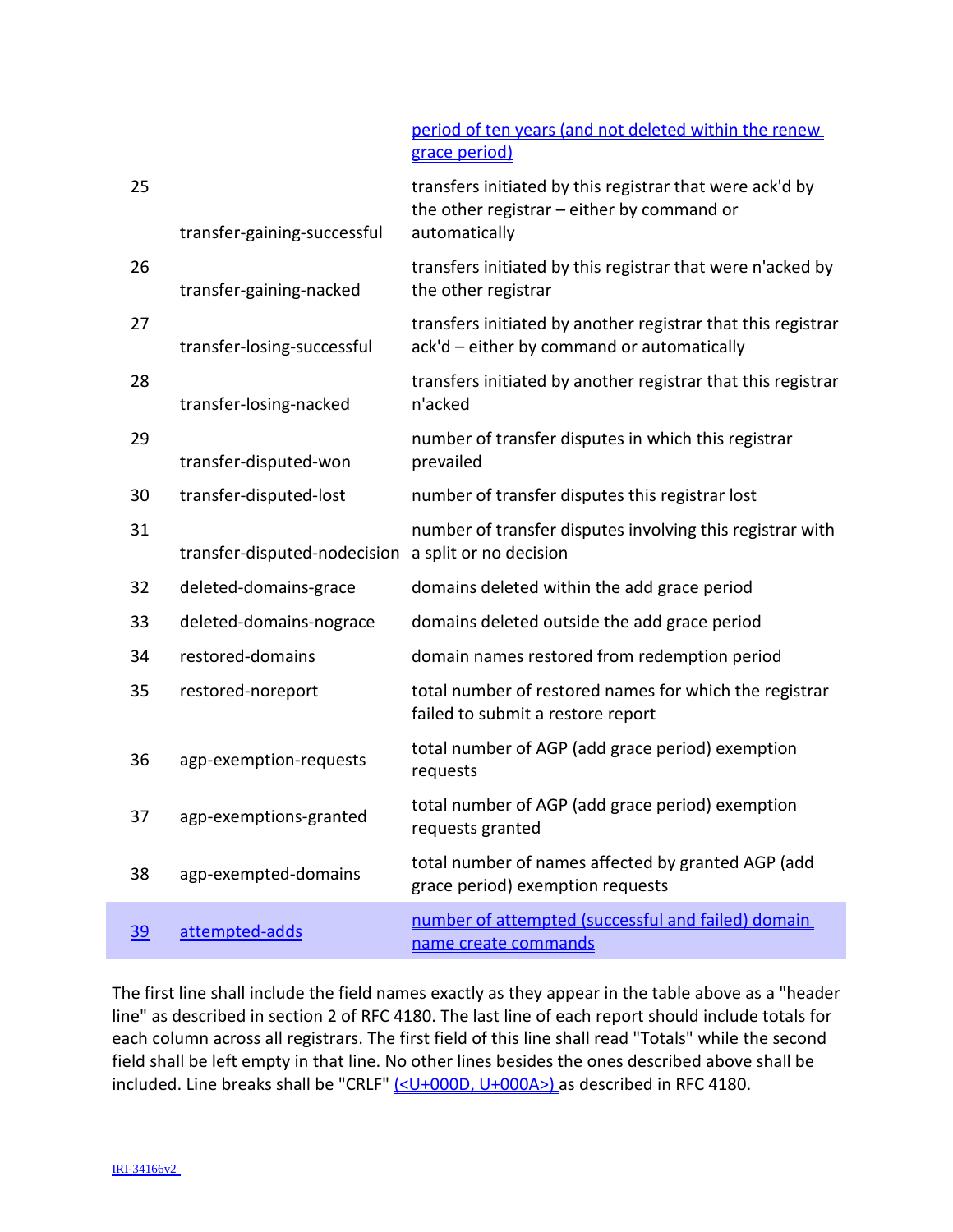## **(c) Registry Functions Activity Report.** This report shall be compiled in a comma separated-value formatted file as specified in RFC 4180. The file shall be named "com-activity-yyyymm.csv", where "yyyymm" is the year and month being reported. The file shall contain the following fields:

| <b>Field</b><br>#         | <b>Field Name</b>         | <b>Description</b>                                                                                                                    |
|---------------------------|---------------------------|---------------------------------------------------------------------------------------------------------------------------------------|
| 01                        | operational-registrars    | number of operational registrars at the end of the<br>reporting period                                                                |
| $\underline{02}$          | ramp-up-registrars        | number of registrars that have received a password for<br>access to OT&E at the end of the reporting period                           |
| $\underline{03}$          | pre-ramp-up-registrars    | number of registrars that have requested access, but<br>have not yet entered the ramp-up period at the end of<br>the reporting period |
| 04                        | zfa-passwords             | number of active zone file access passwords at the end of<br>the reporting period                                                     |
| $\underline{\mathsf{05}}$ | whois-43-queries          | number of WHOIS (port-43) queries responded during the<br>reporting period                                                            |
| $\underline{\mathsf{06}}$ | web-whois-queries         | number of Web-based Whois queries responded during<br>the reporting period, not including searchable Whois                            |
| 07                        | searchable-whois-queries  | number of searchable Whois queries responded during<br>the reporting period, if offered                                               |
| <u>08</u>                 | dns-udp-queries-received  | number of DNS queries received over UDP transport<br>during the reporting period                                                      |
| <u>09 </u>                | dns-udp-queries-responded | number of DNS queries received over UDP transport that<br>were responded during the reporting period                                  |
| <u>10</u>                 | dns-tcp-queries-received  | number of DNS queries received over TCP transport<br>during the reporting period                                                      |
| <u> 11</u>                | dns-tcp-queries-responded | number of DNS queries received over TCP transport that<br>were responded during the reporting period                                  |
| 12                        | srs-dom-check             | number of SRS (EPP and any other interface) domain<br>name "check" requests responded during the reporting<br>period                  |
| <u> 13 </u>               | srs-dom-create            | number of SRS (EPP and any other interface) domain<br>name "create" requests responded during the reporting<br>period                 |
| $\underline{14}$          | srs-dom-delete            | number of SRS (EPP and any other interface) domain<br>name "delete" requests responded during the reporting<br>period                 |
| <u>15</u>                 | srs-dom-info              | number of SRS (EPP and any other interface) domain<br>name "info" requests responded during the reporting<br>period                   |
| 16                        | srs-dom-renew             | number of SRS (EPP and any other interface) domain                                                                                    |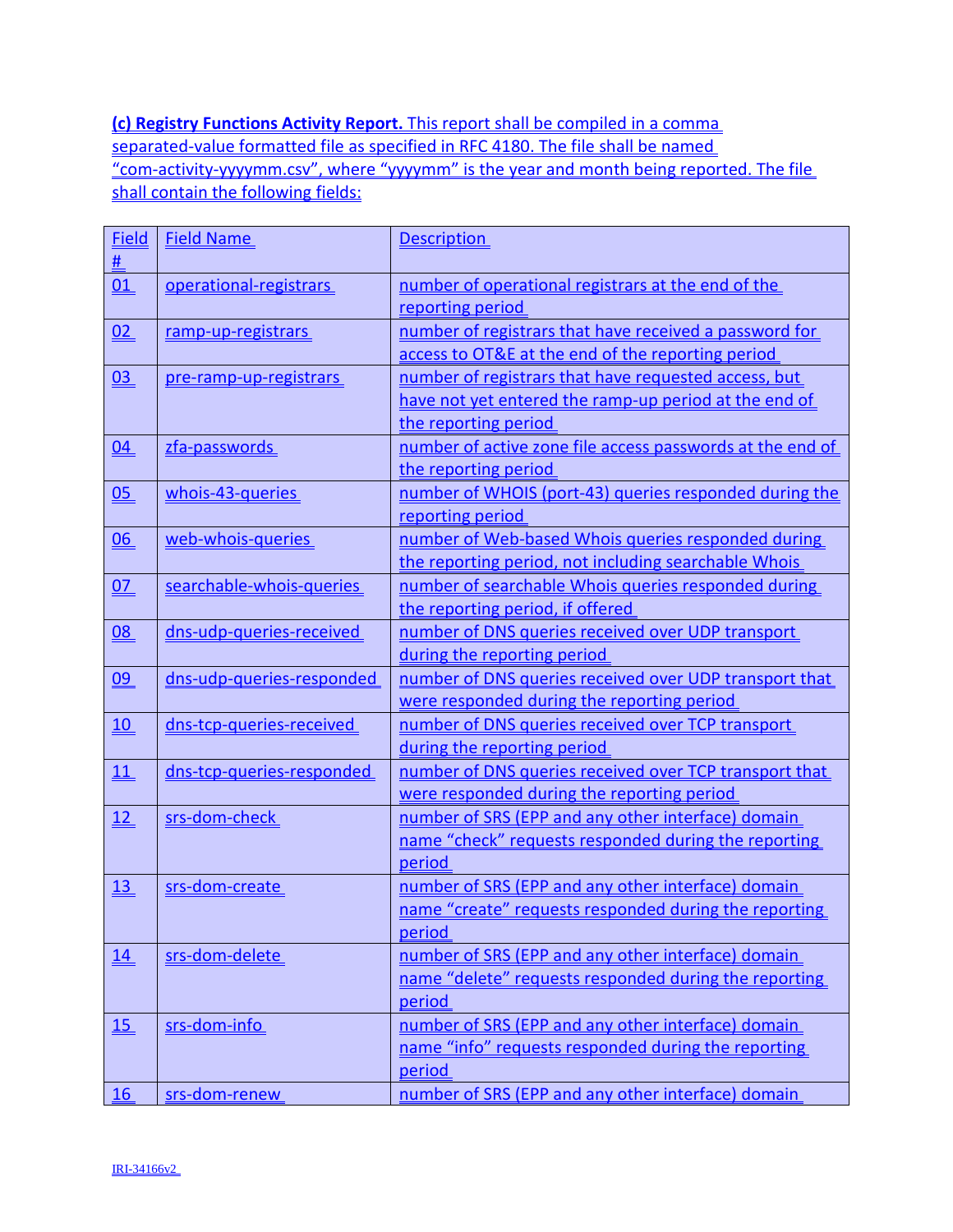|                  |                             | <u>name</u>                                              |  |  |
|------------------|-----------------------------|----------------------------------------------------------|--|--|
|                  |                             | "renew" requests responded during the reporting period   |  |  |
| 17               | srs-dom-rgp-restore-report  | number of SRS (EPP and any other interface) domain       |  |  |
|                  |                             | name RGP "restore" requests responded during the         |  |  |
|                  |                             | reporting period                                         |  |  |
| <u>18</u>        | srs-dom-rgp-restore-request | number of SRS (EPP and any other interface) domain       |  |  |
|                  |                             | name RGP "restore" requests delivering a restore report  |  |  |
|                  |                             | responded during the reporting period                    |  |  |
| <u> 19 </u>      | srs-dom-transfer-approve    | number of SRS (EPP and any other interface) domain       |  |  |
|                  |                             | name "transfer" requests to approve transfers responded  |  |  |
|                  |                             | during the reporting period                              |  |  |
| <u>20</u>        | srs-dom-transfer-cancel     | number of SRS (EPP and any other interface) domain       |  |  |
|                  |                             | name "transfer" requests to cancel transfers responded   |  |  |
|                  |                             | during the reporting period                              |  |  |
| 21               | srs-dom-transfer-query      | number of SRS (EPP and any other interface) domain       |  |  |
|                  |                             | name "transfer" requests to query about a transfer       |  |  |
|                  |                             | responded during the reporting period                    |  |  |
| 22               | srs-dom-transfer-reject     | number of SRS (EPP and any other interface) domain       |  |  |
|                  |                             | name "transfer" requests to reject transfers responded   |  |  |
|                  |                             | during the reporting period                              |  |  |
| <u>23  </u>      | srs-dom-transfer-request    | number of SRS (EPP and any other interface) domain       |  |  |
|                  |                             | name "transfer" requests to request transfers responded  |  |  |
|                  |                             | during the reporting period                              |  |  |
| <u>24  </u>      | srs-dom-update              | number of SRS (EPP and any other interface) domain       |  |  |
|                  |                             | name "update" requests (not including RGP restore        |  |  |
|                  |                             | requests) responded during the reporting period          |  |  |
| 25               | srs-host-check              | number of SRS (EPP and any other interface) host "check" |  |  |
|                  |                             | requests responded during the reporting period           |  |  |
| <u> 26 </u>      | srs-host-create             | number of SRS (EPP and any other interface) host         |  |  |
|                  |                             | "create" requests responded during the reporting period  |  |  |
| <u> 27 </u>      | srs-host-delete             | number of SRS (EPP and any other interface) host         |  |  |
|                  |                             | "delete" requests responded during the reporting period  |  |  |
| 28               | srs-host-info               | number of SRS (EPP and any other interface) host "info"  |  |  |
|                  |                             | requests responded during the reporting period           |  |  |
| <u> 29 </u>      | srs-host-update             | number of SRS (EPP and any other interface) host         |  |  |
|                  |                             | "update" requests responded during the reporting period  |  |  |
| $\underline{30}$ | srs-cont-check              | number of SRS (EPP and any other interface) contact      |  |  |
|                  |                             | "check" requests responded during the reporting period   |  |  |
| 31               | srs-cont-create             | number of SRS (EPP and any other interface) contact      |  |  |
|                  |                             | "create" requests responded during the reporting period  |  |  |
| $\overline{32}$  | srs-cont-delete             | number of SRS (EPP and any other interface) contact      |  |  |
|                  |                             | "delete" requests responded during the reporting period  |  |  |
| 33               | srs-cont-info               | number of SRS (EPP and any other interface) contact      |  |  |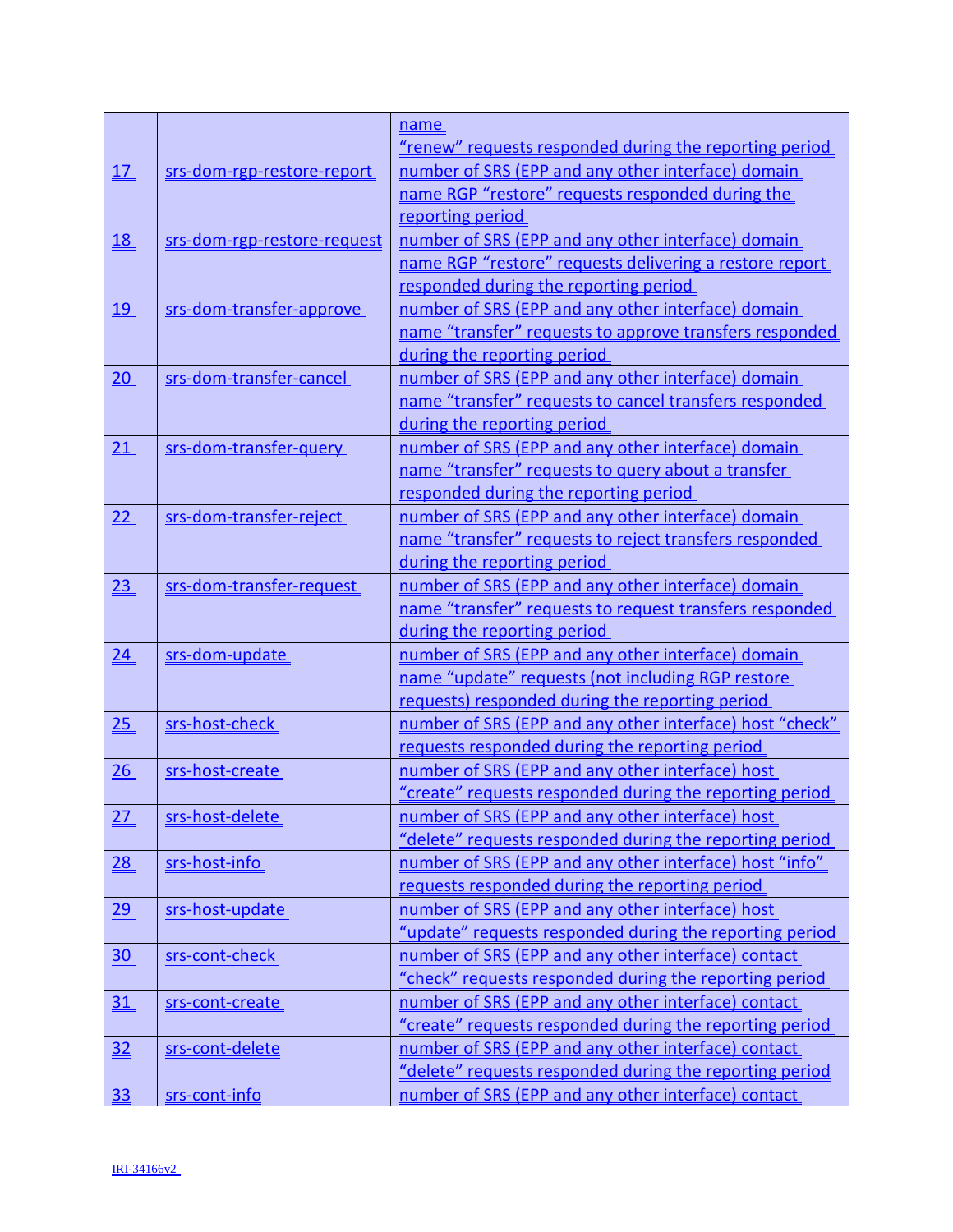|                              |                           | "info" requests responded during the reporting period     |  |  |  |
|------------------------------|---------------------------|-----------------------------------------------------------|--|--|--|
| $\frac{34}{5}$               | srs-cont-transfer-approve | number of SRS (EPP and any other interface) contact       |  |  |  |
|                              |                           | "transfer" requests to approve transfers responded        |  |  |  |
|                              |                           | during the reporting period                               |  |  |  |
| 35                           | srs-cont-transfer-cancel  | number of SRS (EPP and any other interface) contact       |  |  |  |
|                              |                           | "transfer" requests to cancel transfers responded during  |  |  |  |
|                              |                           | the reporting period                                      |  |  |  |
| $\underline{\underline{36}}$ | srs-cont-transfer-query   | number of SRS (EPP and any other interface) contact       |  |  |  |
|                              |                           | "transfer" requests to query about a transfer responded   |  |  |  |
|                              |                           | during the reporting period                               |  |  |  |
| 37                           | srs-cont-transfer-reject  | number of SRS (EPP and any other interface) contact       |  |  |  |
|                              |                           | "transfer" requests to reject transfers responded during  |  |  |  |
|                              |                           | the reporting period                                      |  |  |  |
| $\frac{38}{2}$               | srs-cont-transfer-request | number of SRS (EPP and any other interface) contact       |  |  |  |
|                              |                           | "transfer" requests to request transfers responded during |  |  |  |
|                              |                           | the reporting period                                      |  |  |  |
| <u>39</u>                    | srs-cont-update           | number of SRS (EPP and any other interface) contact       |  |  |  |
|                              |                           | "update" requests responded during the reporting period   |  |  |  |

The first line shall include the field names exactly as described in the table above as a "header line" as described in section 2 of RFC 4180. The last line of each report shall include totals for each column across all registrars; the first field of this line shall read "Totals" while the second field shall be left empty in that line. No other lines besides the ones described above shall be included. Line breaks shall be <U+000D, U+000A> as described in RFC 4180.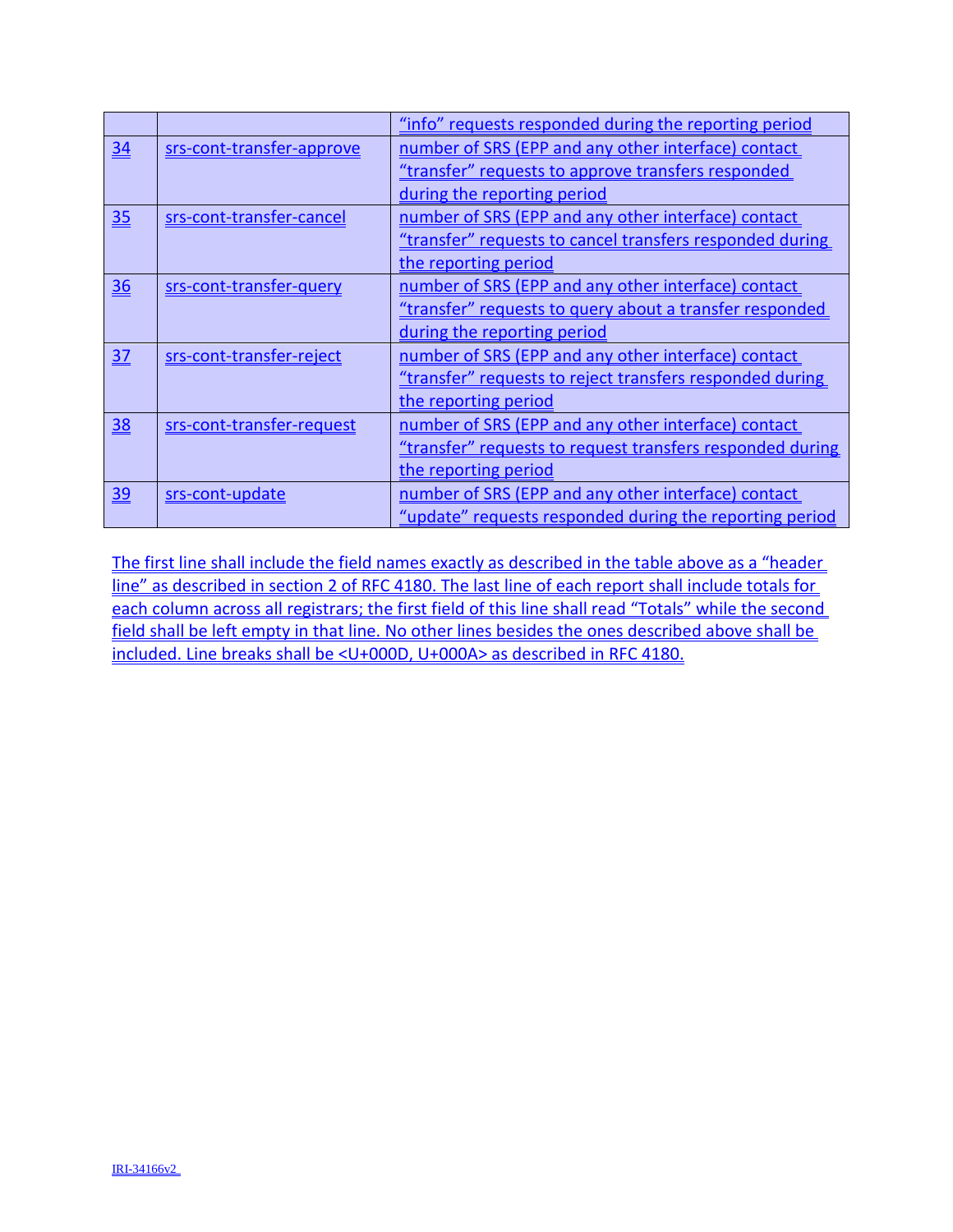| <b>Summary Report:</b>                                        |                |  |  |
|---------------------------------------------------------------|----------------|--|--|
| Litera Change-Pro ML IC 6.5.0.313 Document Comparison done on |                |  |  |
| 3/19/2012 8:17:37 PM                                          |                |  |  |
| <b>Style Name: JD Color With Moves</b>                        |                |  |  |
| <b>Original Filename:</b>                                     |                |  |  |
| Original DMS:iw://IRI/IRI/32911/1                             |                |  |  |
| <b>Modified Filename:</b>                                     |                |  |  |
| Modified DMS: iw://IRI/IRI/34166/2                            |                |  |  |
| <b>Changes:</b>                                               |                |  |  |
| Add                                                           | 34             |  |  |
| جراما                                                         | 18             |  |  |
| Move From                                                     | U              |  |  |
| Move To                                                       | O              |  |  |
| <b>Table Insert</b>                                           | $\overline{2}$ |  |  |
| <b>Table Delete</b>                                           | O              |  |  |
| Embedded Graphics (Visio, ChemDraw, Images etc.)              |                |  |  |
| <b>Embedded Excel</b>                                         | 0              |  |  |
| <b>Total Changes:</b>                                         | 55             |  |  |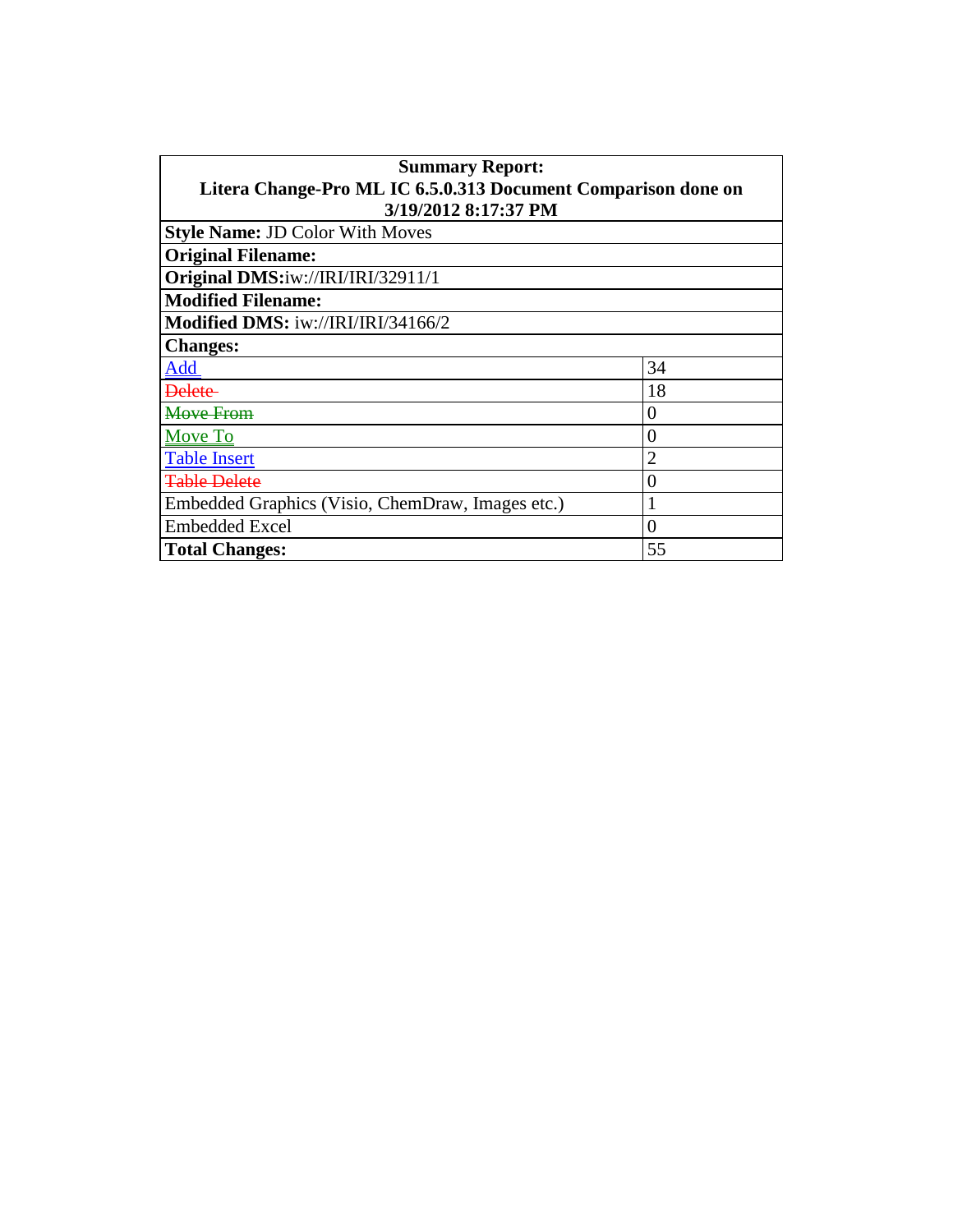# **.COM Agreement Appendix 5 Whois Specifications**

(1 March 2006date to be inserted)

#### **Public Whois Specification**

Registry Operator will operate a WHOIS service available via port 43 in accordance with RFC 3912, and a web-based Directory Service providing free public query-based access to at least the following elements in the following format.

Registry Operator commits to participating in and supporting the work in the IETF to produce a Domain Name Registration Data Access Protocol [SAC 051]. Registry Operator shall implement the standard no later than 135 days after it is requested by ICANN if: 1) the IETF produces a standard (i.e., it is published, at least, as a Proposed Standard RFC as specified in RFC 2026); and 2) its implementation is commercially reasonable in the context of the overall operation of the registry.

Registry Operator's Whois service is the authoritative Whois service for all second-level Internet domain names registered in the .com top-level domain and for all hosts registered using these names. This service is available to anyone. It is available via port 43 access and via links at the Registry Operator's web site. It is updated daily. Registry Operator offers public IPv6 transport for its Whois.

To use Registry Whois via port 43 enter the applicable parameter on the command line as illustrated below:

- For a domain name: whois "domain verisign.com"
- For a registrar name: whois "registrar Go Daddy Software, Inc."
- For a nameserver: whois " DNS3.REGISTER.COM" or whois "nameserver 216.21.234.72"

By default, Whois performs a very broad search, looking in all record types for matches to your query in these fields: domain name, nameserver name, nameserver IP address, and registrar names. Use keywords to narrow the search (for example, 'domain root'). Specify only part of the search string to perform a "partial" search on domain. Every domain starting with the string will be found. A trailing dot (or dots) after your text or the partial keyword indicates a partial search. For example, entering 'mack.' will find "Mack", "Mackall", "Mackay", and so on.

To use Registry Whois using the web interface: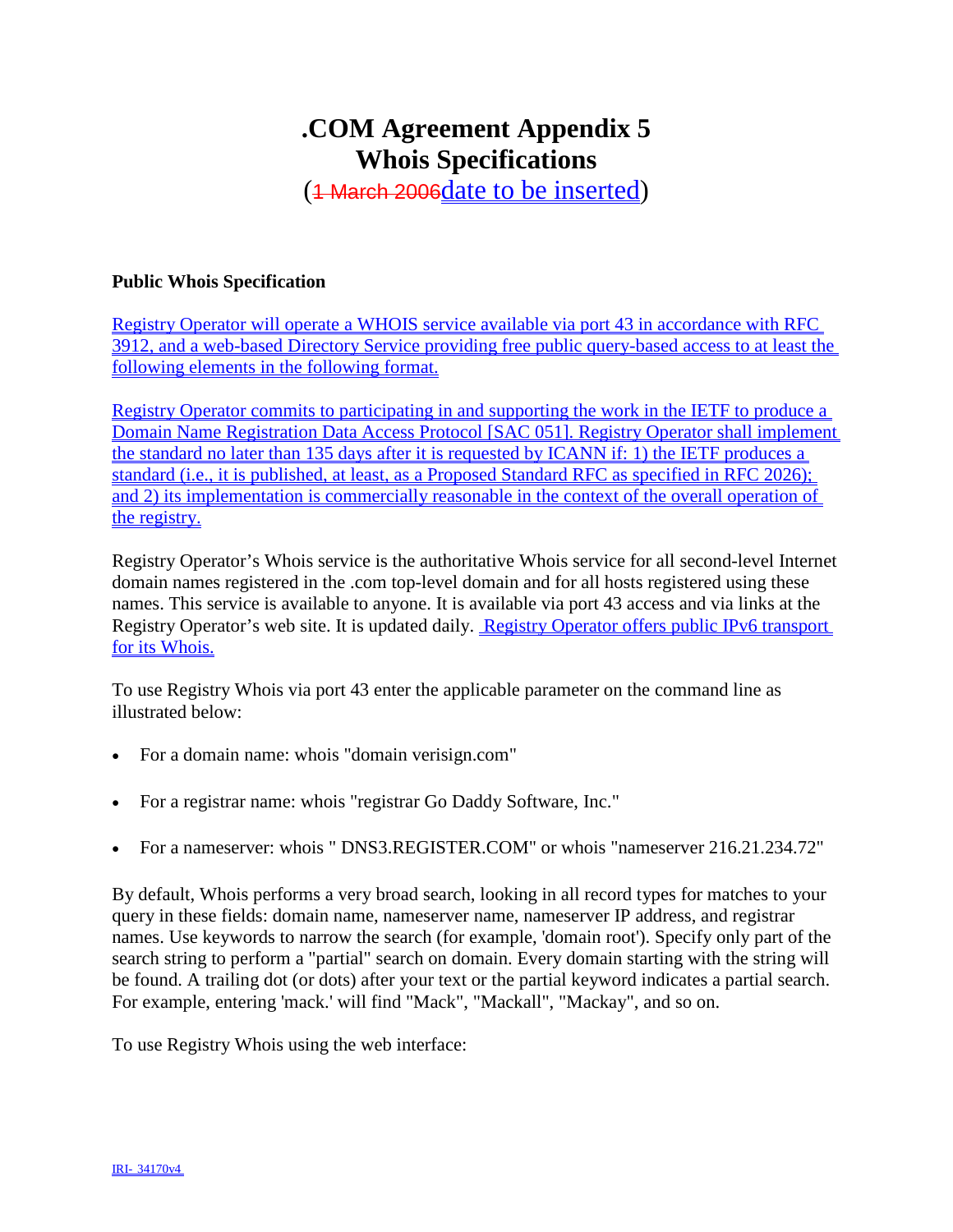- Go to [http://www.](http://www.verisigninc.com/en_US/products-and-services/domain-name-services/whois/index.xhtml)verisign-grs[verisigninc.com/en\\_US/products-and-services/domain](http://www.verisigninc.com/en_US/products-and-services/domain-name-services/whois/index.xhtml)[name-services/whois/index.xhtml](http://www.verisigninc.com/en_US/products-and-services/domain-name-services/whois/index.xhtml)
- Click on the appropriate button ("domain," "registrar" or "nameserver")
- Enter the applicable parameter:
	- o Domain name including the TLD (e.g., verisign-GFS.com)
	- o Full name of the registrar including punctuation, "Inc.", etc. (e.g., **America OnlineABC Registrar, Inc.)**
	- o Full host name or the IP address (e.g., **AS1NS. CASTIGO FIGUAL ACTION** or 198.41.3.39198.41.0.196)
- Click on the "submit" button.

For all registered second-level domain names in .com, information as illustrated in the following example is displayed, where the entry parameter is the domain name (including the TLD):

Domain Name: VERISIGN-GRS.COM Registrar: NETWORK SOLUTIONS, LLC. Whois Server: whois.networksolutions.com Referral URL: http://www.networksolutions.com Name Server: NS<sub>1</sub>A<sub>2</sub>.CRSNICNSTLD.NETCOM Name Server: NSC2.NSIREGISTRYNSTLD.NET Name Server: NS3D2. VERISIGN-GRSNSTLD.NET Name Server: NS4E2. VERISIGN-GRSNSTLD.NET Name Server: F2.NSTLD.COM Name Server: G2.NSTLD.COM Name Server: H2.NSTLD.NET Name Server: J2.NSTLD.NET Name Server: K2.NSTLD.NET Name Server: L2.NSTLD.COM Name Server: M2.NSTLD.NET Status: REGISTRAR-LOCKclientTransferProhibited Status: serverDeleteProhibited Status: serverTransferProhibited Status: serverUpdateProhibited Updated Date: 2014-06tapr-20042011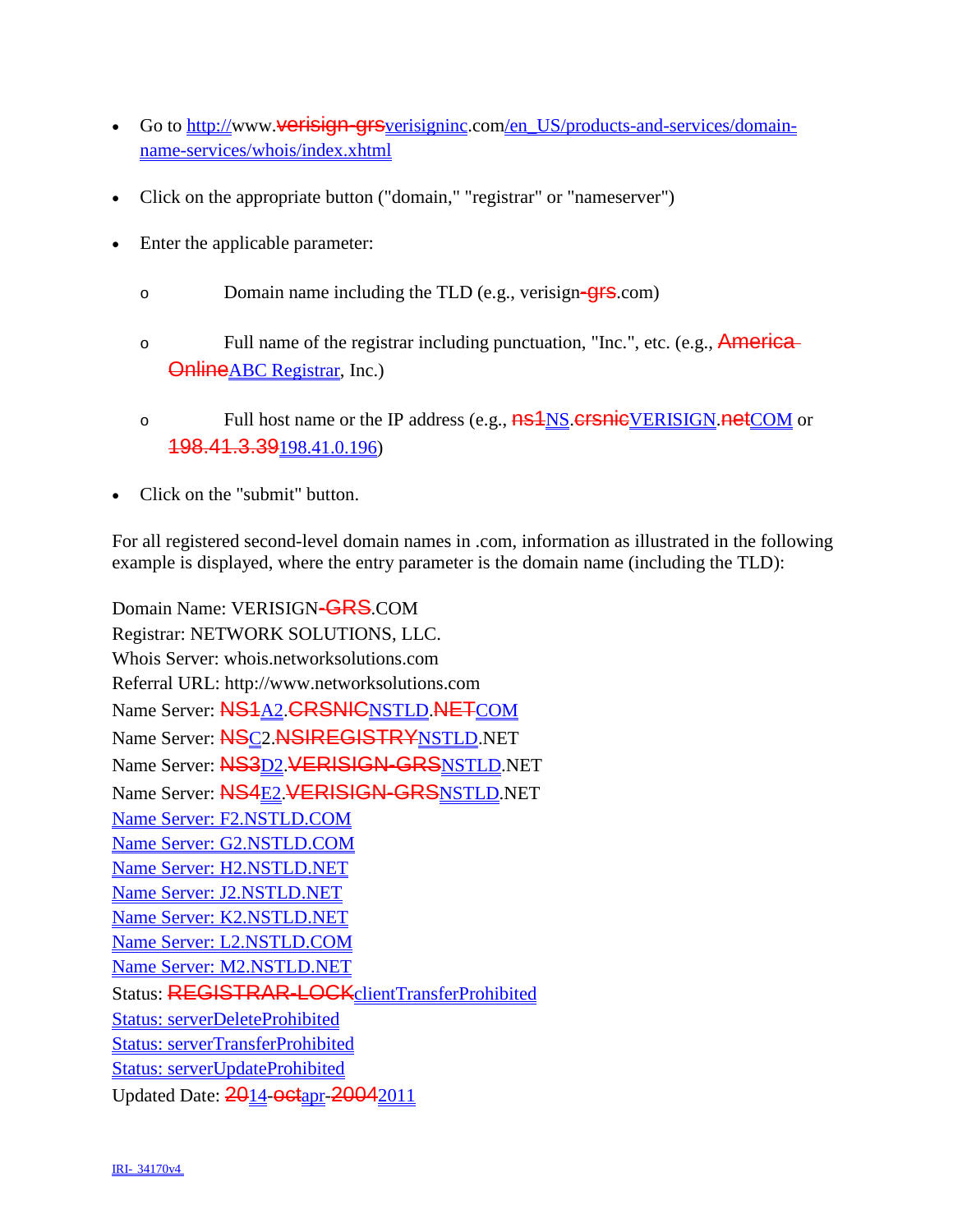Creation Date:  $\frac{0.025}{0.025}$  Sep<sub>jun</sub>-2000<sub>1995</sub> Expiration Date: 0801-sepjun-20082012

 $\gg$  Last update of whois database: WedFri, 2 Feb 2005 0711 Nov 2011 19:5215:23  $EST_{58}$  UTC $<<$ 

For all ICANN-accredited registrars who are authorized to register .com second-level domain names through Registry Operator, information as illustrated in the following example is displayed, where the entry parameter is the full name of the registrar (including punctuation, "Inc.", etc.):

Registrar Name: SAMPLE REGISTRAR, INC. DBA SAMPLE NAMES Address: 1234 Any Way, Anytown, VA 20153, US Phone Number: 703-555-5555 Email: registrar-agent@samplenames.net Whois Server: whois.registrar.samplenames.com Referral URL: www.registrar.samplenames.com Admin Contact: Jane Doe Phone Number: 703-555-5556 Email: janedoe@samplenames.com Admin Contact: John Smith Phone Number: 703-555-5557 Email: johnsmith@samplenames.com Admin Contact: Domain Name Administrator Phone Number: 703-555-5558 Email: dns-eng@samplenames.com Billing Contact: Petranella Jones Phone Number: 703-555-5559 Email: pjones@samplenames.com Technical Contact: Harry Nerd Phone Number: 703 555-6000 Email: harrynerd@samplenames.com Technical Contact: Harry Nerd II Phone Number: 703-555-6001 Email: harrynerd@samplenames.com

 $\gg$  Last update of whois database: WedFri, 2 Feb 2005 0711 Nov 2011 19:5215:23  $EST58$  UTC <<<

For all hosts registered using second-level domain names in .com, information as illustrated in the following example is displayed, where the entry parameter is either the full host name or the IP address:

Server Name: DNS.MOMINC.COM IP Address: 209.143.112.34216.230.99.56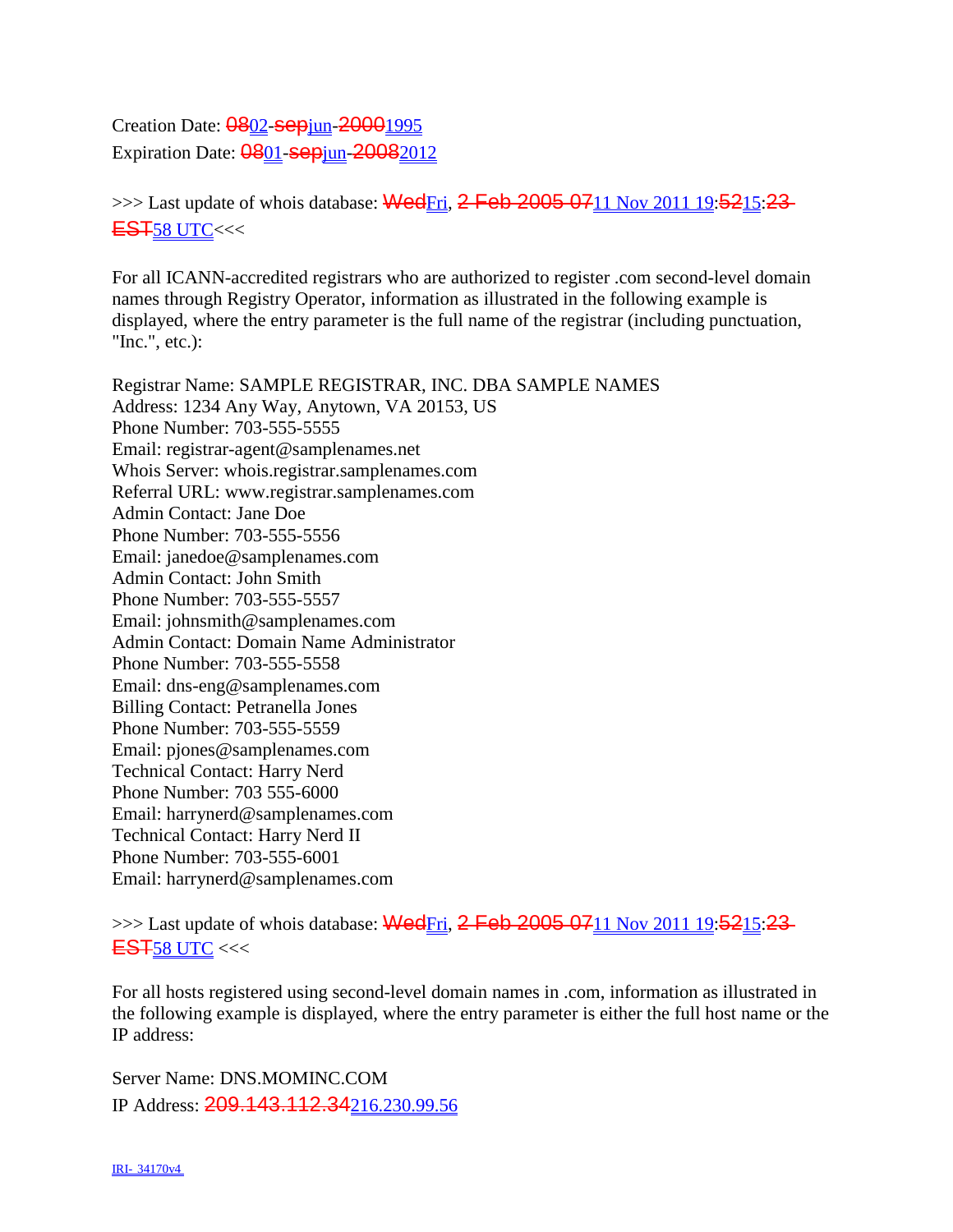# Registrar: BULKREGISTERENOM, LLCINC. Whois Server: whois.bulkregisterenom.com Referral URL: http://www.**bulkregister**enom.com

 $\gg$  Last update of whois database: WedFri, 2 Feb 2005 0711 Nov 2011 19:5215:23  $EST<sub>58</sub>$  UTC <<<

#### **Whois Provider Data Specification**

Registry Operator shall provide bulk access to up-to-date data concerning domain name and nameserver registrations maintained by Registry Operator in connection with the Registry TLD on a daily schedule, only for purposes of providing free public query-based access to up-to-date data concerning domain name and nameserver registrations in multiple TLDs, to a party designated from time to time in writing by ICANN. The specification of the content and format of this data, and the procedures for providing access, shall be as stated below, until changed according to the Registry Agreement.

#### **Content**

The data shall be provided in three files:

A. *Domain file.* One file shall be provided reporting on the domains sponsored by all registrars. For each domain, the file shall give the domainname, servername for each nameserver, registrarid, and updateddate.

B. *Nameserver file.* One file shall be provided reporting on the nameservers sponsored by all registrars. For each registered nameserver, the file shall give the servername, each ipaddress, registrarid, and updateddate.

C. *Registrar file.* A single file shall be provided reporting on the registrars sponsoring registered domains and nameservers. For each registrar, the following data elements shall be given: registrarid, registrar address, registrar telephone number, registrar e-mail address, whois server, referral URL, updateddate and the name, telephone number, and e-mail address of all the registrar's administrative, billing, and technical contacts.

#### Format

The format for the above files shall be as specified by ICANN, after consultation with Registry Operator.

#### Procedures for Providing Access

The procedures for providing daily access shall be as mutually agreed by ICANN and Registry Operator. In the absence of an agreement, the files shall be provided by Registry Operator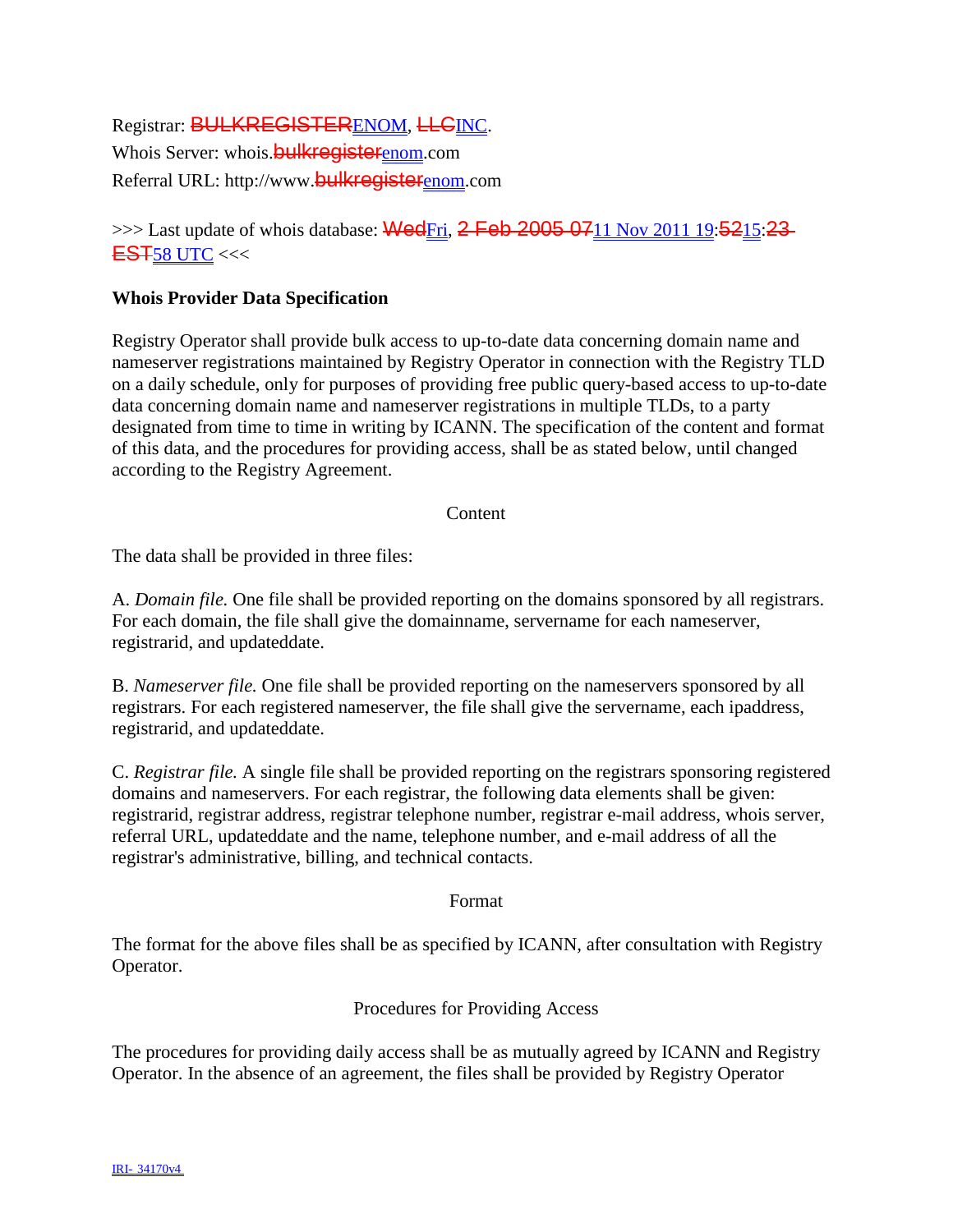sending the files in encrypted form to the party designated by ICANN by Internet File Transfer Protocol.

## **Whois Data Specification – ICANN**

Registry Operator shall provide bulk access by ICANN to up-to-date data concerning domain name and nameserver registrations maintained by Registry Operator in connection with the .com TLD on a daily schedule, only for purposes of verifying and ensuring the operational stability of Registry Services and the DNS.. The specification of the content and format of this data, and the procedures for providing access, shall be as stated below, until changed according to the Registry Agreement.

#### Content

The data shall be provided in three files:

A. *Domain file.* One file shall be provided reporting on the domains sponsored by all registrars. For each domain, the file shall give the domainname, servername for each nameserver, registrarid, and updateddate.

B. *Nameserver file.* One file shall be provided reporting on the nameservers sponsored by all registrars. For each registered nameserver, the file shall give the servername, each ipaddress, registrarid, and updateddate.

C. *Registrar file.* A single file shall be provided reporting on the registrars sponsoring registered domains and nameservers. For each registrar, the following data elements shall be given: registrarid, registrar address, registrar telephone number, registrar e-mail address, whois server, referral URL, updateddate and the name, telephone number, and e-mail address of all the registrar's administrative, billing, and technical contacts.

## Format

The format for the above files shall be as specified by ICANN, after consultation with Registry Operator.

## Procedures for Providing Access

The procedures for providing daily access shall be as mutually agreed by ICANN and Registry Operator. In the absence of an agreement, an up-to-date version (encrypted using a public key supplied by ICANN) of the files shall be placed at least once per day on a designated server and available for downloading by ICANN by Internet File Transfer Protocol.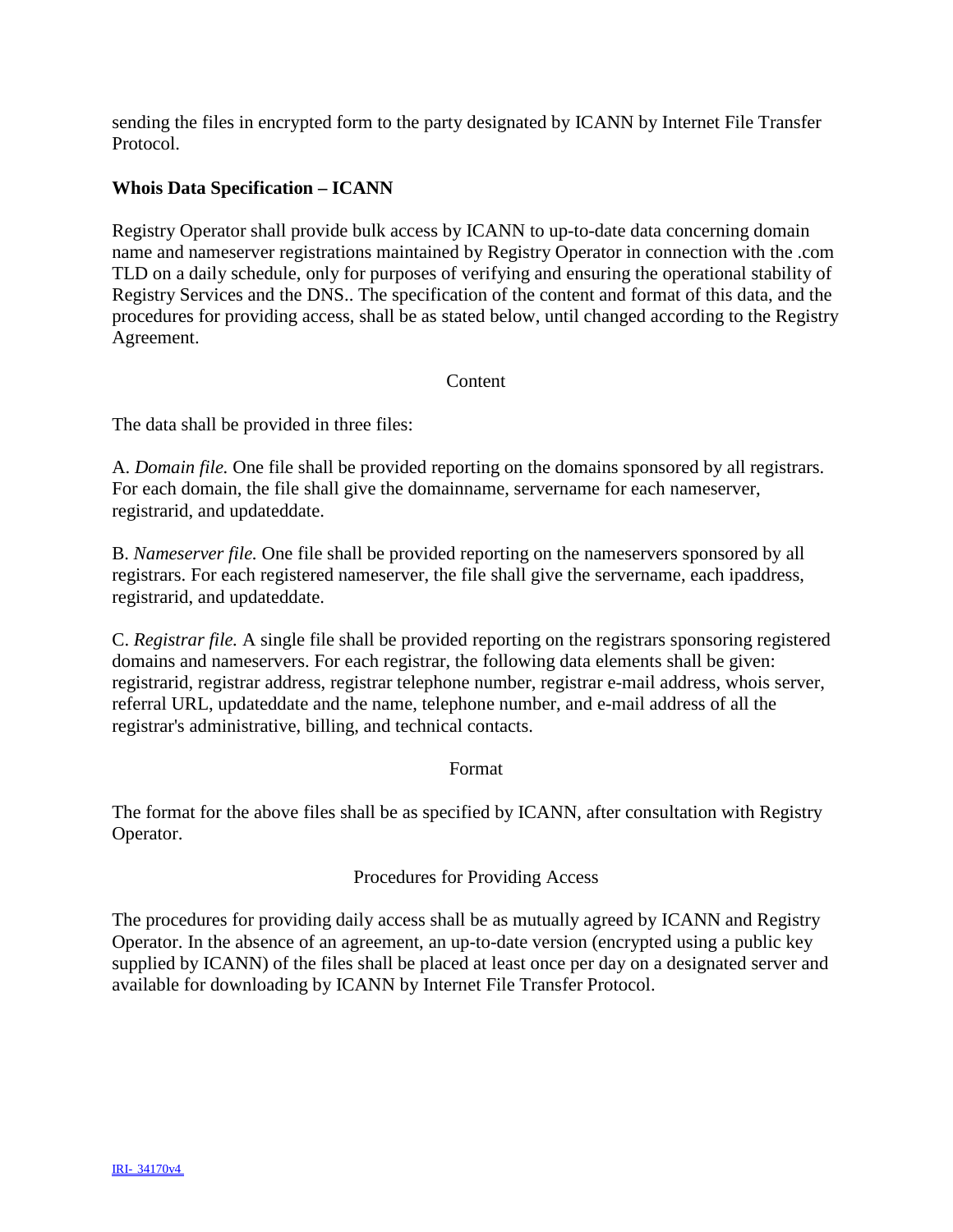| <b>Summary Report:</b>                                        |     |  |  |
|---------------------------------------------------------------|-----|--|--|
| Litera Change-Pro ML IC 6.5.0.313 Document Comparison done on |     |  |  |
| 3/19/2012 8:19:48 PM                                          |     |  |  |
| <b>Style Name: JD Color With Moves</b>                        |     |  |  |
| <b>Original Filename:</b>                                     |     |  |  |
| Original DMS:iw://IRI/IRI/32914/1                             |     |  |  |
| <b>Modified Filename:</b>                                     |     |  |  |
| Modified DMS: iw://IRI/IRI/34170/4                            |     |  |  |
| <b>Changes:</b>                                               |     |  |  |
| Add                                                           | 59  |  |  |
| جهام                                                          | 46  |  |  |
| Move From                                                     | U   |  |  |
| Move To                                                       | 0   |  |  |
| <b>Table Insert</b>                                           | 0   |  |  |
| <b>Table Delete</b>                                           | O   |  |  |
| Embedded Graphics (Visio, ChemDraw, Images etc.)              | 0   |  |  |
| <b>Embedded Excel</b>                                         | 0   |  |  |
| <b>Total Changes:</b>                                         | 105 |  |  |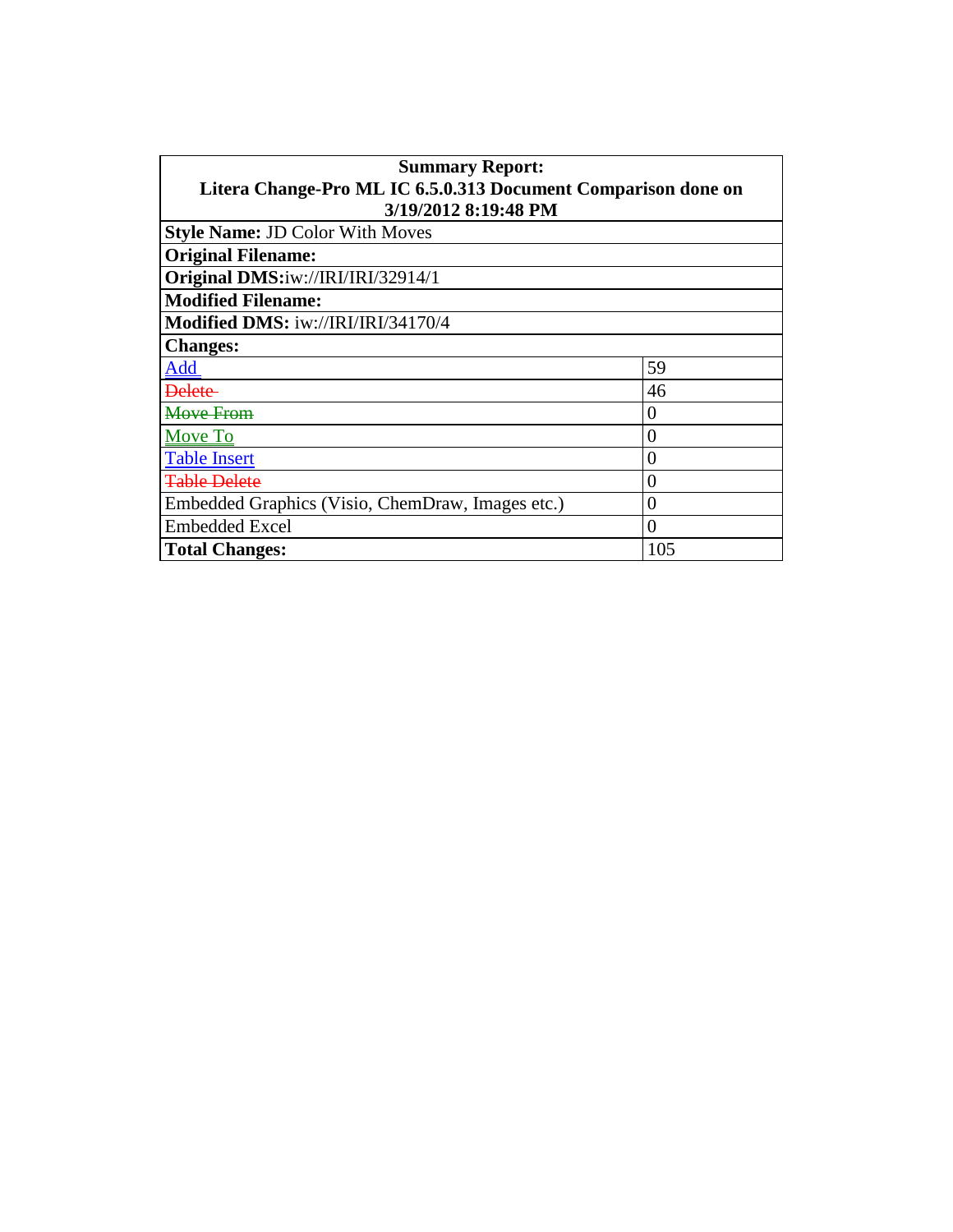# .COM Agreement Appendix 7 Functional and Performance Specifications (date to be inserted)

# .COM Agreement Appendix 7 Functional and Performance Specifications (6 January 2010)

These functional specifications for the Registry TLD consist of the following parts:

- 1. Verisign-Registry Operator Registrar Protocol;
- 2. Supported initial and renewal registration periods;
- 3. Grace period policy;
- 4. Nameserver functional specifications;
- 5. Patch, update, and upgrade policy; **and**
- 6. Migration to Extensible Provisioning Protocol Plan.
- **76.** Performance Specifications;
- 7. Responsibilities of the Parties;
- 8. Additional Services; and
- 9. Implementation of New Standards

## **1. Registry Operator Registrar Protocol**

## **1.1 Extensible Provisioning Protocol**

Registry Operator **intends to implement** shall maintain the Extensible Provisioning Protocol ("EPP") in conformance with the Proposed Standard and Informational RFCs 37305730, 37315731, 37325732, 37335734, 3734, 37355910, and 3915 (and in the event Registry Operator accepts thick registration data RFC 5733) published by the Internet Engineering Task Force ("IETF") and/or any successor standards, versions, modifications or

IRI-34167v3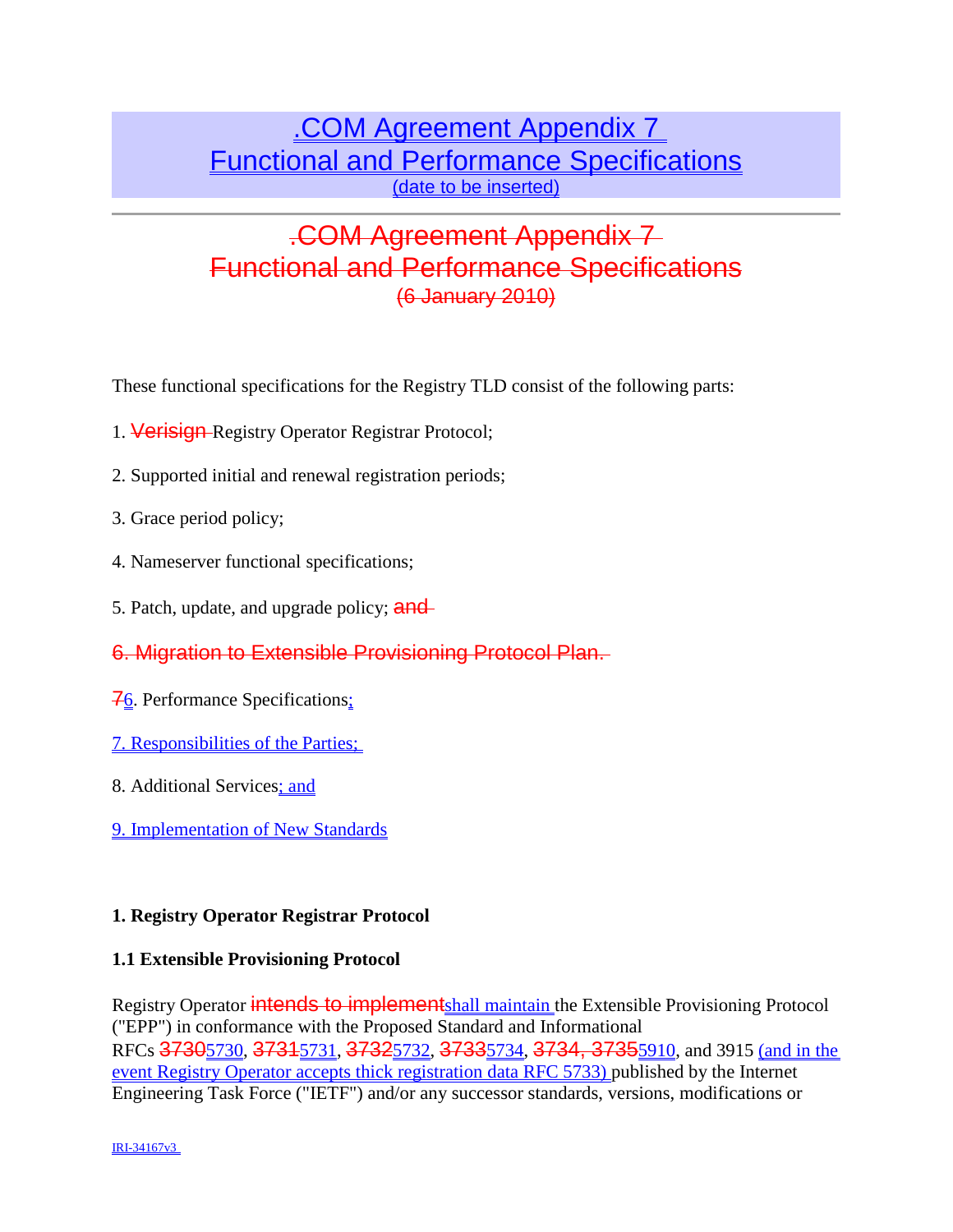additions thereto as Registry Operator deems reasonably necessary. Subject to the Migration to Extensible Provisioning Protocol Plan described in Section 6 below, Registry Operator will support EPP in conformance with the aforementioned standards. **Implementation** of EPP is subject to If Registry Operator reasonably determining that (i) the standard can be implemented in a way that minimizes disruption to customers; and (ii) the standard provides a solution for which the potential advantages are reasonably justifiable when weighed against the costs that requires the use of functionality outside of EPP RFCs, Registry Operator and its registrar customers wouldincur in implementing the new standard.must document EPP extensions using Internet-Draft format following the guidelines described in RFC 3735. Registry Operator is not required to submit documented EPP extensions to the IETF but to consider the recommendations on standardization described in section 2.1 of RFC 3735. Registry Operator will provide and update the relevant documentation of all the EPP objects and Extensions supported to ICANN prior to deployment.

# **1.2 Registry Registrar Protocol**

Subject to the Migration to Extensible Provisioning Protocol Plan described in Section 6 below, Registry Operator will support Registry Registrar Protocol ("RRP") Version 2.1.2 in accordance with the patch, update, and upgrade policy below, or any successor standards, versions, upgrades, modifications or additions thereto as it deems reasonably necessary. Registry Operator will provide the current version of the protocol for download on its website by registrars.

Registry Operator shall be able to accept IPv6 addresses as glue records in its Registry System and publish them in the DNS. Registry Operator shall offer public IPv6 transport for its Shared Registration System (SRS) to any Registrar, no later than six months after receiving the first request in writing from a gTLD accredited Registrar willing to operate the SRS over IPv6.

Registry Operator shall take action to remove orphan glue records (as defined at http://www.icann.org/en/committees/security/sac048.pdf) when provided with evidence in written form that such records are present in connection with malicious conduct.

#### **2. Supported initial and renewal registration periods**

a2.1. Initial registrations of Registered Names (where available according to functional specifications and other requirements) may be made in the registry for terms of up to ten years.

b2.2. Renewal registrations of Registered Names (where available according to functional specifications and other requirements) may be made in the registry for terms not to exceed a total of ten years.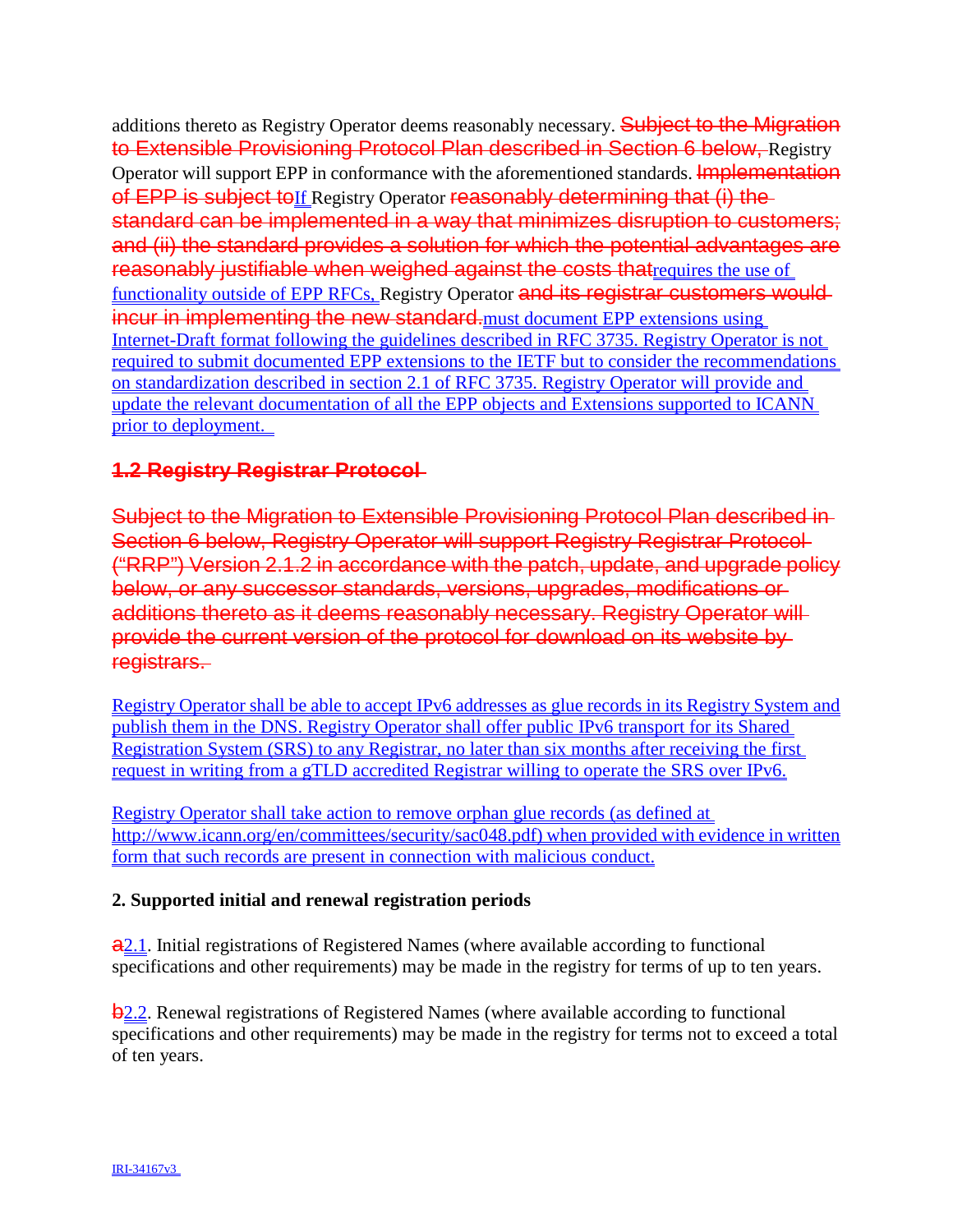$\epsilon$ 2.3. Upon change of sponsorship of the registration of a Registered Name from one **registrar** Registrar to another, according to Part A of the ICANN Policy on Transfer of Registrations between Registrars, the term of registration of the Registered Name shall be extended by one year, provided that the maximum term of the registration as of the effective date of sponsorship change shall not exceed ten years.

 $\frac{d}{dx}$ . The change of sponsorship of registration of Registered Names from one **registrar** Registrar to another, according to Part B of the ICANN Policy on Transfer of Registrations between Registrars shall not result in the extension of the term of the registrations and Registry Operator may assist in such change of sponsorship.

#### **3. Grace period policy**

This section describes Registry Operator's practices for operational "Grace" and "Pending" periods, including relationships among sequential operations that occur within given time frames. A *Grace Period* refers to a specified number of calendar days following a Registry operation in which a domain action may be reversed and a credit may be issued to a **registrar** Registrar. Relevant registry operations in this context are:

- Registration of a new domain,
- Extension Renewal of an existing domain,
- Auto-Renew of an existing domain;
- Transfer of an existing domain; and
- Deletion of an existing domain.

Extension of a registration period is accomplished using the **RRP or** EPP RENEW command or by auto-renewal; registration is accomplished using the RRP ADD command or the EPP CREATE command; deletion/removal is accomplished using the **RRP DEL command or** the EPP DELETE command; transfer is accomplished using the **RRP or** EPP TRANSFER command or, where ICANN approves a bulk transfer under Part B of the ICANN Policy on Transfer of Registrations between Registrars, using the procedures specified in that Part. Restore is accomplished using the RRP RESTORE command or EPP UPDATE command.

There are five grace periods provided by Registry Operator's Shared Registration System: *Add Grace Period, Renew/Extend Grace Period, Auto-Renew Grace Period, Transfer Grace Period, and Redemption Grace Period*.

A *Pending Period* refers to a specified number of calendar days following a Registry operation in which final Registry action is deferred before the operation may be completed. Relevant Registry operations in this context are: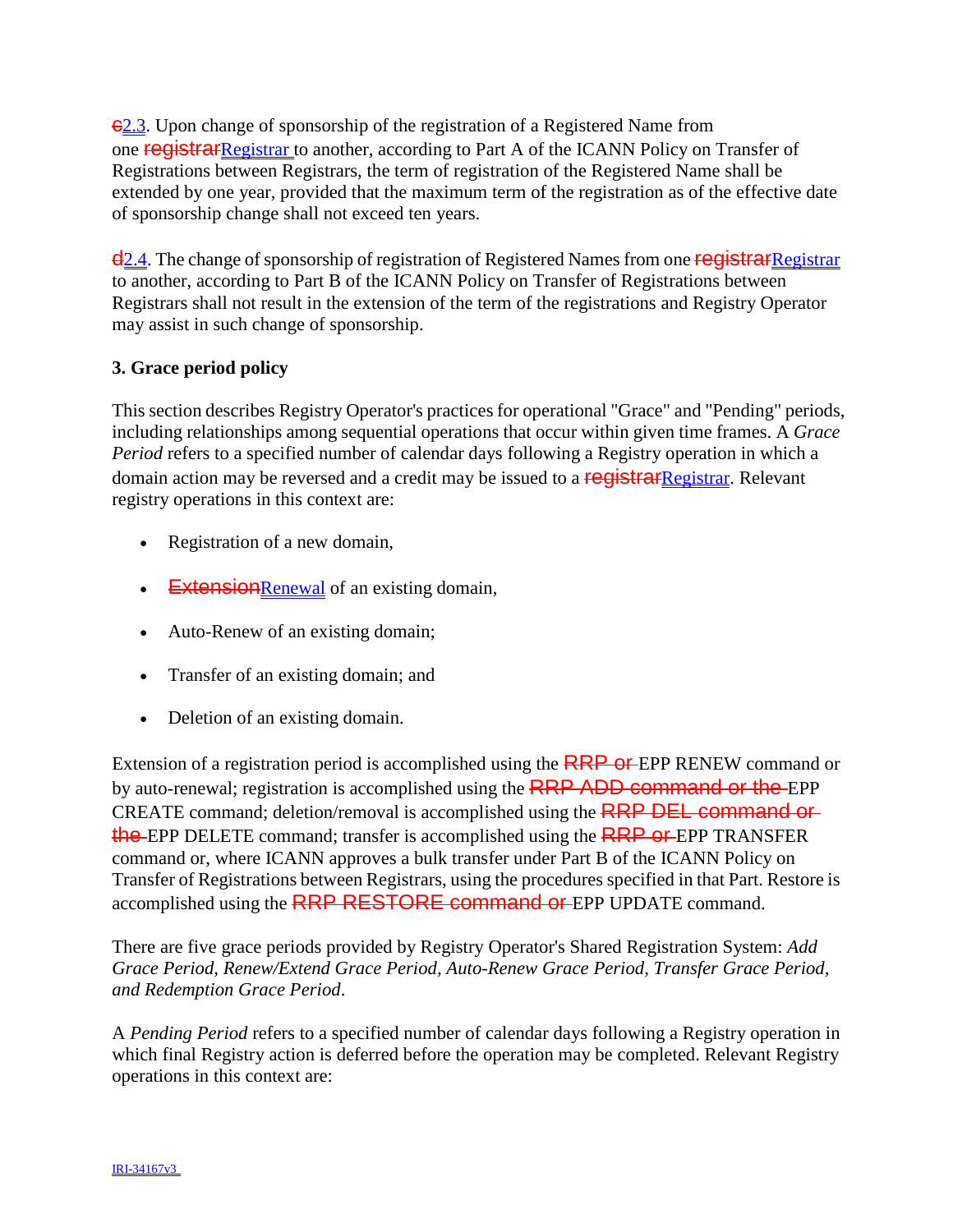- Transfer of an existing domain,
- Deletion of an existing domain, and
- Restore Restoration of a domain name in Redemption Grace Period.

## **3.1 Grace Periods**

## **3.1.1 Add Grace Period**

The *Add Grace Period* is a specified number of calendar days following the initial registration of a domain. The current value of the *Add Grace Period* for all **registrars** Registrars is five calendar days. If a Delete, Extend (**RRP or** EPP Renew command), or Transfer operation occurs within the five calendar days, the following rules apply:

*Delete.* If a domain is deleted within the *Add Grace Period*, the sponsoring Registrar at the time of the deletion is credited for the amount of the registration; provided, however, that Registry Operator shall have the right to charge Registrars a fee as may be set forth in its Registry-Registrar Agreement for disproportionate deletes during the *Add Grace Period*. The domain is deleted from the Registry database and is immediately available for registration by any Registrar. See Section 3.2 for a description of overlapping grace period exceptions.

*Extend (RRP or EPP Renew command).* If a domain is extended within the *Add Grace Period*, there is no credit for the add. The expiration date of the domain registration is extended by the number of years, up to a total of ten years, as specified by the **registrar's**Registrar's requested Extend operation.

*Transfer (other than ICANN-approved bulk transfer).* Transfers under Part A of the ICANN Policy on Transfer of Registrations between Registrars may not occur during the *Add Grace Period* or at any other time within the first 60 days after the initial registration. Enforcement is the responsibility of the Registrar sponsoring the domain name registration and is enforced by the SRS.

*Bulk Transfer (with ICANN approval).* Bulk transfers with ICANN approval may be made during the *Add Grace Period* according to the procedures in Part B of the ICANN Policy on Transfer of Registrations between Registrars. The expiration dates of transferred registrations are not affected. The losing Registrar's account is charged for the initial add.

## **3.1.2 Renew/Extend Grace Period**

The *Renew/Extend Grace Period* is a specified number of calendar days following the renewal/extension of a domain name registration period through an **RRPEPP** Command Renew. The current value of the *Renew/Extend Grace Period* is five calendar days. If a Delete, Extend, or Transfer occurs within that five calendar days, the following rules apply: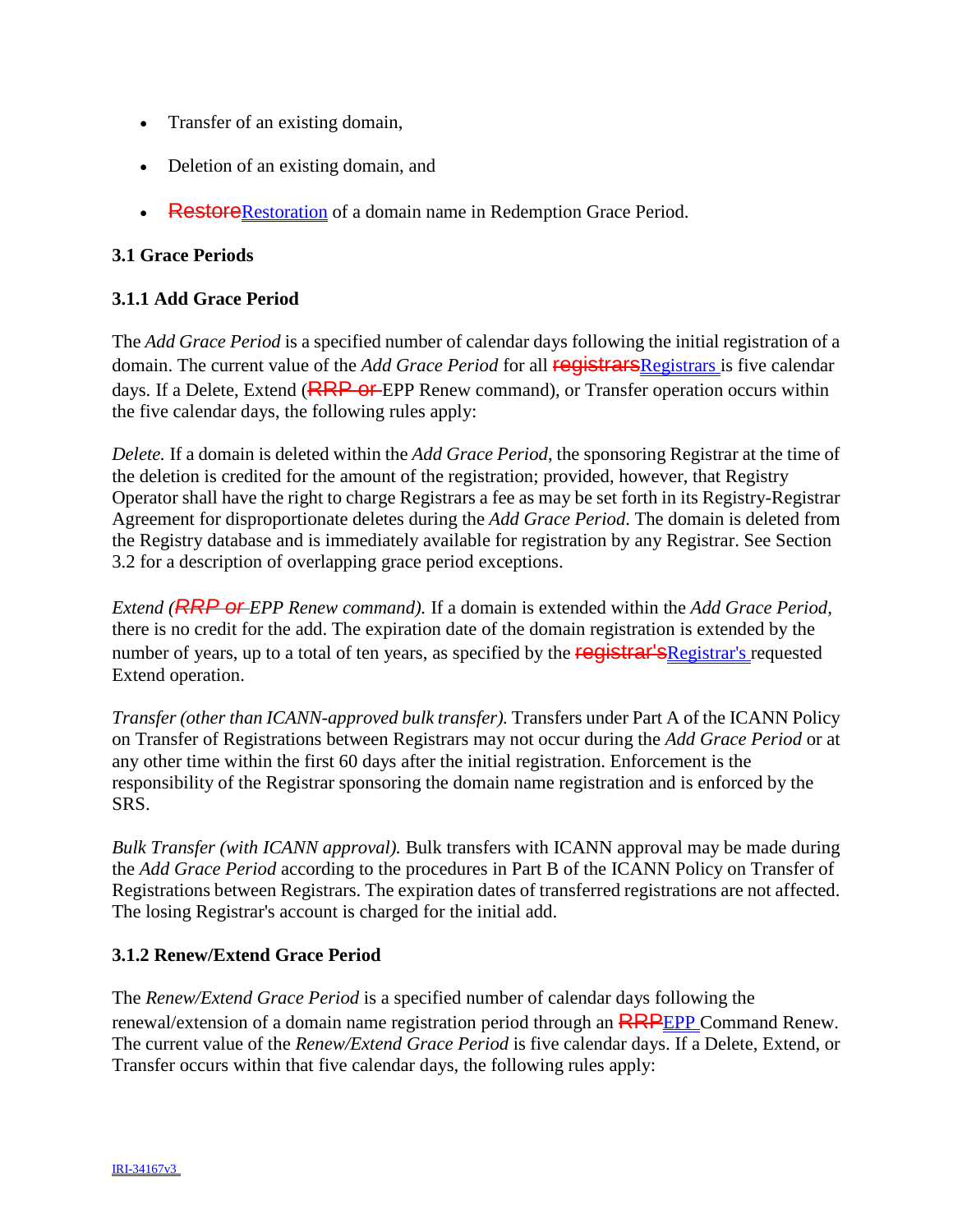*Delete.* If a domain is deleted within the *Renew/Extend Grace Period*, the sponsoring Registrar at the time of the deletion receives a credit of the renew/extend fee. The domain immediately goes into the Redemption Grace Period. See Section 3.2 for a description of overlapping grace period exceptions.

*Extend (RRP"EPP Command "'Renew'").* A domain can be extended within the *Renew/Extend Grace Period* for up to a total of ten years. The account of the sponsoring Registrar at the time of the additional extension will be charged for the additional number of years the registration is extended.

*Transfer (other than ICANN-approved bulk transfer).* If a domain is transferred within the *Renew/Extend Grace Period*, there is no credit. The expiration date of the domain registration is extended by one year and the years added as a result of the Extend remain on the domain name up to a total of 10 years.

Bulk Transfer (with ICANN approval). Bulk transfers with ICANN approval may be made during the *Renew/Extend Grace Period* according to the procedures in Part B of the ICANN Policy on Transfer of Registrations between Registrars. The expiration dates of transferred registrations are not affected. The losing Registrar's account is charged for the Renew/Extend operation.

## **3.1.3 Auto-Renew Grace Period**

The *Auto-Renew Grace Period* is a specified number of calendar days following an auto-renewal. An auto-renewal occurs if a domain name registration is not renewed by the expiration date; in this circumstance the registration will be automatically renewed by the system the first day after the expiration date. The current value of the *Auto-Renew Grace Period* is 45 calendar days. If a Delete, Extend, or Transfer occurs within the *Auto-Renew Grace Period*, the following rules apply:

*Delete.* If a domain is deleted within the *Auto-Renew Grace Period*, the sponsoring Registrar at the time of the deletion receives a credit of the Auto-Renew fee. The domain immediately goes into the Redemption Grace Period. See Section 3.2 for a description of overlapping grace period exceptions.

*Extend.* A domain can be extended within the *Auto-Renew Grace Period* for up to a total of ten years. The account of the sponsoring Registrar at the time of the additional extension will be charged for the additional number of years the registration is extended.

*Transfer (other than ICANN-approved bulk transfer).* If a domain is transferred within the *Auto-Renew Grace Period*, the losing Registrar is credited with the Auto-Renew charge and the year added by the Auto-Renew operation is cancelled. The expiration date of the domain is extended by one year up to a total maximum of ten and the gaining Registrar is charged for that additional year, even in cases where a full year is not added because of the 10-year registration term maximum limitation.

*Bulk Transfer (with ICANN approval).* Bulk transfers with ICANN approval may be made during the *Auto-Renew Grace Period* according to the procedures in Part B of the ICANN Policy on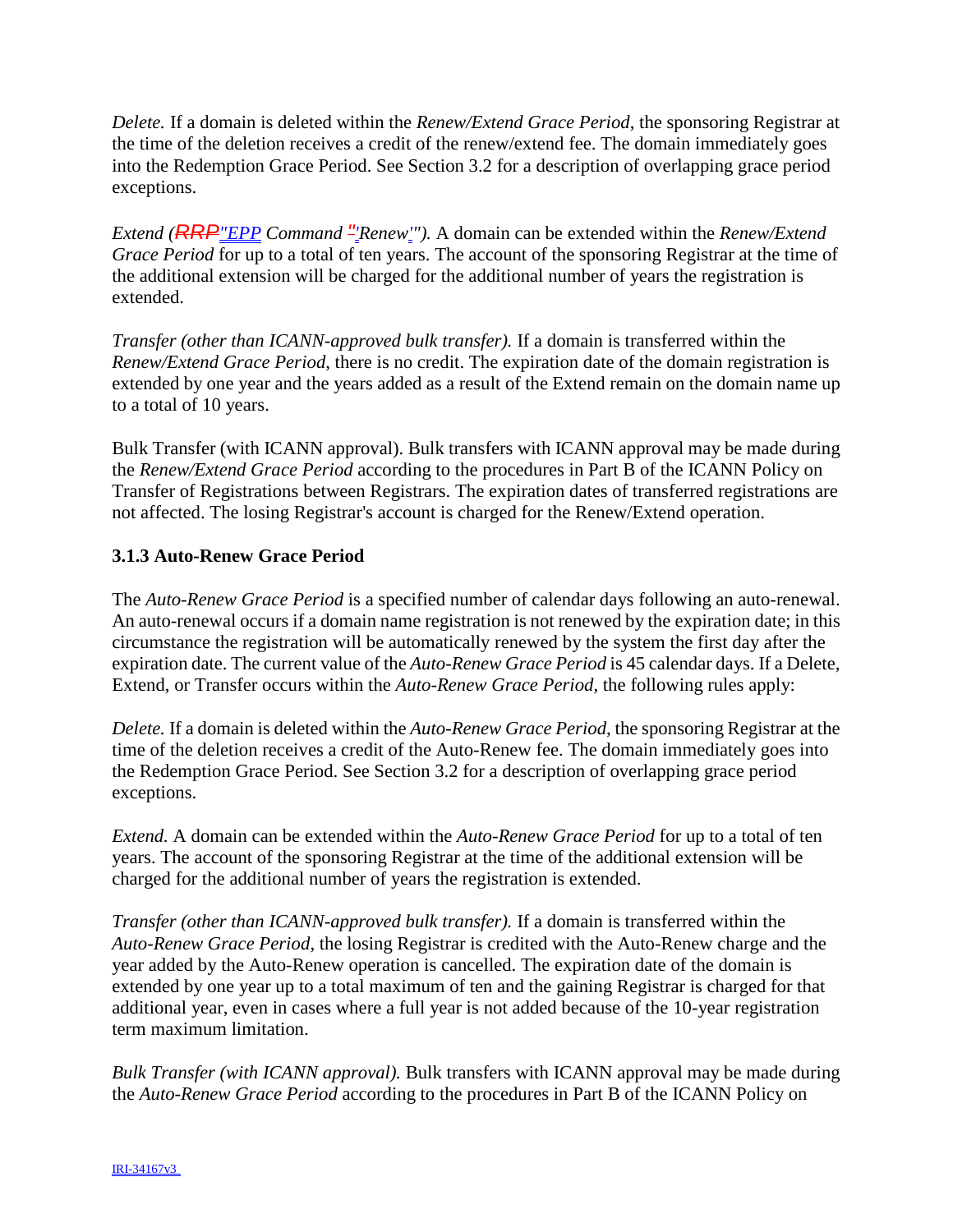Transfer of Registrations between Registrars. The expiration dates of transferred registrations are not affected. The losing Registrar's account is charged for the Auto-Renew.

## **3.1.4 Transfer Grace Period**

The *Transfer Grace Period* is a specified number of calendar days following the transfer of a domain according to Part A of the ICANN Policy on Transfer of Registrations between Registrars. The current value of the *Transfer Grace Period* is five calendar days. If a Delete, Extend, or Transfer occurs within that five calendar days, the following rules apply:

*Delete.* If a domain is deleted within the *Transfer Grace Period*, the sponsoring Registrar at the time of the deletion receives a credit of the transfer fee. The domain immediately goes into the Redemption Grace Period. See Section 3.2 for a description of overlapping grace period exceptions.

*Extend.* If a domain registration is extended within the *Transfer Grace Period*, there is no credit for the transfer. The Registrar's account will be charged for the number of years the registration is extended. The expiration date of the domain registration is extended by the number of years, up to a maximum of ten years, as specified by the **registrar's**Registrar's requested Extend operation.

*Transfer (other than ICANN-approved bulk transfer).* If a domain is transferred within the *Transfer Grace Period*, there is no credit. The expiration date of the domain registration is extended by one year up to a maximum term of ten years. The ICANN Policy on Transfer of Registrations between Registrars does not allow transfers within the first 60 days after another transfer has occurred; it is **registrars** the Registrar's responsibility to enforce this restriction.

*Bulk Transfer (with ICANN approval).* Bulk transfers with ICANN approval may be made during the *Transfer Grace Period* according to the procedures in Part B of the ICANN Policy on Transfer of Registrations between Registrars. The expiration dates of transferred registrations are not affected. The losing Registrar's account is charged for the Transfer operation that occurred prior to the Bulk Transfer.

## **3.1.5 Bulk Transfer Grace Period**

There is no grace period associated with Bulk Transfer operations. Upon completion of the Bulk Transfer, any associated fee is not refundable.

## **3.1.6 Redemption Grace Period**

A domain name is placed in REDEMPTIONPERIOD status when a **registrar** Registrar requests the deletion of a domain that is not within the Add Grace Period. A name that is in REDEMPTIONPERIOD status will not be included in the zone file. A **registrar can not**Registrar cannot modify or purge a domain in REDEMPTIONPERIOD status. The only action a **registrar** Registrar can take on a domain in REDEMPTIONPERIOD is to request that it be restored. Any other **registrarRegistrar** requests to modify or otherwise update the domain will be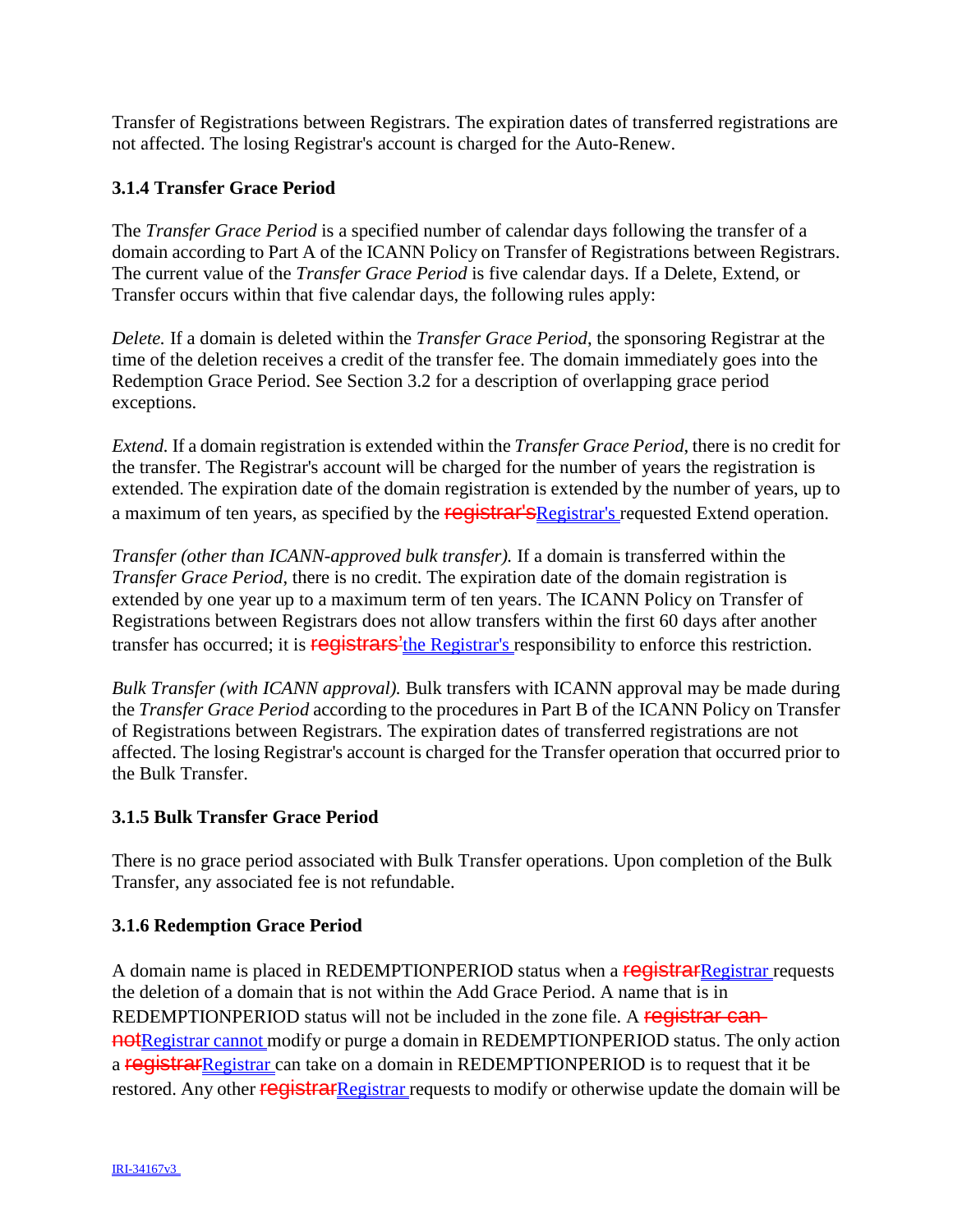rejected. Unless restored, the domain will be held in REDEMPTIONPERIOD status for a specified number of calendar days. The current length of this Redemption Period is 30 calendar days.

## **3.2 Overlapping Grace Periods**

If an operation is performed that falls into more that than one grace period, the actions appropriate for each grace period apply (with some exceptions as noted below).

- If a domain is deleted within the Add Grace Period and the Extend Grace Period, then the Registrar is credited the registration and extend amounts, taking into account the number of years for which the registration and extend were done.
- If a domain is auto-renewed, then extended, and then deleted within the Extend Grace Period, the **registrar** Registrar will be credited for any Auto-Renew fee charged and the number of years for the extension.

## **3.2.1 Overlap Exception**

• If a domain registration is extended within the Transfer Grace Period, then the current Registrar's account is charged for the number of years the registration is extended.

**Note:** If several billable operations, including a transfer, are performed on a domain and the domain is deleted within the grace periods of each of those operations, only those operations that were performed after the latest transfer, including the latest transfer, are credited to the current Registrar.

## **3.3 Pending Periods**

## **3.3.1 Transfer Pending Period**

The *Transfer Pending Period* is a specified number of calendar days following a request from a **registrar (registrar** Registrar (Registrar A) to transfer a domain in which the current **registrar** Registrar of the domain (**registrar** Registrar B) may explicitly approve or reject the transfer request. The current value of the *Transfer Pending Period* is five calendar days for all **registrars** Registrars. The transfer will be finalized upon receipt of explicit approval or rejection from the current **registrar** (registrar Registrar (Registrar B). If the current registrar (registrarRegistrar (Registrar B) does not explicitly approve or reject the request initiated by **registrar** Registrar A, the **registry** Registry Operator will approve the request automatically after the end of the *Transfer Pending Period*. During the *Transfer Pending Period*:

- a. RRP or EPP TRANSFER request or RRP or EPP RENEW request is denied.
- b. SYNC is not allowed.
- c. **RRP DEL OF EPP DELETE** request is denied.
- d. Bulk Transfer operations are allowed.
- e. **RRP MOD or** EPP UPDATE request is denied.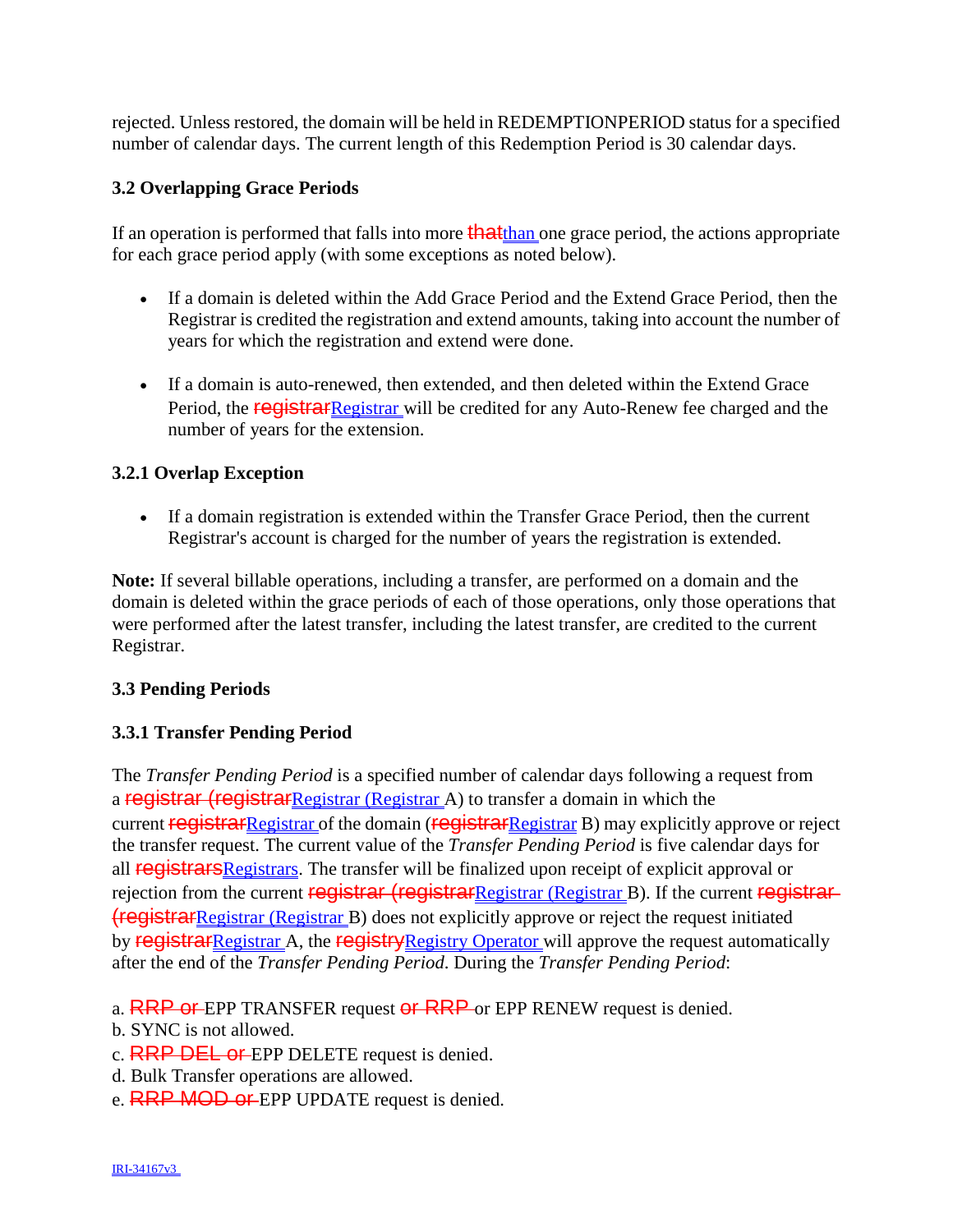After a transfer of a domain, the **RRP or** EPP TRANSFER request may be denied for 60 days.

#### **3.3.2 Pending Delete Period**

A domain name is placed in PENDING DELETE status if it has not been restored during the Redemption Grace Period. A name that is in PENDING DELETE status will not be included in the zone file. All **registrar**Registrar requests to modify or otherwise update a domain in PENDING DELETE status will be rejected. A domain name is purged from the registry database a specified number of calendar days after it is placed in PENDING DELETE status. The current length of this Pending Delete Period is five calendar days.

#### **4. Nameserver functional specifications**

Nameserver operations for the Registry TLD shall comply with RFCs 1034, 1035, **and** 1982, 2181, 2182, 2671, 3226, 3596, 3597, 4343, and 5966 published by the Internet Engineering Task Force ("IETF") and/or any successor standards, versions, modifications or additions thereto.

Registry Operator shall sign its TLD zone files implementing Domain Name System Security Extensions ("DNSSEC"). Registry Operator shall comply with RFCs 4033, 4034, 4035, 4509 and their successors, and the parties agree that best practices described in RFC 4641 and its successors are recommended but not mandatory. If Registry Operator implements Hashed Authenticated Denial of Existence for DNS Security Extensions, it shall comply with RFC 5155 and its successors. Registry Operator shall accept public-key material from child domain names in a secure manner according to industry best practices. Registry shall also publish in its website the DNSSEC Practice Statements (DPS) describing critical security controls and procedures for key material storage, access and usage for its own keys and secure acceptance of registrants' public-key material. Registry Operator shall publish its DPS following the format described in the "DPS-framework" (currently in draft format, see http://tools.ietf.org/html/draft-ietf-dnsop-dnssec-dps-framework) within 180 days after the "DPS-framework" becomes an RFC.

Registry Operator shall offer public IPv6 transport for, at least, two of the Registry's name servers listed in the root zone with the corresponding IPv6 addresses registered with IANA. Registry Operator should follow "DNS IPv6 Transport Operational Guidelines" as described in BCP 91 and the recommendations and considerations described in RFC 4472.

For domain names which are either not registered, or the registrant has not supplied valid records such as NS records for listing in the DNS zone file, or their status does not allow them to be published in the DNS, the use of DNS wildcard Resource Records as described in RFCs 1034 and 4592 or any other method or technology for synthesizing DNS Resources Records or using redirection within the DNS by the Registry Operator is prohibited. When queried for such domain names the authoritative name servers must return a "Name Error" response (also known as NXDOMAIN), RCODE 3 as described in RFC 1035 and related RFCs. This provision applies for all DNS zone files at all levels in the DNS tree for which the Registry Operator (or an affiliate engaged in providing Registration Services) maintains data, arranges for such maintenance, or derives revenue from such maintenance but this provision shall not apply to the provision of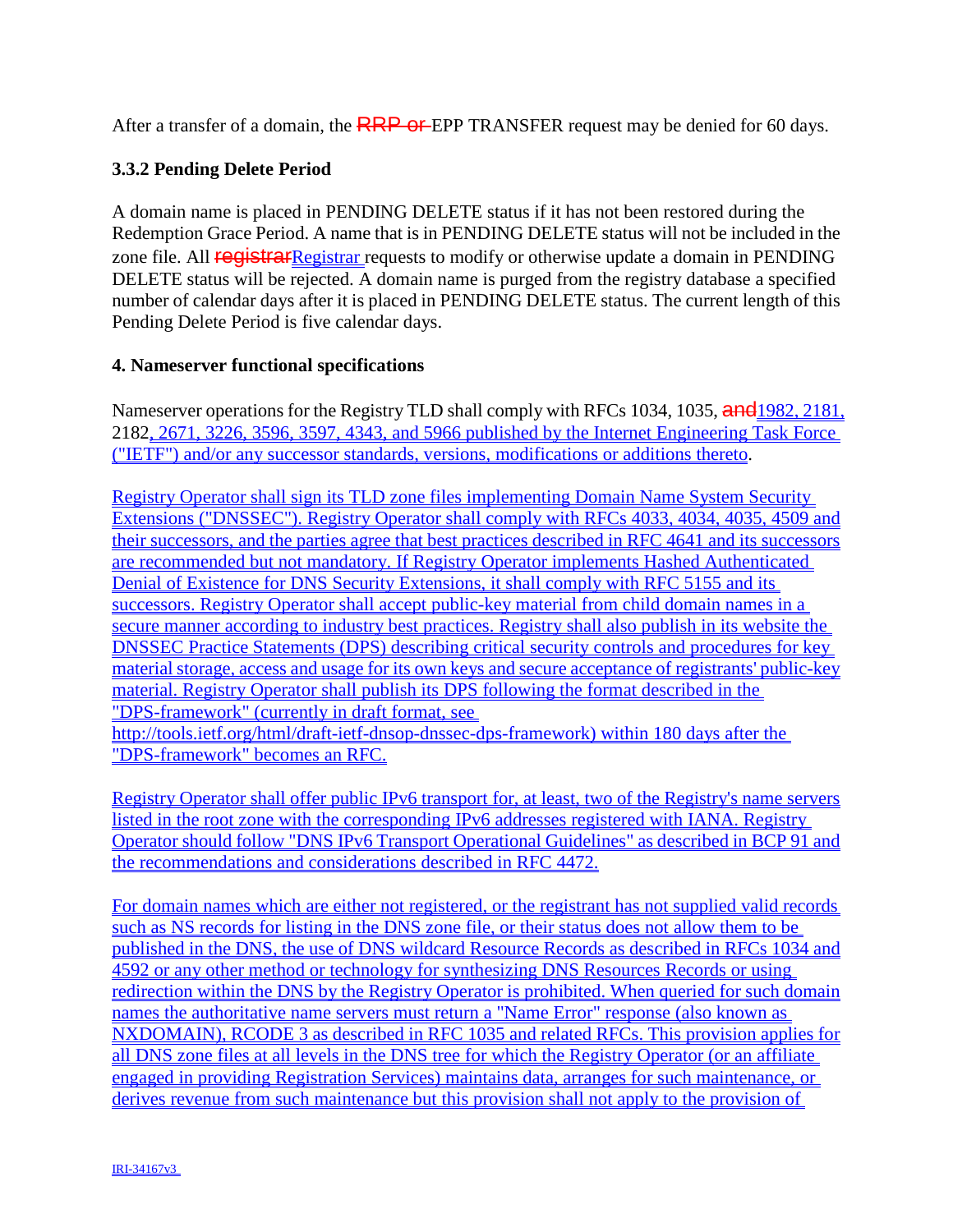nameservice or any other non-registry service for a domain or zone used for other than registration services to unaffiliated third parties by a single entity (including its affiliates) for domain names registered through an ICANN-Accredited Registrar.

If the Registry Operator offers Internationalized Domain Names ("IDNs"), it shall comply with RFCs 5890, 5891, 5892, 5893 and their successors. Registry Operator shall comply with the ICANN IDN Guidelines at <http://www.icann.org/en/topics/idn/implementation-guidelines.htm>, as they may be amended, modified, or superseded from time to time. Registry Operator shall publish and keep updated its IDN Tables and IDN Registration Rules in the IANA Repository of IDN Practices.

## **5. Patch, update, and upgrade policy**

Registry Operator may issue periodic patches, updates or upgrades to the Software, **RRP/EPP** or APIs ("Licensed Product") licensed under the Registry-Registrar Agreement (the "Agreement") that will enhance functionality or otherwise improve the Shared Registration System under the Agreement. For the purposes of this **Part**Section 5 of Appendix 7, the following terms have the associated meanings set forth herein.  $\frac{4}{1}$ .

5.1 A "Patch" means minor modifications to the Licensed Product made by Registry Operator during the performance of error correction services. A Patch does not constitute a Version. 2.

5.2 An "Update" means a new release of the Licensed Product which may contain error corrections, minor enhancements, and, in certain circumstances, major enhancements, and which is indicated by a change in the digit to right of the decimal point in the version number of the Licensed Product. 3.

5.3 An "Upgrade" means a new release of the Licensed Product which involves the addition of substantial or substantially enhanced functionality and which is indicated by a change in the digit to the left of the decimal point in the version of the Licensed Product.  $4.$ 

5.4 A "Version" means the Licensed Product identified by any single version number.

Each Update and Upgrade causes a change in version.

\* Patches do not require corresponding changes to client applications developed, implemented, and maintained by each **registrar** Registrar.

\* Updates may require changes to client applications by each **registrar** Registrar in order to take advantage of the new features and/or capabilities and continue to have access to the Shared Registration System.

\* Upgrades require changes to client applications by each **registrar** Registrar in order to take advantage of the new features and/or capabilities and continue to have access to the Shared Registration System.

Registry Operator, in its sole discretion, will deploy Patches during scheduled and announced Shared Registration System maintenance periods.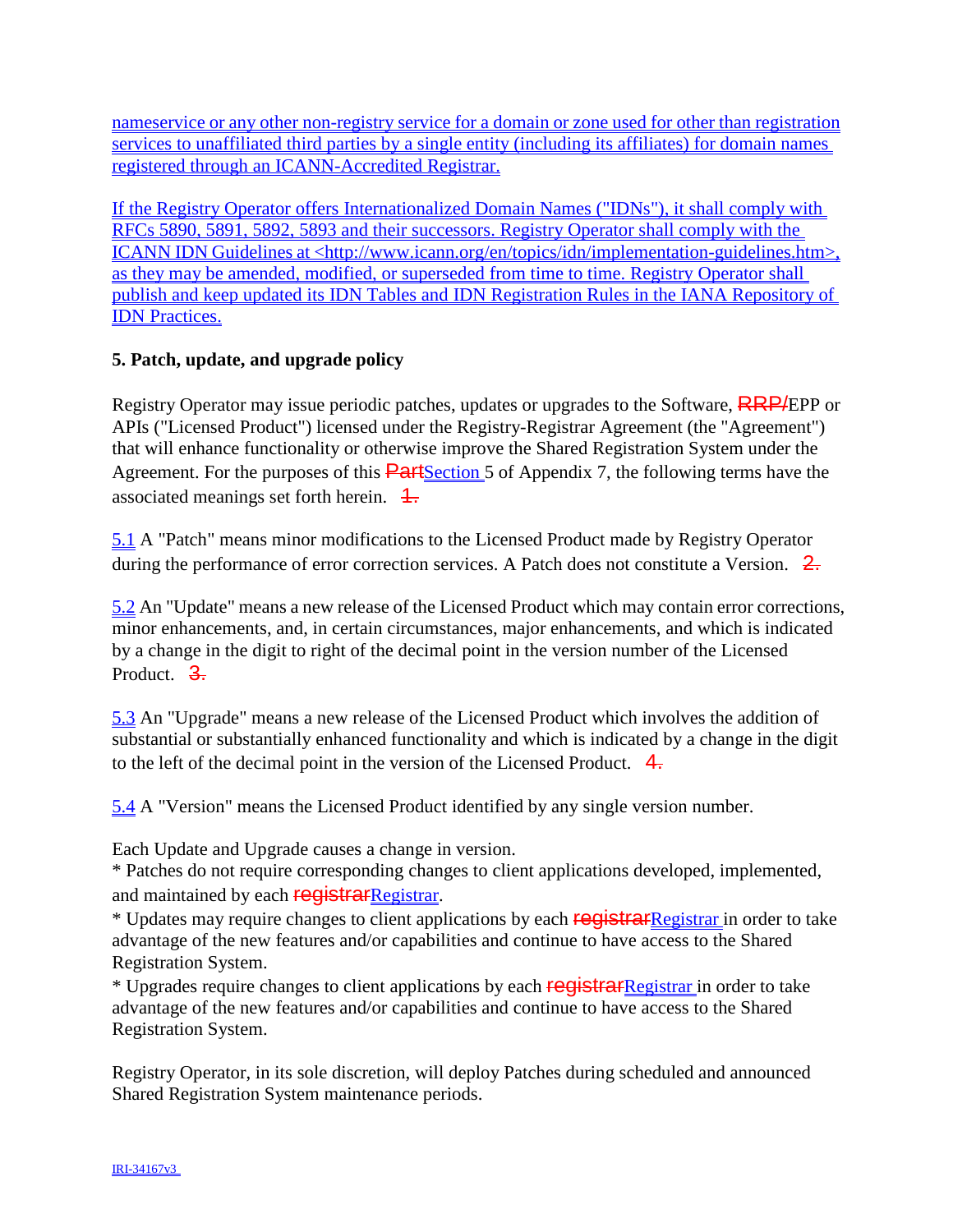For Updates and Upgrades, Registry Operator will give each **registrar** Registrar notice prior to deploying the Updates and Upgrades into the production environment. The notice shall be at least ninety (90) days. Such notice will include an initial notice before deploying the Update that requires changes to client applications or the Upgrade into the Operational Test and Evaluation ("OT&E") environment to which all **registrars** Registrars have access. Registry Operator will maintain the Update or Upgrade in the OT&E environment for at least thirty (30) days, to allow each **registrar**Registrar the opportunity to modify its client applications and complete testing, before implementing the new code in the production environment.

This notice period shall not apply in the event Registry Operator's system is subject to the imminent threat of a failure or a material security threat, the discovery of a major security vulnerability, or a Denial of Service (DoS) attack where the Registry Operator's systems are rendered inaccessible by being subject to:

- i) excessive levels of data traffic **unauthorized traffic**
- ii) unauthorized traffic
- $\frac{1}{11}$  data traffic not conforming to the protocols used by the Registry

## **6. Migration to Extensible Provisioning Protocol Plan**

Support of RRP and EPP: Subject to this Section 6, Registry Operator will support the RRP as a "thin" registry. Registry Operator will continue to support RRP until all impacted registrars have migrated to EPP, but in no event later than 18 months after the deployment date of EPP unless otherwise agreed upon in writing by Registry Operator.

Dual RRP and EPP Operations:

- 1. Registry Operator will provide an extended period for impacted registrars to transition from RRP to EPP on a timeframe acceptable to registrars, but in no event later than18 months after the deployment date of EPP unless otherwise agreed upon in writing by Registry Operator.
- 2. Registry Operator's RRP implementation will be completely replaced by EPP on a date determined jointly by Registry Operator, ICANN, and the registrar community, which date shall not be later than 18 months after the deployment date of EPP unless otherwise agreed upon in writing by Registry Operator.
- 3. Registry Operator's EPP implementation will not support the use of authinfo codes to verify transfers until all registrars have migrated to EPP.

**76. Performance Specifications**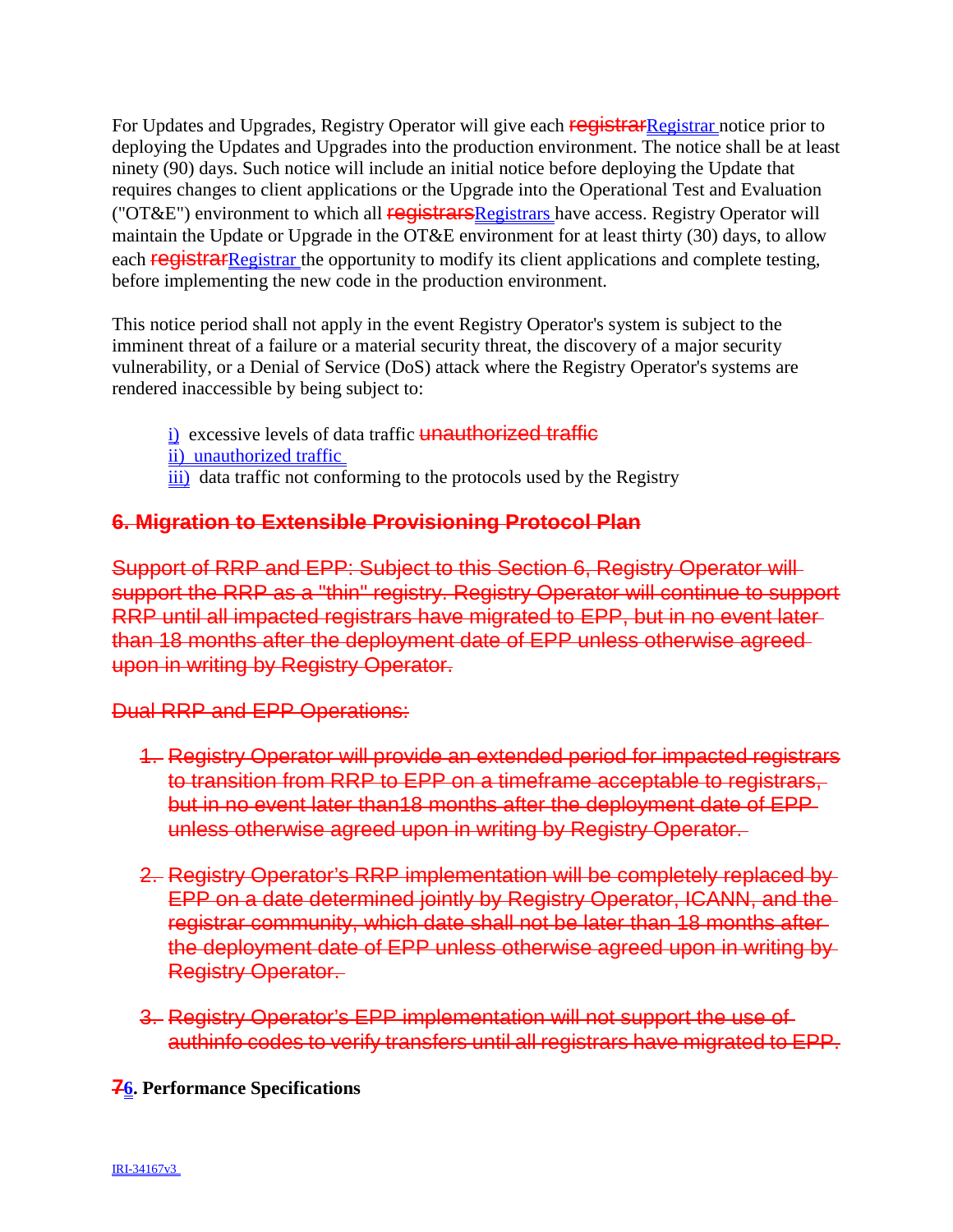These Performance Specifications provide a means to measure Registry Operator's delivery of SRS, DNS Name Server and Whois services for the Registry TLD and serve as the basis for the Service Level Agreements Credits ("**SLA Credits**") set forth in Appendix 10.

**6.1 Definitions.** Capitalized terms used in this Section 6 and not otherwise defined shall have the meaning ascribed to them in the Registry Agreement.

**6.1.1 "Core Internet Service Failure"** means an extraordinary and identifiable event beyond the control of Registry Operator affecting the Internet services to be measured pursuant to this Section 6. Such events include, but are not limited to congestion collapse, partitioning, power grid failures, and routing failures.

**6.1.2 "Credit Level"** means the credit levels set forth in the Table SLA Credits in Section 2 of Appendix 10 that outlines the total credits, penalties and/or liabilities that may be assessed to Registry Operator and sole remedies available to ICANN-Accredited Registrars for Registry Operators failure to meet Performance Specifications outlined in this Appendix 7.

For purposes of this Section 7,**6.1.3 "DNS Name Server"** means the service complying with RFC 1034, 1035 and related RFCs made available on TCP/UDP port 53 on Registry Operator's selected servers; "Round-trip" means the amount of time that it takes for a remote nameserver to respond to queries; "Core Internet Service Failure" means extraordinary and identifiable events beyond the control of Registry Operator affecting the Internet services to be measured pursuant to this section, including but not limited, to congestion collapse, partitioning, power grid failures, and routing failures; DNS Name Server unavailability shall mean less than four (4) sites on the Registry Operator's constellation are returning answers to queries with less than 2% packet loss averaged over a Monthly Timeframe; and "Monthly Timeframe" means each single calendar month beginning and ending at 0000 Coordinated Universal Time (UTC). The requirements in this Section 7 set forth below.

**6.1.4 "ICANN-Accredited Registrar"** means an ICANN-Accredited Registrar that has a Registry-Registrar Agreement in effect with Registry Operator.

**<u>6.1.5</u> "Monthly Timeframe"** means each single calendar month beginning and ending at 0000 Coordinated Universal Time (UTC).

**6.1.6 "Performance Specifications"** means a description of the measurable functional attributes of a particular System Services.

**6.1.7 "Registrar Community"** means all of the ICANN-Accredited Registrars who have Registry-Registrar Agreements in effect with Registry Operator for the Registry TLD and who have registered greater than 150 net new .com domain names in the prior thirty (30) calendar day period.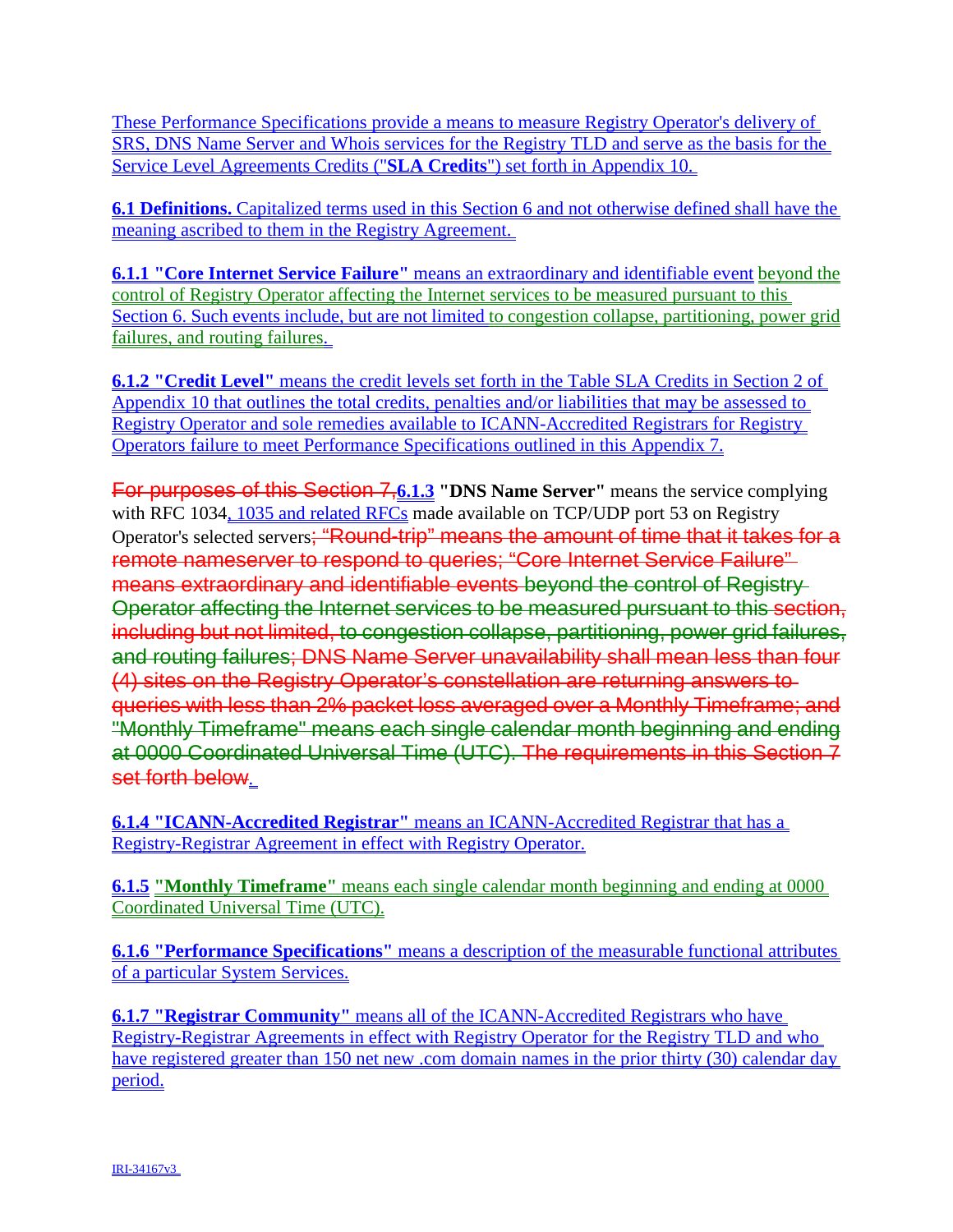**6.1.8 "Round-trip"** means the amount of measured time that it takes for a reference query to make a complete trip from the SRS gateway, through the SRS system, back to the SRS gateway.

**6.1.9 "Service Level Agreement (SLA)"** means the service level agreements attached as Appendix 10 to the Registry Agreement outlining performance standards levels.

**6.1.10 "SRS"** means the Shared Registration System, a system that the Registry Operator provides to the Registrar Community via a defined protocol (EPP) for registry-registrar interaction. Specifically, it refers to the ability of ICANN-Accredited Registrars to add, modify, and delete (create, update and delete) information associated with registered domain names and associated DNS Name Servers.

**6.1.11 "System Services"** means the SRS, DNS Name Server and Whois services for the Registry TLD for which availability and Performance Specifications are established.

**6.1.12 "Whois"** refers to the Registry Operator's Whois service provided in accordance with Appendix 5.

**6.2 Service Availability.** Service availability is defined as the time, in minutes, that the Registry Operator's System Services are each individually responding to its users ("**Service Availability**") as further defined in Sections 6.2.1 through 6.2.4.

**6.2.1 Service Availability** is measured as follows:

Service Availability  $\% = \{[(MTM - POMU) - UOM]/(MTM - POMU)\}$  \*100 where:

**MTM** = Monthly Timeframe Minutes calculated as the number days in that month times 24 hours times 60 minutes. For example, the MTM for January is 31 days \* 24 hours \* 60 minutes or MTM  $= 44,640$  minutes.

**POMU** = Planned Outage Minutes Used equals the number of minutes of a Planned Outage (as defined in Section 6.3 below) or Extended Planned Outage (as defined in Section 6.4 below) for that Monthly Timeframe for each individual System Service. No Monthly Timeframe shall have both a Planned and an Extended Planned Outage.

**UOM** = Unplanned Outage Minutes equals the total number of minutes the System Services is unavailable excluding any Planned Outages (as defined in Section 6.3 below) or Extended Planned Outage (as defined in Section 6.4 below) for that Monthly Timeframe.

The Service Availability calculation shall be calculated by the Registry Operator and the results reported for each Monthly Timeframe for SRS, Whois and DNS Name Server availability. For Service Availability Performance Specifications measured by calendar year, Yearly Timeframe Minutes (YTM) shall be substituted for Monthly Timeframe Minutes (MTM) in the calculation above. Yearly Timeframe Minutes calculated as  $365$  days  $*$  24 hours  $*$  60 minutes =  $525,600$ minutes. Results will be reported to the Registrar Community via e-mail and to ICANN according to Appendix 4.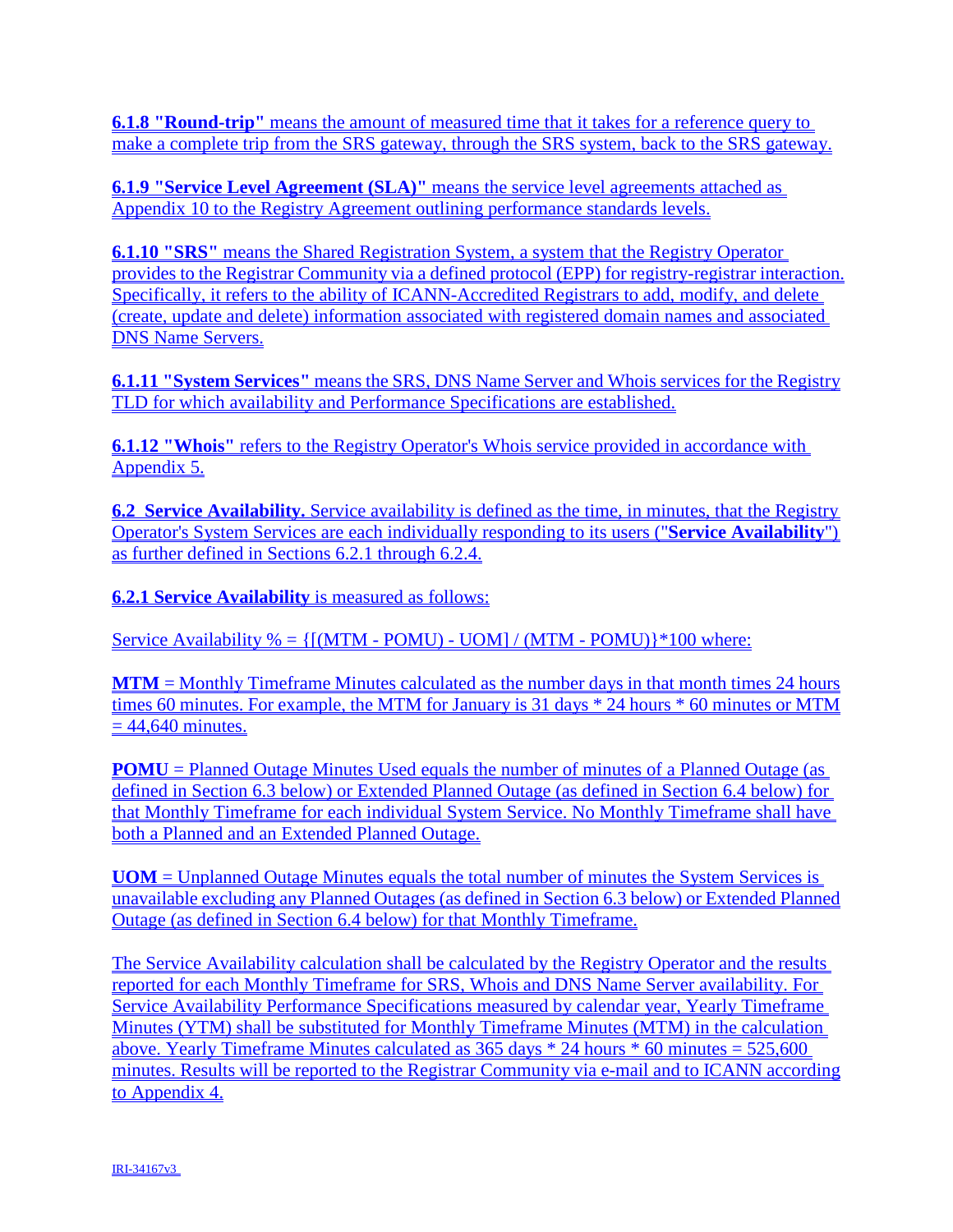**6.2.2 Service Availability--SRS = 99.99% per calendar year.** Service Availability as it applies to the SRS refers to the ability of the SRS to respond to ICANN-Accredited Registrars that access the SRS through the EPP protocol. SRS unavailability, except for Planned Outages (as defined in Section 6.3 below) and Extended Planned Outages (as defined in Section 6.4 below), will be logged with the Registry Operator as Unplanned Outage Minutes. Unavailability will not include any events affecting individual ICANN-Accredited Registrars locally.

SRS unavailability as it applies to the SRS shall mean when, as a result of a failure of systems within the Registry's control, an ICANN-Accredited Registrar is unable to establish a session with the SRS gateway; provided, however, that SRS unavailability shall not include an ICANN-Accredited Registrar's inability to establish a session with the SRS gateway that results from it exceeding its designated number of sessions. Establishing a session with the SRS gateway shall be defined as:

a) successfully complete a TCP session start,

b) successfully complete the SSL authentication handshake, and

c) successfully complete the Extensible Provisioning Protocol (EPP) login command.

Registry Operator will log SRS unavailability once an ICANN-Accredited Registrar reports an occurrence to Registry Operator's customer service help desk in the manner required by the Registry Operator (i.e., e-mail, fax, telephone). The committed Service Availability for SRS is 99.99% per calendar year. The SRS Service Availability metric is a Credit Level 2.

**6.2.3 Service Availability--DNS Name Server = 100% per Monthly Timeframe.** Service Availability as it applies to the DNS Name Server refers to the ability of the DNS Name Server to resolve a DNS query from an Internet user. DNS Name Server unavailability will be logged with the Registry Operator as Unplanned Outage Minutes. Registry Operator will log DNS Name Server unavailability (a) when such unavailability is detected by monitoring tools, or (b) once an ICANN-Accredited Registrar reports an occurrence to Registry Operator's customer service help desk in the manner required by the Registry Operator (i.e., e-mail, fax, telephone) and Registry Operator confirms that the occurrence is not unique to the reporting Registrar.

DNS Name Server unavailability shall mean less than eight (8) sites on the Registry Operator's constellation are returning answers to queries with less than 1% packet loss averaged over a Monthly Timeframe or 5% packet loss for any five minute period.

The committed Service Availability for DNS Name Server is 100% per Monthly Timeframe. The DNS Name Server Service Availability metric is a Credit Level 1.

**6.2.4 Service Availability--Whois = 100% per Monthly Timeframe.** Service Availability as it applies to Whois refers to the ability of Internet users to access and use the Whois. Whois unavailability, except for Planned Outages (as defined in Section 6.3 below) and Extended Planned Outages (as defined in Section 6.4 below), will be logged with the Registry Operator as Unplanned Outage Minutes. Registry Operator will log Whois unavailability (a) when such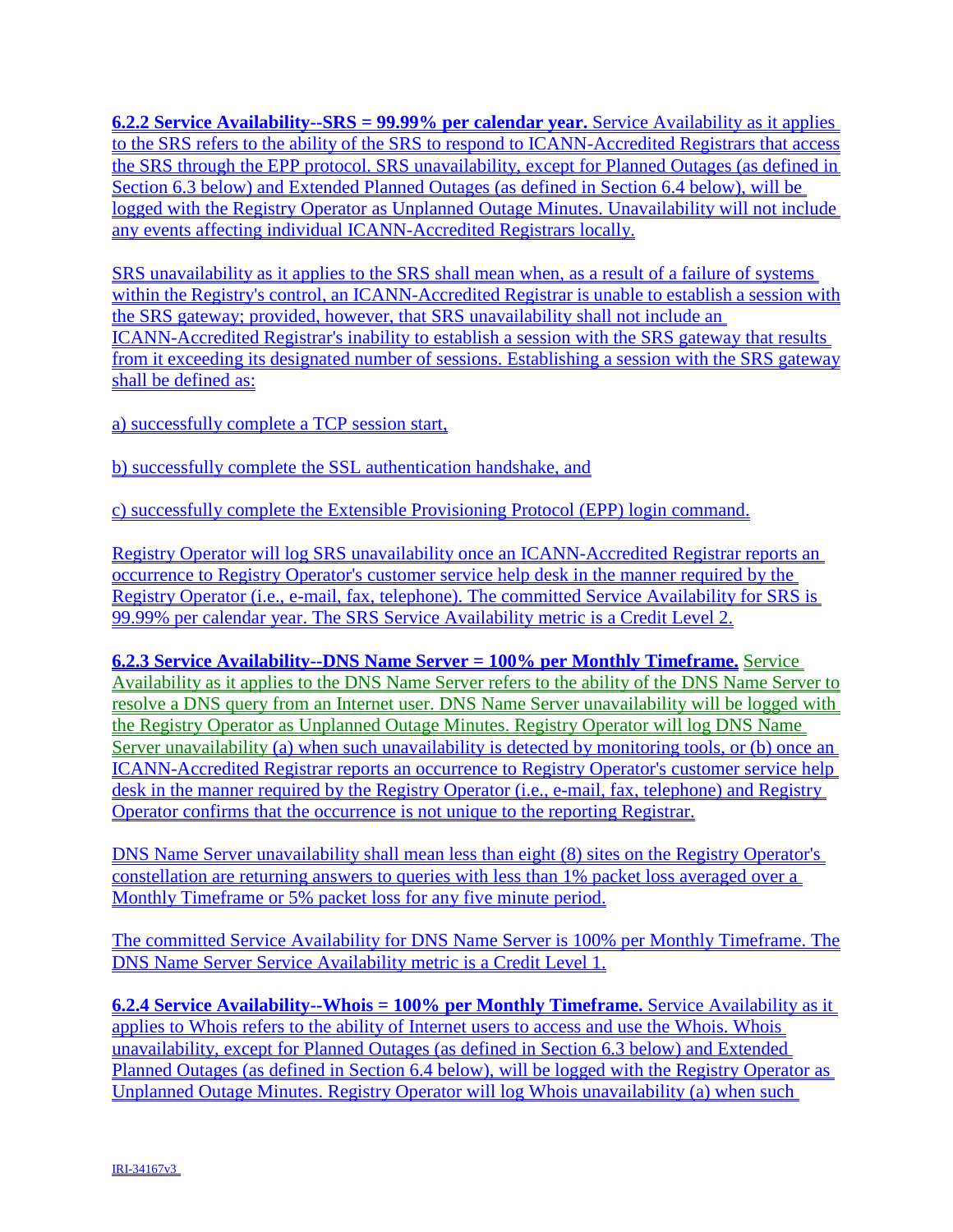unavailability is detected by Registry Operator's monitoring tools, or (b) once an

ICANN-Accredited Registrar reports an occurrence to Registry Operator's customer service help desk in the manner required by the Registry Operator (i.e., e-mail, fax, telephone). The committed Service Availability for Whois is 100% per Monthly Timeframe. The Whois Service Availability metric is a Credit Level 2.

**6.3 Planned Outage.** From time to time the Registry Operator will require an outage for regular maintenance or the addition of new functions or features ("**Planned Outage**").

**6.3.1 Planned Outage Duration.** Planned Outage duration defines the maximum allowable time, in minutes, that the Registry Operator is permitted to take the System Services out of service for regularly scheduled maintenance ("**Planned Outage Duration**"). Planned Outages are planned in advance and the Registrar Community is provided notification prior to an outage.

The Planned Outage Duration for the System Services is as follows:

(i) Planned Outage Duration - SRS = 45 minutes per Monthly Timeframe;

(ii) Planned Outage Duration - DNS Name Server = no Planned Outages allowed; and

(iii) Planned Outage Duration - Whois = no Planned Outages allowed.

The Planned Outage Duration metric is a Credit Level 6.

**6.3.2 Planned Outage Timeframe.** The Planned Outage Timeframe defines the hours and days in which a Planned Outage may occur ("**Planned Outage Timeframe")**. The Planned Outage Timeframe for the System Services is as follows:

(i) Planned Outage Timeframe - SRS = 0100-0900 UTC Sunday;

(ii) Planned Outage Timeframe - DNS Name Server = no Planned Outages allowed; and

(iii) Planned Outage Timeframe - Whois = no Planned Outages allowed.

The Planned Outage Timeframe metric is a Credit Level 5.

**6.3.3 Planned Outage Notification.** The Registry Operator shall notify all ICANN-Accredited Registrars of any Planned Outage ("**Planned Outage Notification")**. The Planned Outage Notification shall set forth the date and time of the Planned Outage. The number of days prior to a Planned Outage that the Registry Operator shall notify the Registrar Community is as follows:

(i) Planned Outage Timeframe  $-SRS = 30$  days for general maintenance and 90 days for Updates or Upgrades as defined in the Patch, Update and Upgrade Policy in Section 5 of this Appendix 7;

(ii) Planned Outage Timeframe - DNS Name Server = no Planned Outages allowed; and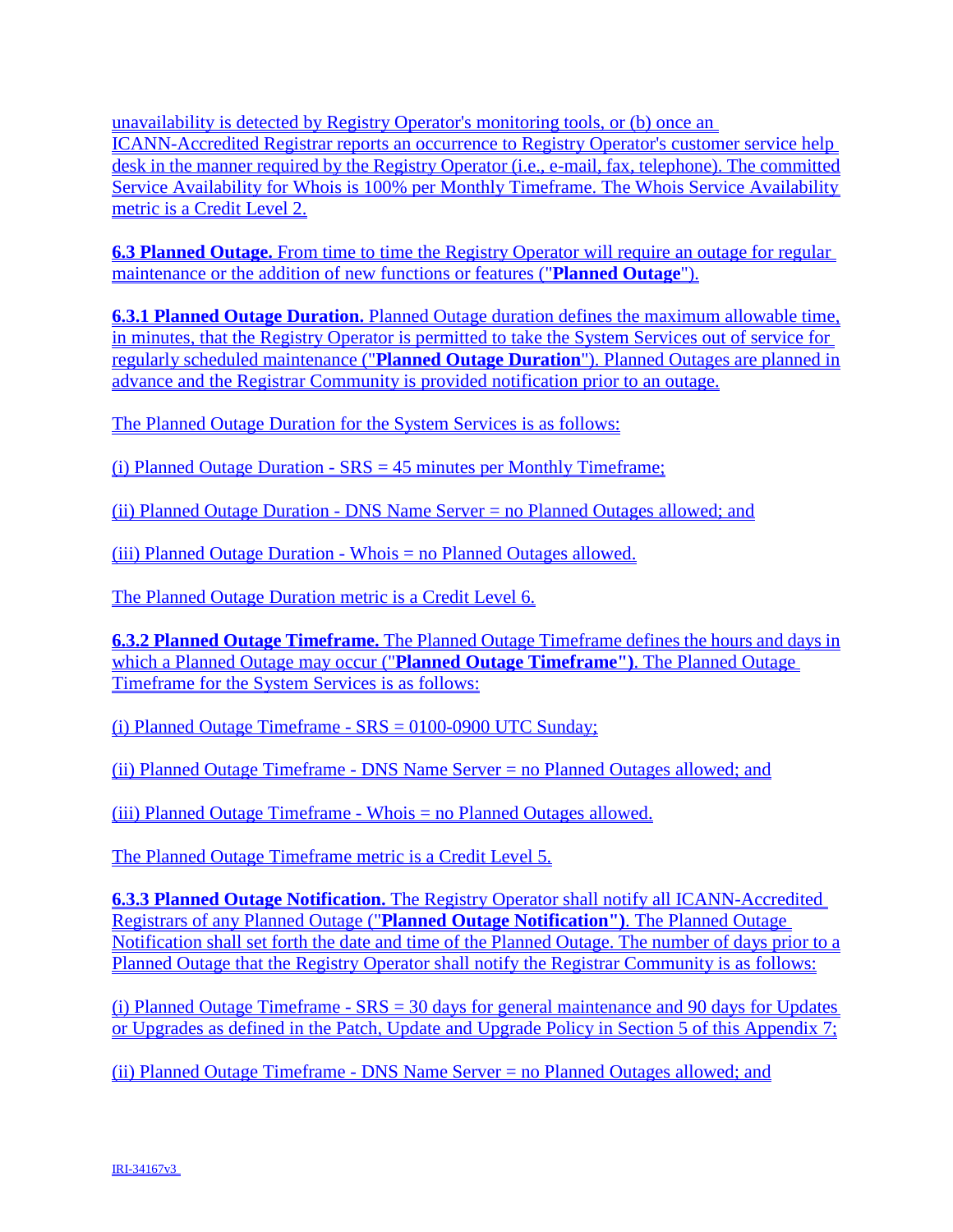(iii) Planned Outage Timeframe - Whois = no Planned Outages allowed.

The Planned Outage Notification metric is a Credit Level 5.

**6.4 Extended Planned Outage.** In some cases, such as major software upgrades and platform replacements, an extended maintenance timeframe is required ("**Extended Planned Outage")**. Extended Planned Outages will be less frequent than Planned Outages but their duration may be longer.

**6.4.1 Extended Planned Outage Duration.** The Extended Planned Outage duration defines the maximum allowable time, in hours and minutes that the Registry Operator is permitted to take the System Services out of service for extended maintenance ("**Extended Planned Outage Duration**"). Extended Planned Outages are planned in advance and the Registrar Community is provided notification in accordance with Section 6.4.3. Extended Planned Outage periods may not occur in the same Monthly Timeframe as a Planned Outage. The Extended Planned Outage Duration for the System Services is as follows:

(i) Extended Planned Outage Duration - SRS = 4 hours (240 minutes) per calendar year and one Extend Planned Outage of 8 hours (480) minutes every 3 years;

(ii) Extended Planned Outage Duration - DNS Name Server = no Extended Planned Outages allowed; and

(iii) Extended Planned Outage Duration - Whois = no Extended Planned Outages allowed.

The Extended Planned Outage Notification metric is a Credit Level 6.

**6.4.2 Extended Planned Outage Timeframe.** The Extended Planned Outage Timeframe defines the hours and days in which the Extended Planned Outage may occur ("**Extended Planned Outage Timeframe**"). The Extended Planned Outage Timeframe for the System Services is as follows:

(i) Extended Planned Outage Timeframe - SRS = 0100 - 1300 UTC Sunday;

(ii) Extended Planned Outage Timeframe - DNS Name Server = no Extended Planned Outages allowed; and

(iii) Extended Planned Outage Timeframe - Whois = no Extended Planned Outages allowed.

The Extended Planned Outage Notification metric is a Credit Level 5.

**6.4.3 Extended Planned Outage Notification.** The Registry Operator must notify the Registrar Community of any Extended Planned Outage ("**Extended Planned Outage Notification**"). The Extended Planned Outage Notification shall set forth the date and time of the Extended Planned Outage. The number of days prior to an Extended Planned Outage that the Registry Operator must notify ICANN-Accredited Registrars is as follows: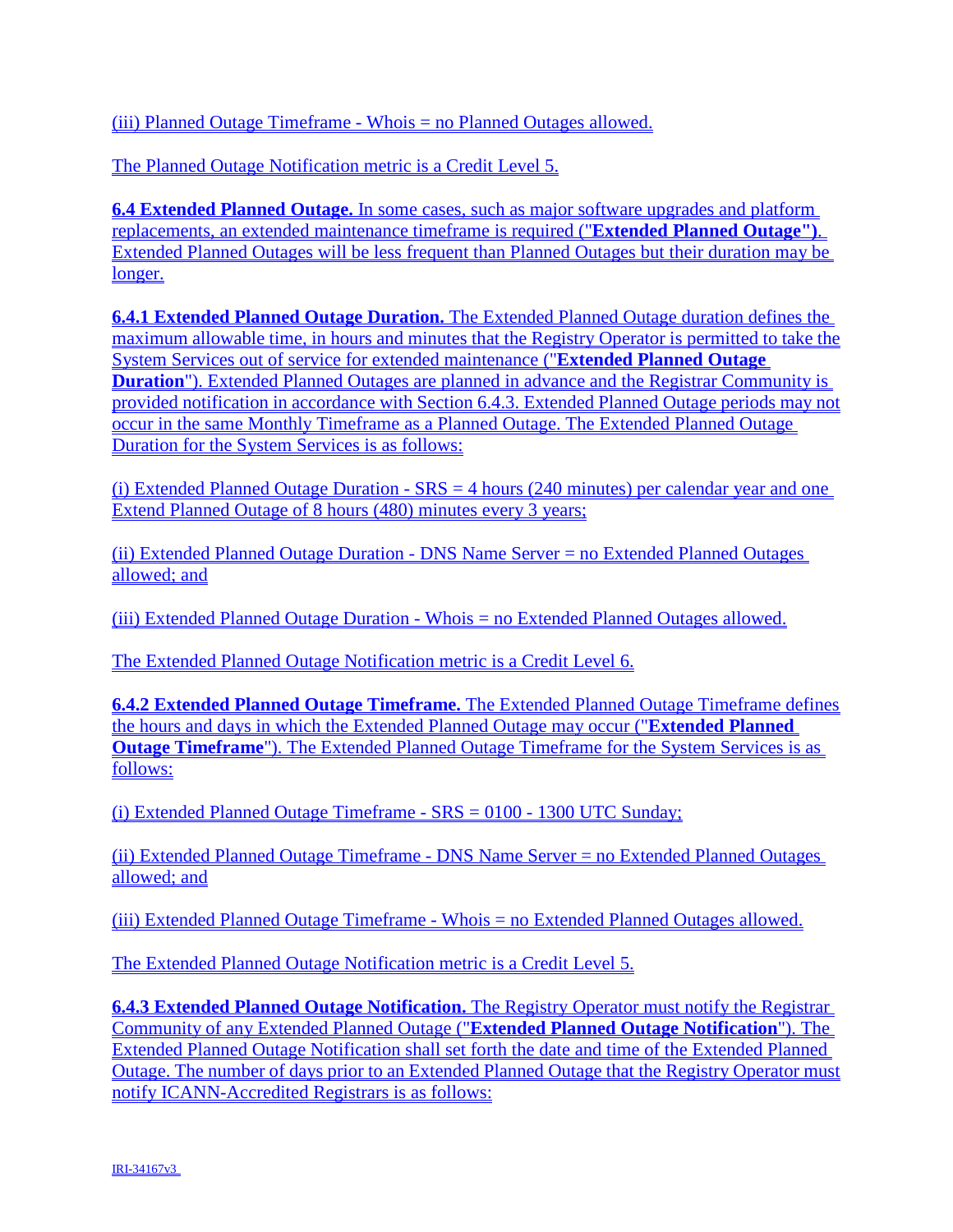(i) Extended Planned Outage Timeframe - SRS = 90 Days;

(ii) Extended Planned Outage Timeframe - DNS Name Server = no Extended Planned Outages allowed; and

(iii) Extended Planned Outage Timeframe - Whois = no Extended Planned Outages allowed.

The Extended Planned Outage Notification metric is a Credit Level 5.

**6.5 Processing Time.** Processing time is a measurement of Service Availability and equals the Round-trip for the System Services ("**Processing Time**"). The Registry Operator will log the Processing Time for all of the protocol transactions (i.e. Check, Add/Create, Modify/Update and Delete). Processing Time will be measured in a Monthly Timeframe and reported on a monthly basis to ICANN in accordance with Appendix 4. Should the total volume of protocol transactions (measured individually) added by all ICANN-Accredited Registrars for a Monthly Timeframe exceed Registry Operator's actual volume of protocol transactions for the previous Monthly Timeframe by more than 20%, then ICANN-Accredited Registrars shall not be eligible for any SLA credit, and Registry Operator shall have no liability to ICANN, if Registry Operator fails to meet a Processing Time Performance Specification set forth in this Section 6.5.

**6.5.1 Processing Time--Check Domain = 25 milliseconds for 95%.**

(i) The Processing Time for Check Domain is applicable to the SRS as accessed through the defined protocol (EPP) for registry-registrar interaction and measures the Processing Time for an availability check of a specific domain name.

(ii) The performance specification for Check Domain is 25 milliseconds Round-trip for 95% of the transactions during a Monthly Timeframe.

The Processing Time for Check Domain metric is a Credit Level 3.

## **6.5.2 Processing Time--Add/Create = 50 milliseconds for 95%.**

(i) The Processing Time for Add/Create is applicable to the SRS as accessed through the defined protocol (EPP) for registry-registrar interaction and measures the Processing Time for add/create transactions associated with domain names.

(ii) The Performance Specification for Add/Create is 50 milliseconds for Round-trip for 95% of the transactions processed during a Monthly Timeframe.

The Processing Time for Add/Create metric is a Credit Level 3.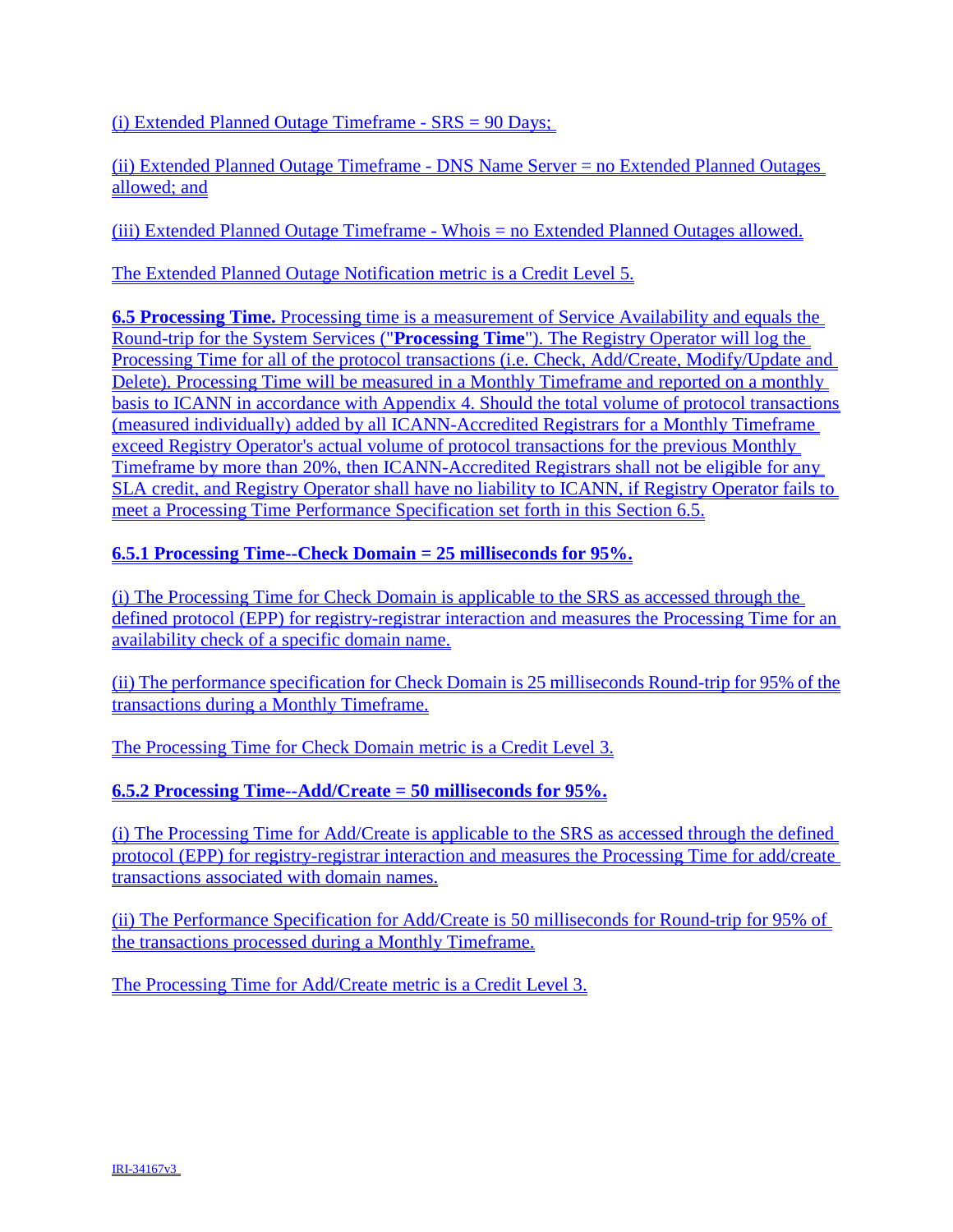## **6.5.3 Processing Time--Modify/Update and Delete Domain = 100 milliseconds for 95%.**

(i) The Processing Time for Modify/Update and Delete is applicable to the SRS as accessed through the defined protocol (EPP) for registry-registrar interaction and measures the Processing Time for Modify/Update and Delete transactions associated with domain names.

(ii) The Performance Specification for Modify/Update and Delete is 100 milliseconds Round-trip for 95% of the transactions processed during a Monthly Timeframe.

The Processing Time for Modify/Update and Delete metric is a Credit Level 3.

## **6.5.4 Processing Time--Whois Query = 5 milliseconds for 95%.**

(i) The Processing Time for Whois query is applicable to the Whois and measures the Processing Time for a Whois query.

(ii) The Performance Specification for a Whois query is 5 milliseconds for 95% of the transactions during a Monthly Timeframes. That is, 95% of the transactions during a Monthly Timeframe will take 5 milliseconds or less from the time the Whois receives a query to the time it responds.

The Processing Time for Whois Query metric is a Credit Level 3.

## **6.5.5 Processing Time--DNS Name Server Resolution = 100 milliseconds for 95%.**

(i) The Processing Time for DNS Name Server Resolution is applicable to the DNS Name Server and measures the processing time for a DNS query.

(ii) The Performance Specification for DNS Name Server Resolution is 100 milliseconds for 95% of the transactions during a Monthly Timeframe. That is, 95% of the transactions during a Monthly Timeframe will take 100 milliseconds or less from the time the name server receives the DNS query to the time it provides a response.

The Processing Time for the DNS Name Server metric is a Credit Level 3.

**6.6 Update Frequency.** The Registry Operator makes timely updates to the data on the DNS Name Servers and Whois. ICANN-Accredited Registrars record these updates through the SRS. The SRS then updates the DNS Name Server and the Whois. Registry Operator processes this updates on a near real time basis.

The committed performance specification with regards to Update frequency for both the DNS Name Server and the Whois is 3 minutes for 95% of the transactions during a Monthly Timeframe. That is, 95% of the updates to the DNS Name Servers and Whois during a Monthly Timeframe will be completed within 3 minutes. Update frequency is measured from the time that the Registry Operator confirms the update to the time the update appears in the DNS Name Server and Whois. Update frequency performance will be reported on a monthly basis to ICANN in accordance with Appendix 4.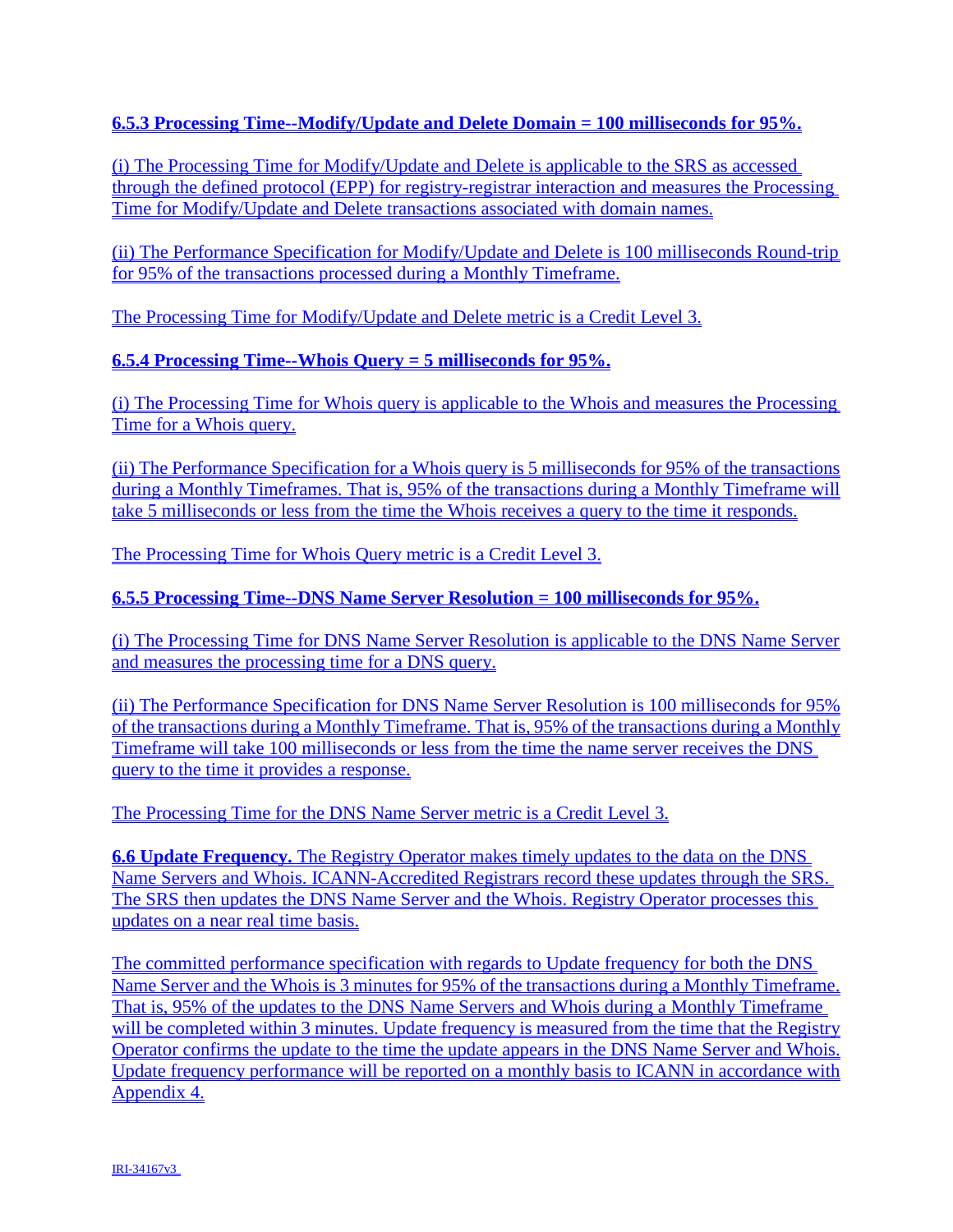**6.6.1 Update Frequency--DNS Name Server = 3 minutes for 95% during a Monthly Timeframe.**

The Update frequency--DNS Name Server is 3 minutes for 95% during a Monthly Timeframe.

The Update frequency metric for DNS Name Server is Credit Level 4.

## **6.6.2 Update Frequency--Whois - 3 minutes for 95% during a Monthly Timeframe.**

The Update frequency--Whois is 3 minutes for 95% during a Monthly Timeframe.

The Update frequency metric for Whois is Credit Level 4.

**6.7 Cross-Network Name Server Performance Requirements.** DNS Name Server Round-trip and packet loss from the Internet are important elements of the quality of service provided by the Registry Operator. These characteristics, however, are affected by Internet performance and, therefore, cannot be closely controlled by Registry Operator. Accordingly, these requirements are not matters subject to SLA Credits under the Service Level Agreement set forth on Appendix 10 or obligations upon which a breach by Registry Operator of the Registry Agreement may be asserted.

A. Cross-Network Name Server Performance Requirements**.** The committed performance specification for cross-network name server performance is a measured Round-trip of under 300 milliseconds and measured packet loss of under  $\frac{401}{%}$  averaged over the course of a Monthly Timeframe and no greater than 5% for any five (5) minute period over the course of the Monthly Timeframe. Cross-network name server performance measurements may be conducted by ICANN, pursuant to the terms of confidentiality agreements executed both by ICANN and its employee or consultant conducting the testing at the times of its choosing, in the following manner:

**1.6.7.1** The measurements may be conducted by sending strings of DNS request packets from **each of four**different measuring locations to each of the .com DNS Name Servers and observing the responses from the .com DNS Name Servers. (These strings of requests and responses are referred to as a "**CNNP Test**".) The measuring locations will be **four root name** server locations on the US East Coast, US West Coast, Asia, and **Europe** distributed around the Internet.

2.6.7.2 Each string of request packets will consist of  $100$  UDP or TCP packets at 10 secondintervals requesting nameserver (NS) records for arbitrarily selected .com second-level domains, preselected to ensure that the names exist in the Registry TLD and are resolvable. The packet loss (i.e. the percentage of response packets not received) and the average Round-trip time for response packets received may be noted.

**3.** 6.7.3 To meet the packet loss and Round-trip requirements for a particular CNNP Test, all three of the following must be true: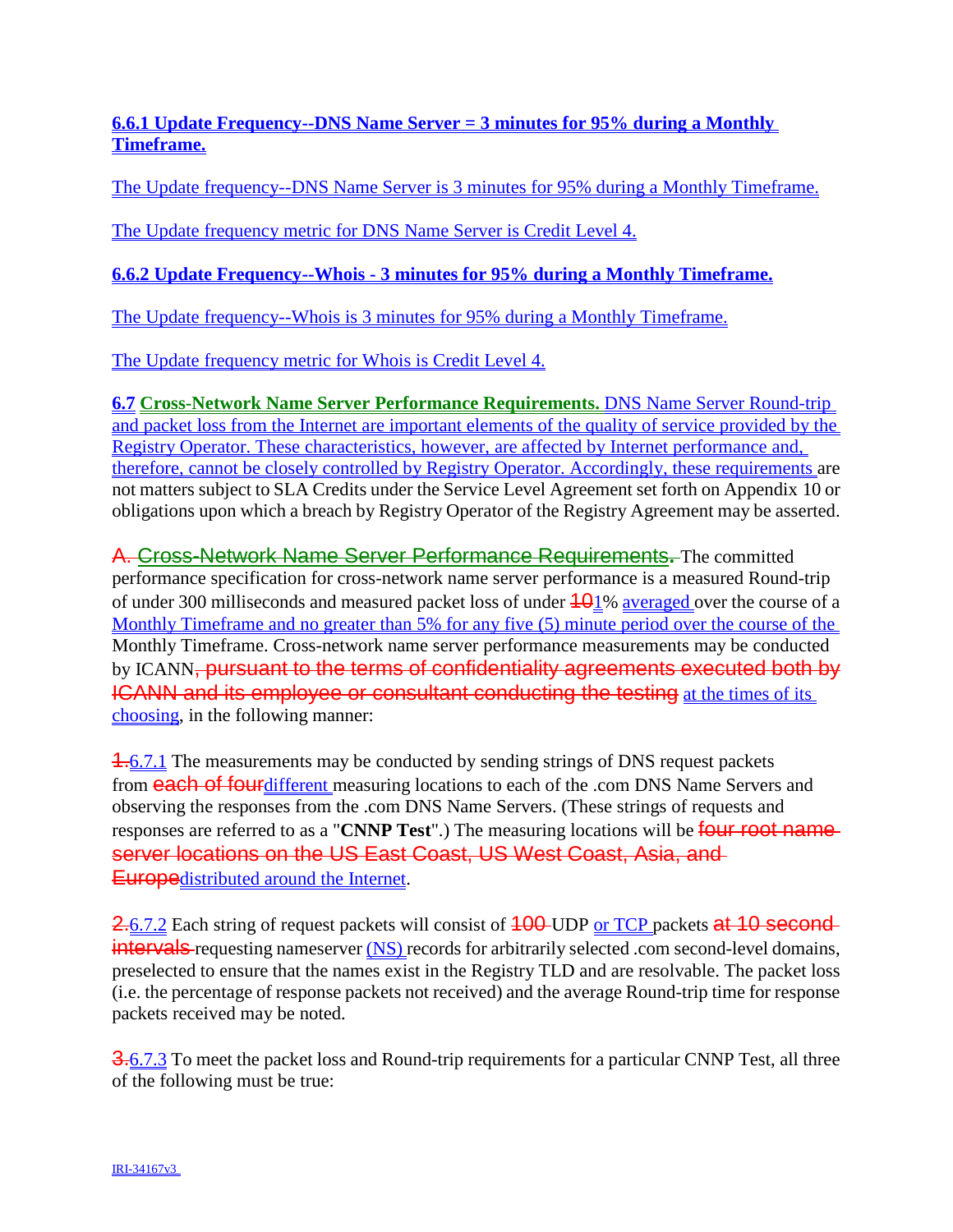$\left\{a\right\}$ 6.7.3.1 The Round-trip and packet loss from each measurement location to at least one .com name server must not exceed the required values;

 $\overline{(b)}$ 6.7.3.2 The packet loss to each of the .com name servers from at least one of the measurement locations must not exceed the required value; and

(c)6.7.3.3 Any failing CNNP Test result obtained during an identified Core Internet Service Failure shall not be considered.

4.6.7.4 To ensure a properly diverse testing sample, ICANN will conduct the CNNP Tests at varying times (i.e. at different times of the day, as well as on different days of the week). Registry Operator may only be deemed to have persistently failed to meet the cross-network name server performance requirement only if the .com DNS Name Servers fail the CNNP Tests (see Section  $7.36.7.3$  above) with no less than three consecutive failed CNNP Tests.

5.6.7.5 In the event of persistent failure (defined as failure of three consecutive tests) of the CNNP Tests, ICANN will give Registry Operator written notice of the failures (with backup data) and Registry Operator will have sixty days to cure the failure.

**6.**6.7.6 Sixty days prior to the commencement of testing under this provision, ICANN will provide Registry Operator with the opportunity to evaluate the testing **tools, root name server** locations and procedures system to be used by ICANN. In the event that Registry Operator does not approve of such tools and proceduresraisees concerns regarding such system, ICANN will work directly with Registry Operator to **make necessary** modificationsattempt to address those concerns.

7. ICANN will provide written notification to Registry Operator of the results of any testing within 5 days of completion of testing, including the method used for testing, administrator used to conduct the test and the location of testing. Within 30 days of receipt of notice the testing results, Registry Operator may request that the test be re-administered in the presence of a Registry Operator employee. This second test must be administered within 30 days of Registry Operator's request.

# B. Service Availability—DNS Name Server = 100% per Monthly Timeframe.

Service Availability as it applies to the DNS Name Server refers to the ability of the DNS Name Server to resolve a DNS query from an Internet user. DNS Name Server unavailability will be logged with the Registry Operator as Unplanned Outage Minutes. Registry Operator will log DNS Name Server unavailability when such unavailability is detected by VeriSign monitoring tools. Any DNS Name Server unavailability occurring during an identified Core Internet Service Failure shall not be considered.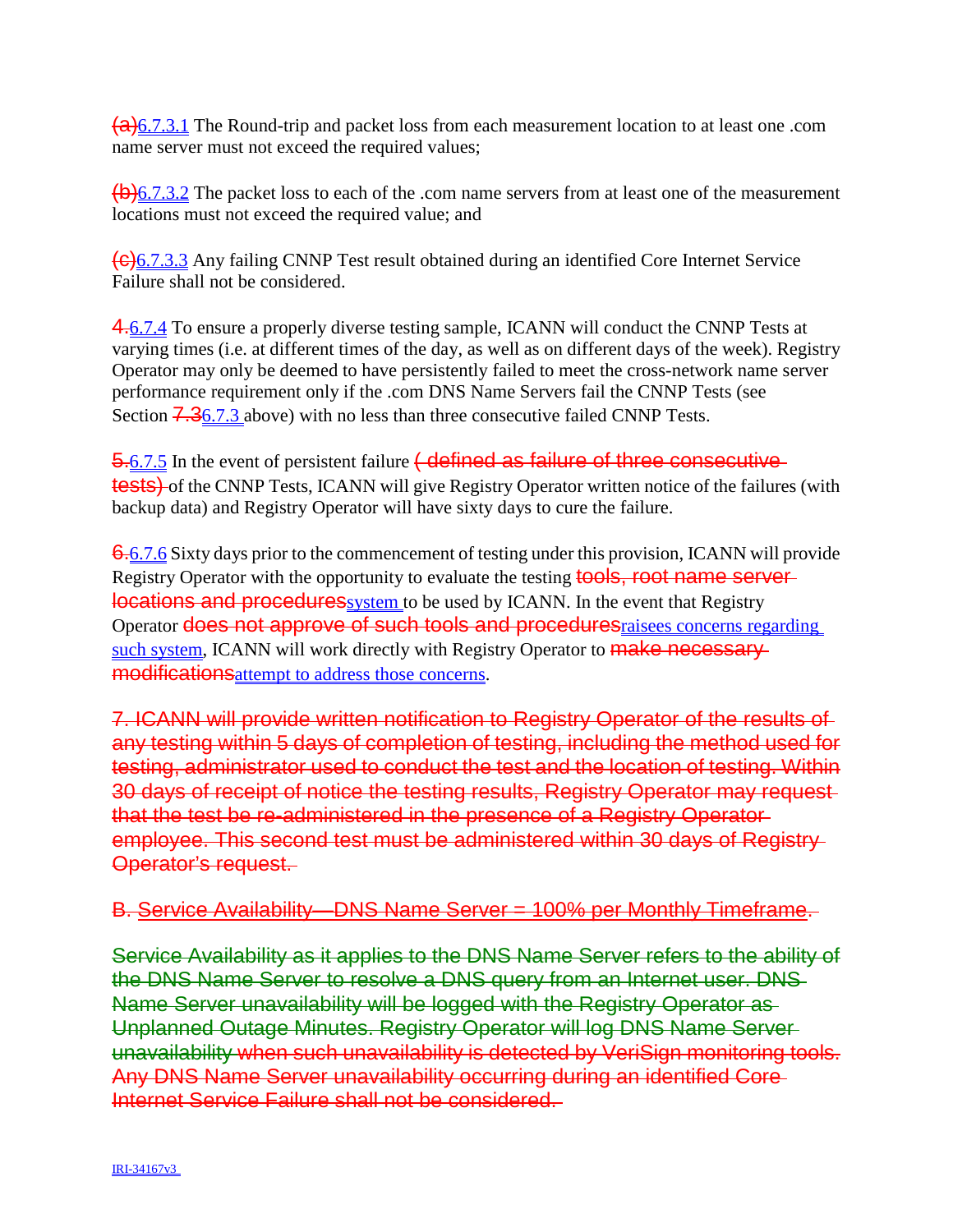| <b>Monthly Metric</b> | <b>Requirement</b>              |
|-----------------------|---------------------------------|
| <b>Total outage</b>   | 8 hours                         |
| Unplanned outage      | 4 hours                         |
| Major upgrade outage  | 12 hours (two allowed per year) |
| Check domain average  | 3 seconds                       |
| Add domain average    | 5 seconds                       |

## **7. Responsibilities of the Parties.**

7.1 Except in the case of DNS Name Server performance measurements, Registry Operator will perform monitoring from internally located systems as a means to verify that the availability and performance measurements in this document are being met.

7.2 The Registry Operator will provide system performance and availability reports monthly to the Registrar Community via e-mail and to ICANN according to Appendix 4.

7.3 The Registry Operator will provide the Whois Service as specified in Appendix 5.

7.4 The Registry Operator will use commercially reasonable efforts to restore the critical systems of the System Services within 24 hours after the termination of a force majeure event and restore full system functionality within 48 hours after the termination of a force majeure event. Outages due to a force majeure will not be considered service unavailability for purposes of this Appendix 7 or the SLA.

7.5 Registry Operator shall not be liable to ICANN or ICANN-Accredited Registrars for any credits or penalties or be deemed to be in breach of any of its obligations under the Registry Agreement if it fails to meet a Performance Specification as a result of its compliance with any Consensus Policy established after the Effective Date to the extent and for so long as the failure to meet a Performance Specification is unavoidable by commercially reasonable efforts due to Registry Operator's compliance with such Consensus Policy.

7.6 Registry Operator shall provide to ICANN and publish on its website its accurate contact details including a valid email and mailing address as well as a primary contact for handling inquiries related to malicious conduct in the TLD, and will provide ICANN with prompt notice of any changes to such contact details.

## **8. Additional Services**

8.1 Bulk Transfer After Partial Portfolio Acquisition (BTAPPA)

Bulk Transfer After Partial Portfolio Acquisition (BTAPPA) is a **registry** Registry service available to consenting **registrars** Registrars in the circumstance where, **pursuant to**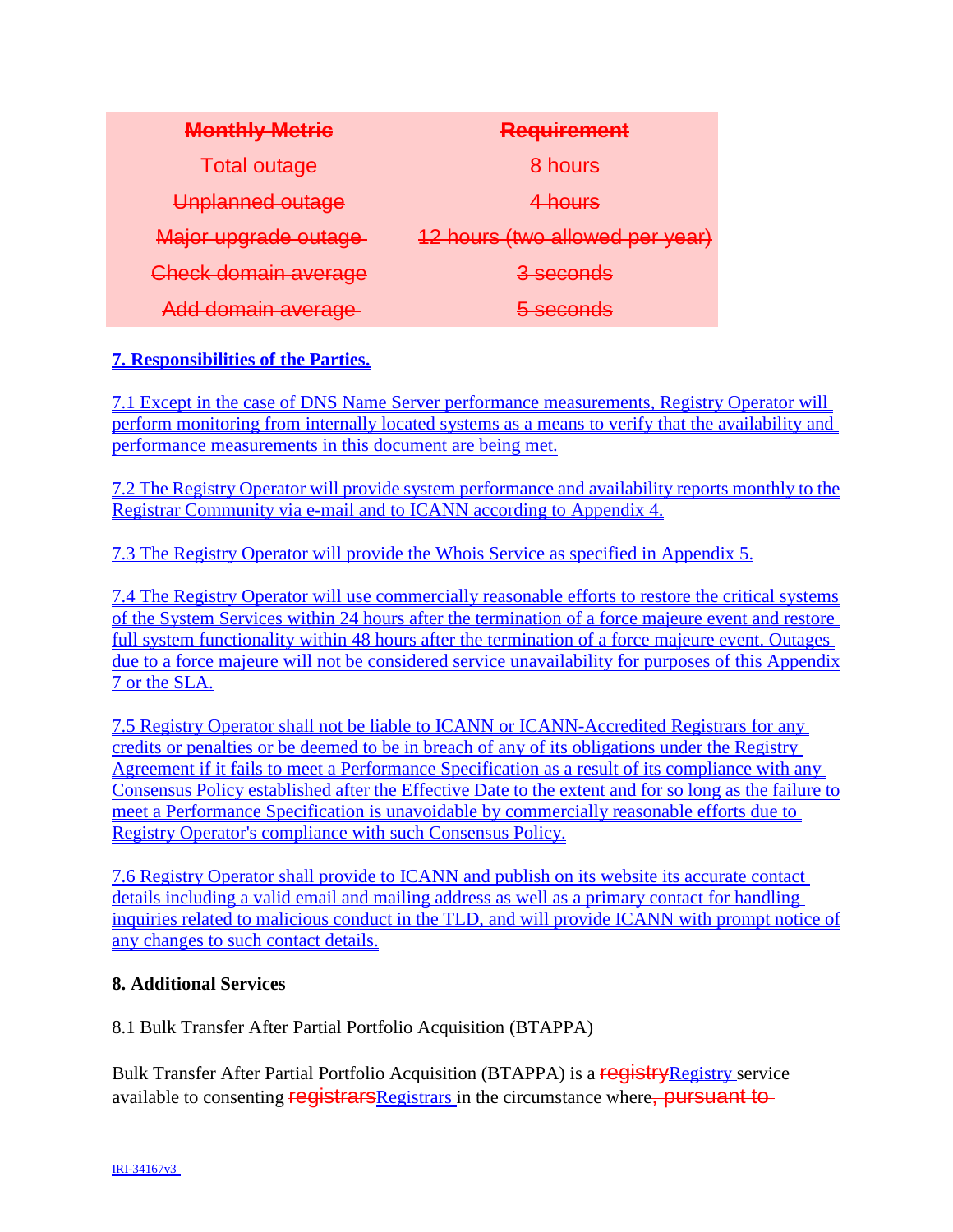VeriSign's policies: (1) one ICANN-accredited registrar Accredited Registrar purchases-(the "gaining registrar"), by means of a stock or asset purchase, merger or similar transaction, a portion<sub>r</sub> but not all, of another ICANN-accredited registrar's Accredited Registrar's domain name portfolio (the "losing registrar") in the dot-COM.com top-level domain; or (2) a gaining registrar receives a request from a registrant to transfer a significant number of its domain names from a losing registrar to that gaining registrar.

At least fifteen businessdays (which excludes federal holidays in the United-States) days before completing a BTAPPA, the losing **registrar** Registrar must provide to all domain name registrants for names involved in the bulk transfer, written notice of the bulk change of sponsorship. The notice must include a statement that all transfer rules and policies set by ICANN and the registry shall remain in effect and instructions on how a registrant can opt-out of an explanation of how the Whois record will change after the bulk transfer if the losing registrar has indicated its willingness to continue to serve as the registrar for the domain name occurs, and customer support and technical contact information of the gaining Registrar.

If a domain is transferred under the BTAPPA service during any applicable **grace period**Grace Period as described in Section 3 above, there is no credit. The expiration dates of transferred registrations are not affected.

Domain names **With**in the following statuses at the time of the **transfer request or the** actual transferTransfer Request will not be transferred in a BTAPPA: "pending transfer", "redemption grace period" (RGP)", or "pending delete.". Domain names that are within the **Auto** auto-Renew Grace Period renew grace window are subject to bulk transfer, but VeriSignVerisign may decline to provide a credit for those names deleted after the bulk transfer, but prior to the expiration of the **Auto** auto-Renew Grace Periodrenew grace window.

Both the gaining and losing registrars must approve the list of domain names subject to the BTAPPA prior to the change in sponsorship by VeriSign. VeriSignVerisign has discretion to reject a BTAPPA request if there is reasonable evidence that a transfer under BTAPPA is being requested in order to avoid fees otherwise due to VeriSignVerisign or ICANN, or if a registrarRegistrar with common ownership or management or both has already requested BTAPPA service within the preceding six-month period.

## **9. Implementation of New Protocols**

Registry Operator and ICANN agree to engage in good faith negotiations at regular intervals (at least once every eighteen months following the Effective Date) regarding possible implementation of new RFCs related to the matters addressed in Appendices 1 (Escrow Specifications), 5 (Whois) and 7 (Technical and Functional Specifications).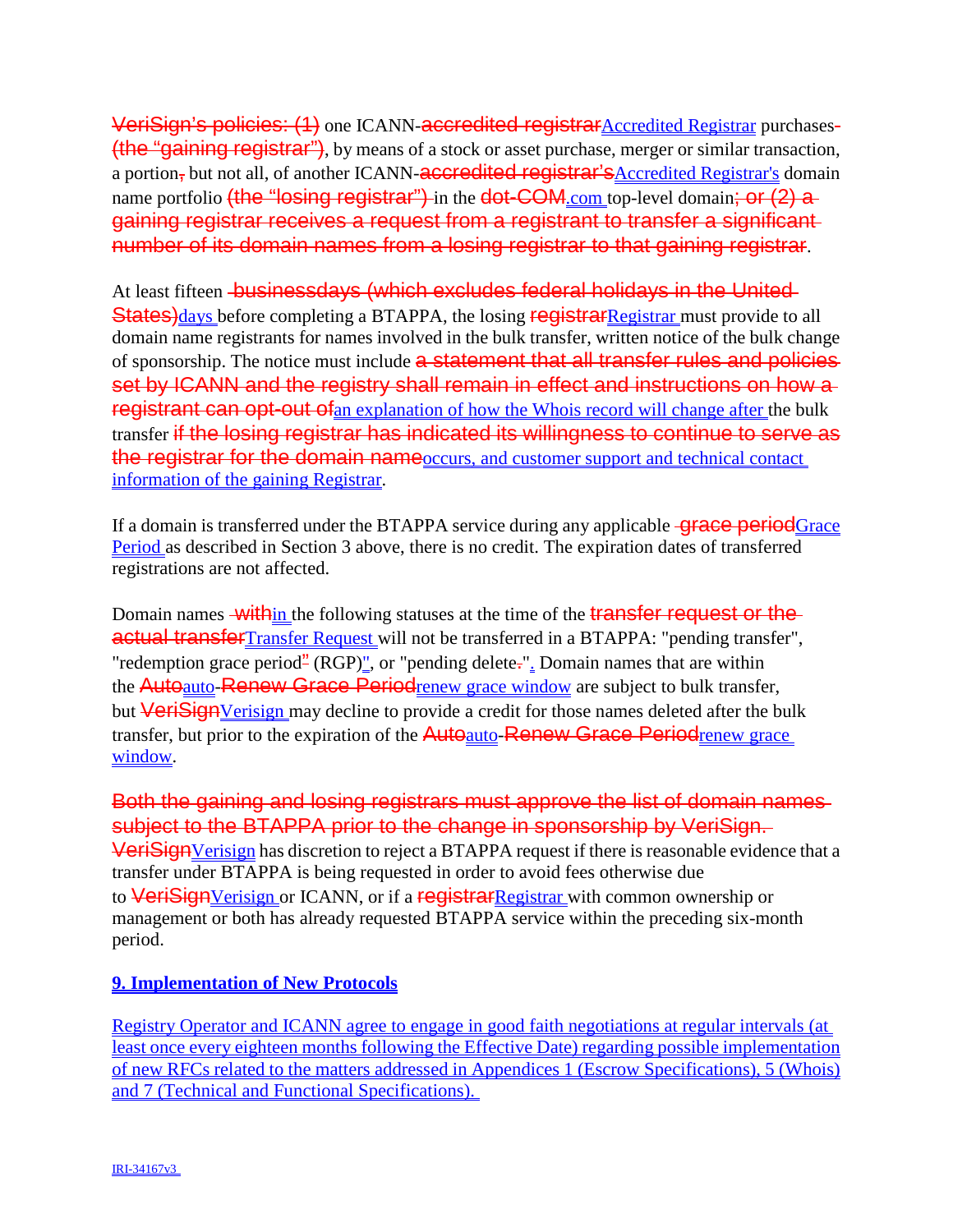IRI-34167v3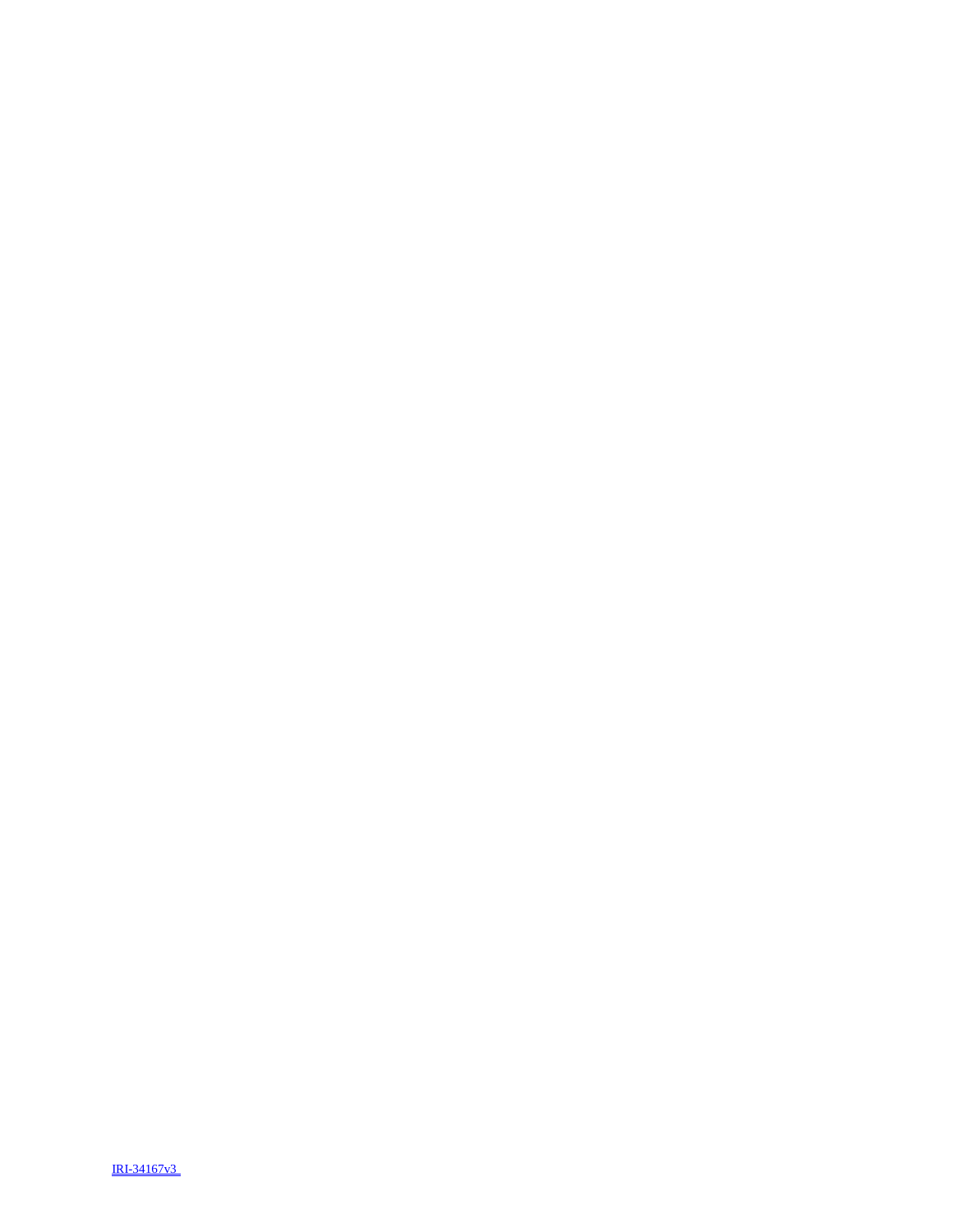| <b>Summary Report:</b>                                        |     |  |  |
|---------------------------------------------------------------|-----|--|--|
| Litera Change-Pro ML IC 6.5.0.313 Document Comparison done on |     |  |  |
| 3/20/2012 7:10:58 PM                                          |     |  |  |
| <b>Style Name: JD Color With Moves</b>                        |     |  |  |
| <b>Original Filename:</b>                                     |     |  |  |
| Original DMS:iw://IRI/IRI/32891/1                             |     |  |  |
| <b>Modified Filename:</b>                                     |     |  |  |
| Modified DMS: iw://IRI/IRI/34167/3                            |     |  |  |
| <b>Changes:</b>                                               |     |  |  |
| Add                                                           | 241 |  |  |
| <del>Delete-</del>                                            | 140 |  |  |
| Move From                                                     | 5   |  |  |
| Move To                                                       | 5   |  |  |
| <b>Table Insert</b>                                           |     |  |  |
| <del>Table Delete</del>                                       |     |  |  |
| Embedded Graphics (Visio, ChemDraw, Images etc.)              |     |  |  |
| <b>Embedded Excel</b>                                         | 0   |  |  |
| <b>Total Changes:</b>                                         | 394 |  |  |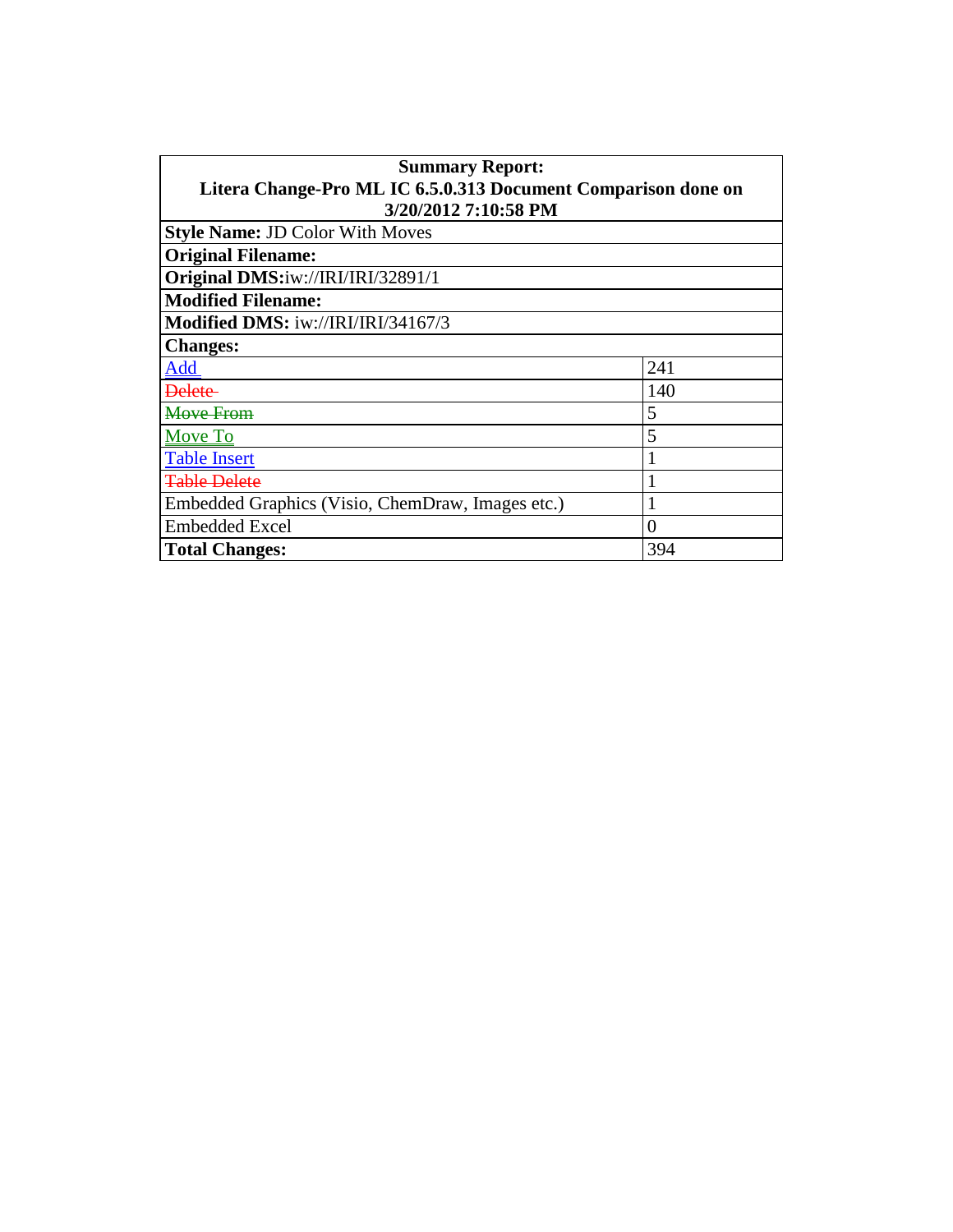# .COM Agreement Appendix 10 Service Level Agreement (SLA) (date to be inserted)

.COM Agreement Appendix 10 Service Level Agreement (SLA) (1 March 2006)

 $\mathcal{L}_\mathcal{L}$  , where the contribution of the contribution of  $\mathcal{L}_\mathcal{L}$ 

VeriSignVerisign, Inc. ("VNDS**Registry Operator**") strives to provide a world-class level of service to its customers. This Service Level Agreement ("SLA") provides metrics and remedies to measure performance of the .com TLD registry operated by VNDS and to provide accredited and licensed Registrars with credits for certain substandard performance by VNDS.in the form of SLA Credits (as defined in section 2 below) should the operational performance of Registry Operator fall below certain Performance Specifications identified in Appendix 7.

#### A) DEFINITIONS:

1) Monthly Timeframe shall mean each single calendar month beginning and ending at 0000 Greenwich Mean Time (GMT).

2) Planned Outage shall mean the periodic pre-announced occurrences when the SRS will be taken out of service for maintenance or care. Planned Outages will be scheduled only during the following window period of time each week, 0100 to 0900 GMT on Sunday (the "Planned Outage Period"). This Planned Outage Period may be changed from time to time by VNDS, in its sole discretion, upon prior notice to each Registrar. Planned Outages will not exceed 4 hours per calendar week beginning at 12:00 am GMT Monday nor total more than 8 hours/per month. Notwithstanding the foregoing, each year VNDS may incur 2 additional Planned Outages of up to 12 hrs in duration during the Planned Outage Period for major systems or software upgrades ("Extended Planned Outages"). These Extended Planned Outages represent total allowed Planned Outages for the month.

3) Shared Registration System ("SRS") Availability shall mean when the SRS is operational. By definition, this does not include Planned Outages or Extended Planned Outages.

4) SRS Unavailability shall mean when, as a result of a failure of systems within VNDS' control, the Registrar is unable to either:

a) establish a session with the SRS gateway which shall be defined as:

1) successfully complete a TCP session start,

2) successfully complete the SSL authentication handshake, and

3) successfully complete the registry registrar protocol ("RRP") or extensible provisioning protocol ("EPP") session command.

b) execute a 3 second average round trip for 95% of the RRP or EPP check domain commands and/or less than 5 second average round trip for 95% of the RRP add or EPP create domain commands, from the SRS Gateway, through the SRS system, back to the SRS Gateway as measured during each Monthly Timeframe.

5) Unplanned Outage Time shall mean all of the following:

a) the amount of time recorded between a trouble ticket first being opened by VNDS in response to a Registrar's claim of SRS Unavailability for that Registrar through the time when the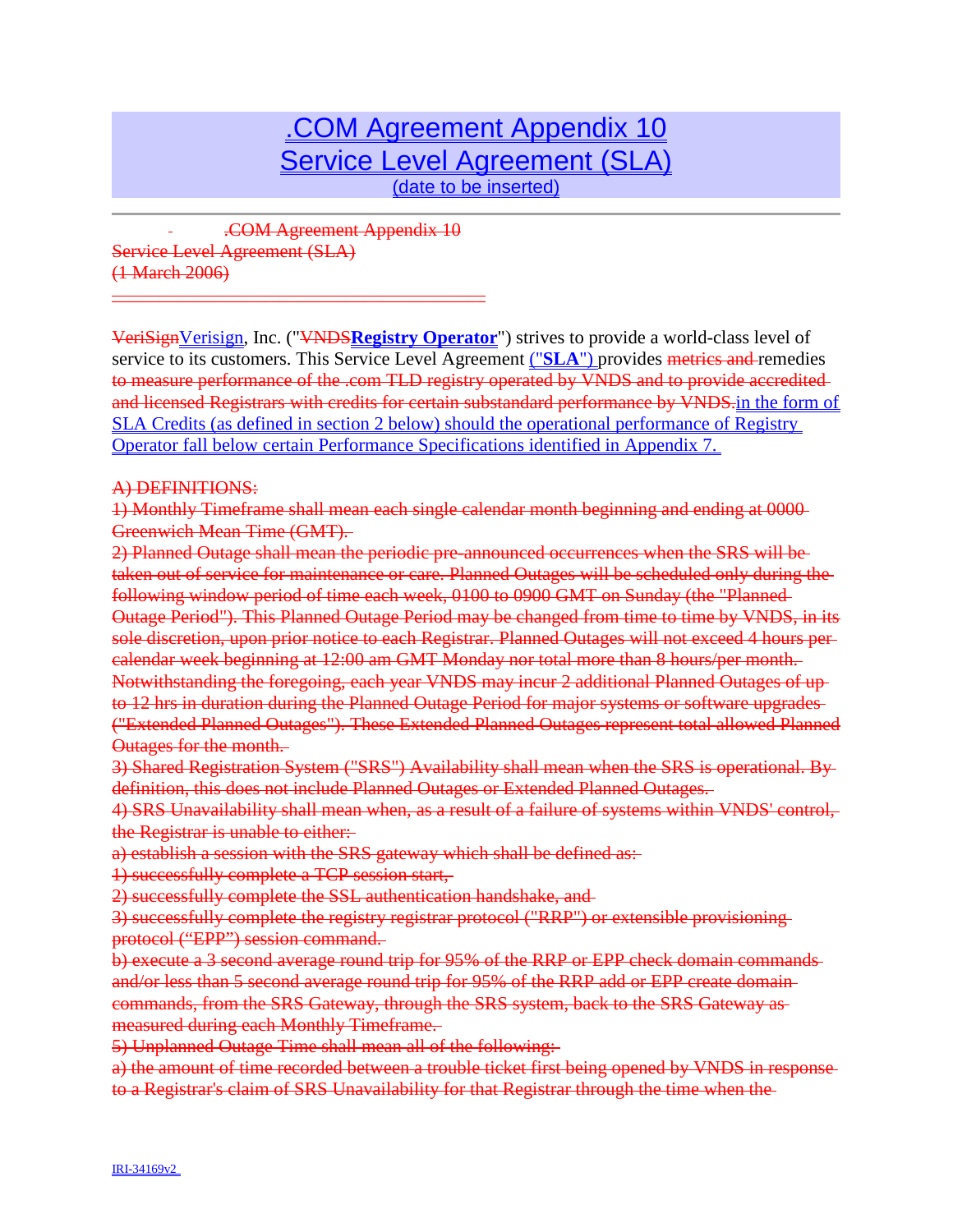Registrar and VNDS agree the SRS Unavailability has been resolved with a final fix or a temporary work around, and the trouble ticket has been closed. This will be considered SRS Unavailability only for those individual Registrars impacted by the outage.

b) the amount of time recorded between a trouble ticket first being opened by VNDS in the event of SRS Unavailability that affects all Registrars through the time when VNDS resolves the

problem with a final fix or a temporary work around, and the trouble ticket has been closed.

c) the amount of time that Planned Outage time exceeds the limits established in A.2 above.

d) the amount of time that Planned Outage time occurs outside the window of time established in A.2 above.

6) Monthly Unplanned Outage Time shall be the sum of minutes of all Unplanned Outage Time during the Monthly Timeframe. Each minute of Unplanned Outage Time subtracts from the available Monthly Planned Outage Time up to 4 hours.

7) WHOIS Service shall mean the Whois server running on port 43 of whois.crsnic.net and whois.verisign-grs.net.

8) Global Top Level Domain ("GTLD") Name Server shall mean any GTLD Name Server under SLD GTLD-SERVERS.NET (e.g. A.GTLD-SERVERS.NET). B) RESPONSIBILITIES OF THE PARTIES

## **1. Definitions.**

Capitalized terms used herein and not otherwise defined shall have the definitions ascribed to them in the Registry Agreement, including, but not limited to Appendix 7.

## **2. SLA Credits.**

If the Registry Operator fails to meet the Performance Specifications defined in Appendix 7, Section 6 thereof, to which Credit Levels apply, the Registry Operator shall pay credits to ICANN-Accredited Registrar(s) in accordance with the identified Credit Level for such failed Performance Specifications metrics, calculated in accordance with the Credit Level tables set forth in this Section 2 ("**SLA Credit**"). The SLA Credit due to each ICANN-Accredited Registrar shall be paid as an offset to registrations and other fees owed to Registry Operator by the ICANN-Accredited Registrar. SLA Credits represent the total credits, penalties and/or liabilities that may be assessed to the Registry Operator for a breach of the Performance Specifications set forth in Appendix 7. All SLA Credits shall be paid in U.S. Dollars. The Credit Level Table (Refer to Table SLA Credits) indicates the corresponding Credit Level for each Performance Specification to which Credit Levels apply. This SLA will be reconciled on a quarterly basis and unless otherwise specified in this SLA, SLA Credits will be issued on a quarterly basis.

| <u>App. 7</u>                          | <b>Performance Specification</b>     | <b>SRS</b>     | <b>Name</b>      | <b>Whois</b>              |
|----------------------------------------|--------------------------------------|----------------|------------------|---------------------------|
| Reference                              |                                      |                | Server           |                           |
| $\frac{6.2.2}{6.2.3}$<br><u>6.2.3.</u> | <b>Service Availability</b>          | <b>Level 2</b> | <b>Level</b> 1   | Level <sub>2</sub>        |
|                                        |                                      |                |                  |                           |
|                                        |                                      |                |                  |                           |
| 6.3.1                                  | <b>Planned Outage - Duration</b>     | Level 6        | $\underline{NA}$ | $\underline{\mathbf{NA}}$ |
| 6.3.2                                  | <b>Planned Outage - Timeframe</b>    | Level 5        | NA               | $\underline{\mathbf{NA}}$ |
| 6.3.3                                  | <b>Planned Outage - Notification</b> | Level 5        | NA               | $NA$                      |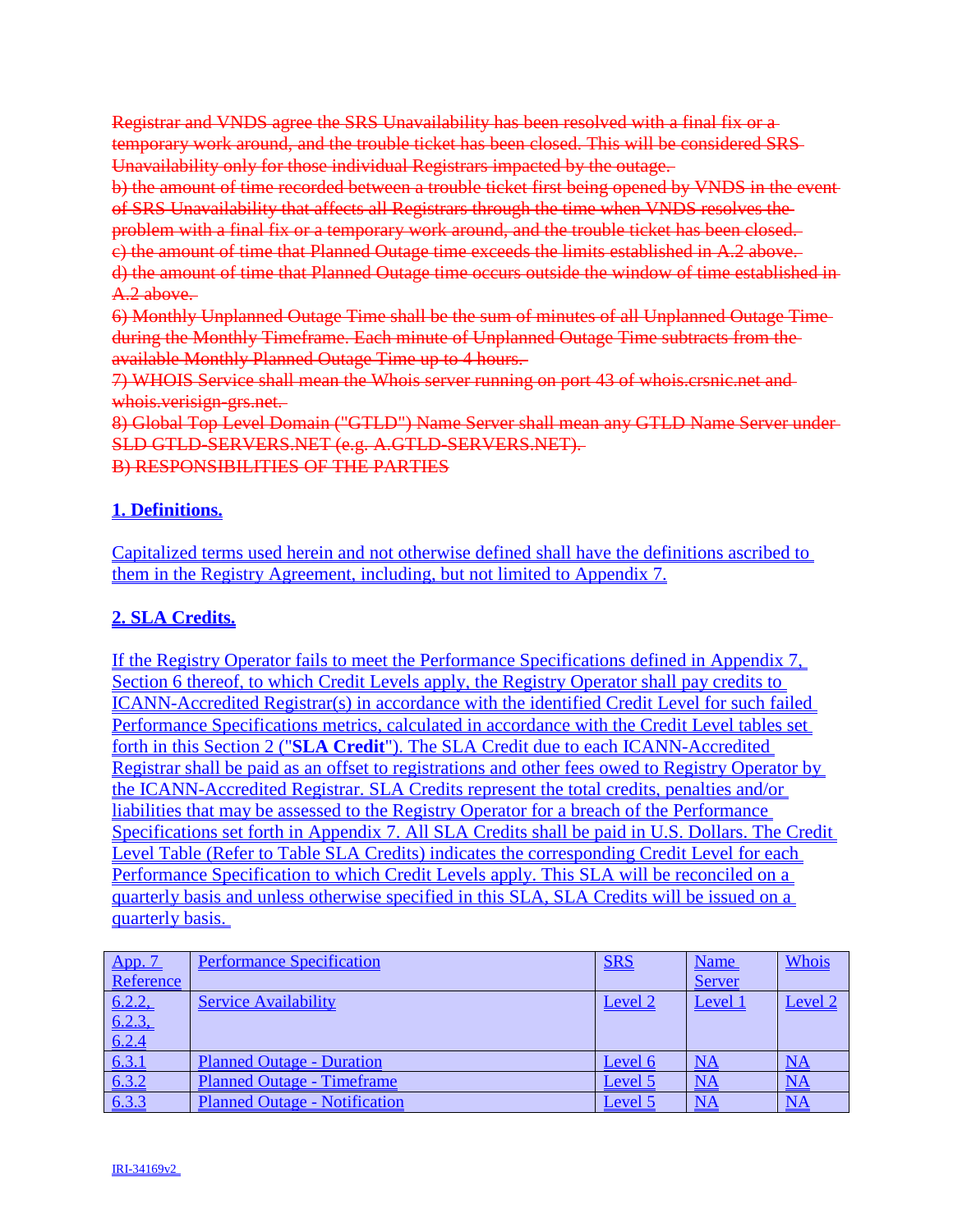| 6.4.1                 | <b>Extended Planned Outage - Duration</b>           | Level 6 | $\underline{\mathbf{M}}$  | $NA$                   |
|-----------------------|-----------------------------------------------------|---------|---------------------------|------------------------|
| 6.4.2                 | <b>Extended Planned Outage - Timeframe</b>          | Level 5 | $NA$                      | $NA$                   |
| 6.4.3                 | <b>Extended Planned Outage - Notification</b>       | Level 5 | $\underline{NA}$          | NA                     |
| 6.5.1                 | <b>Processing Time - Check Domain</b>               | Level 3 | $\underline{\mathbf{NA}}$ | $\overline{\text{NA}}$ |
| 6.5.2                 | Processing Time - Add/Create Domain                 | Level 3 | $\underline{NA}$          | $NA$                   |
|                       | Processing Time - Modify/Update and Delete Domain   | Level 3 | $\underline{\mathbf{NA}}$ | $\overline{\text{NA}}$ |
| $\frac{6.5.3}{6.5.4}$ | <b>Processing Time - Whois Query</b>                | $NA$    | $NA$                      | Level 3                |
| 6.5.5                 | <b>Processing Time - DNS Name Server Resolution</b> | $NA$    | Level 3                   | $NA$                   |
| 6.6.1                 | <b>Update Frequency - DNS Name Server</b>           | $NA$    | Level 4                   | $NA$                   |
| 6.6.2                 | <b>Update Frequency - Whois</b>                     | NA      | $NA$                      | Level 4                |

2.1 Credit Level 1 - Credit Level 1 is assessed for DNS Name Server Service Availability less than 100% per Monthly Timeframe. If the DNS Name Server Service Availability Performance Specification is not met, the SLA Credit for Credit Level 1 shall be payable to active ICANN-Accredited Registrars 30 days after the applicable calendar month in which the Service Availability Performance Specification was not met. For purposes of this Appendix 10, an "active" ICANN-Accredited Registrar is one who has registered greater than 150 net new .com domain names in the previous Monthly Timeframe.

Each active ICANN-Accredited Registrar that meets the requirements of Section 3 below would be credited an amount equal to such active ICANN-Accredited Registrar's net new .com domain name registrations during the applicable Monthly Timeframe divided by the net amount of new .com domain name registrations for all active ICANN-Accredited Registrars within the applicable Monthly Timeframe times the Monthly Credit Amount set forth in Table Credit Level 1.

## **Table Credit Level 1**

|                                    | $<30$ sec.'s | $30 - 60$ sec.'s | $1-2$ min.'s | $2-10$ min.'s | $10-30$ min.'s | $over 30$<br>min.'s |
|------------------------------------|--------------|------------------|--------------|---------------|----------------|---------------------|
| <b>SLA Credit</b><br><b>Amount</b> | \$100,000    | \$175,000        | \$250,000    | \$400,000     | \$750,000      | \$1,000,000         |

2.2 Credit Level 2 - Credit Level 2 is assessed for SRS Service Availability less than 99.99% per calendar year and for Whois Service Availability less than 100% per Monthly Timeframe. If a Service Availability Performance Specification metrics are not met, the SLA Credit for Credit Level 2 shall be credited directly to active ICANN-Accredited Registrar(s) that meet the requirements of Section 3 below in an amount equal to the duration of the outage times (OT) times the average daily number of .com registrations over the previous three (3) months (NRAvg) times the .com wholesale fee divided by the number of minutes per day (1,440 minutes).

Active ICANN-Accredited Registrar would be credited:

(.com Registry Fee)\*(OT)\*(NRAvg) (1,440 minutes)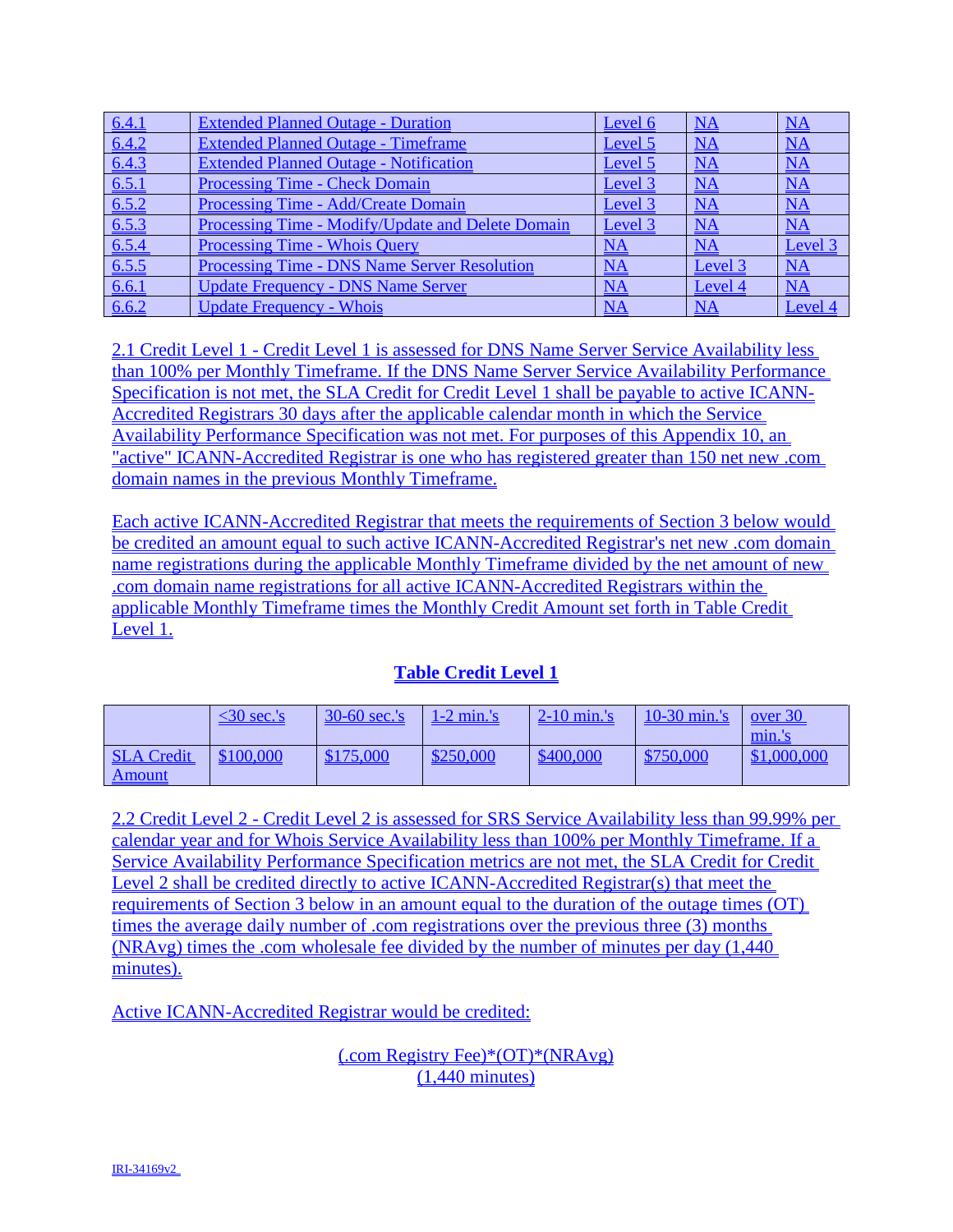Additionally, for any month where the total combined Unplanned Outage of SRS and Whois is greater than 30 minutes, Registry Operator will credit active ICANN-Accredited Registrars that meet the requirements of Section 3 below One Thousand Dollars (\$1,000).

2.3 Credit Level 3 - Credit Level 3 is assessed for failure to meet the Performance Specifications for the Processing Time for check domain, add/create, modify/update and delete domain commands, and DNS Name Server Resolution and Whois queries. If the Processing Time Performance Specifications metrics are not met, the SLA Credit for Credit Level 3 (Refer to Table Credit Level 3) shall be payable to active ICANN-Accredited Registrars in an amount based upon the % of time that the Processing Time exceeds the applicable Performance Specifications metric.

Each active ICANN-Accredited Registrar that meets the requirements of Section 3 below would be credited an amount equal to such active ICANN-Accredited Registrar's net new .com domain name registrations during the applicable Monthly Timeframe divided by the net amount of net new .com domain name registrations for all active ICANN-Accredited Registrars within the applicable Monthly Timeframe times the SLA Credit Amount set forth in Table Credit Level 3 within 30 days after the applicable calendar month.

# **Table Credit Level 3**

|                   | $10%$ | 1 <sub>0</sub><br>250/ | $\bigcap$<br>50% | $>50\%$ |
|-------------------|-------|------------------------|------------------|---------|
| <b>SLA</b> Credit | \$500 | \$1,000                | \$2,000          | \$5,000 |
| <b>Amount</b>     |       |                        |                  |         |

2.4 Credit Level 4 - Credit Level 4 is assessed for failure to meet the Performance Specifications for Update frequencies for DNS Name Server and Whois. If the Update frequency Performance Specifications metrics are not met, the SLA Credit for Credit Level 4 (Refer to Table Credit Level 4) shall be payable to active ICANN-Accredited Registrars in an amount based upon the % of time that the Update frequency exceeds the applicable Performance Specifications metric.

Each active ICANN-Accredited Registrar that meets the requirements of Section 3 below would be credited an amount equal to such active ICANN-Accredited Registrar's net new .com domain name registrations during the applicable Monthly Timeframe divided by the net amount of new .com domain name registrations for all active ICANN-Accredited Registrars within the applicable Monthly Timeframe times the SLA Credit Amount set forth in Table Credit Level 4.

# **Table Credit Level 4**

|                   | Up to $<$ 15 minutes | 15 minutes to $<$ 1 | 1 hour to $<$ 12 | $\geq$ 12 hours |
|-------------------|----------------------|---------------------|------------------|-----------------|
|                   | over                 | <u>hour</u>         | hours            |                 |
| <b>SLA</b> Credit | \$500                | \$1,000             | \$2,000          | \$5,000         |
| Amount            |                      |                     |                  |                 |

2.5 Credit Level 5 - Credit Level 5 is assessed for failure to meet the Performance Specifications for Planned Outage Timeframe, Planned Outage Notification, Extended Planned Outage Timeframe and Extended Planned Outage Notification. If the Performance Specifications metrics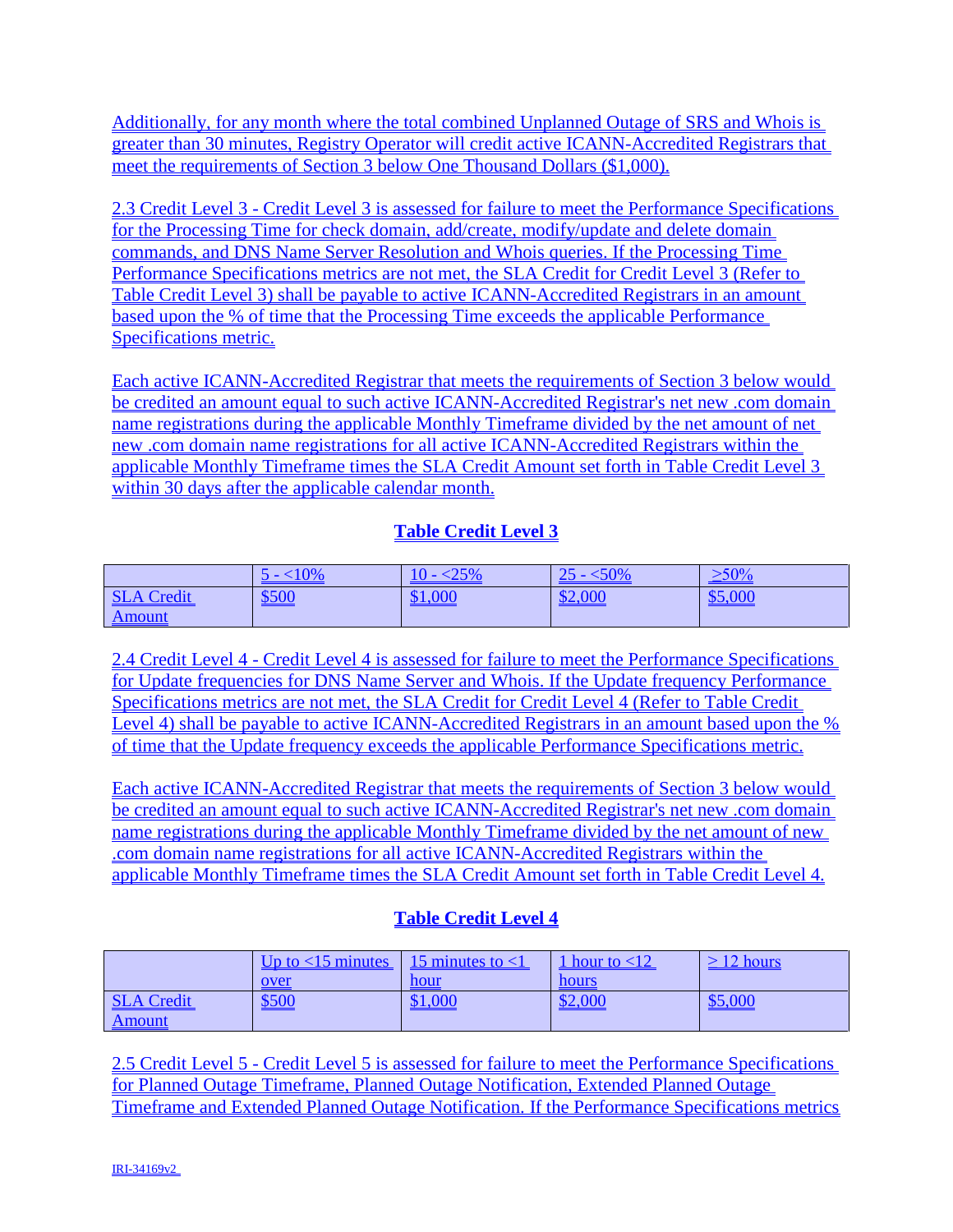are not met, the SLA Credit for Credit Level 5 shall be payable to each active ICANN-Accredited Registrar that meets the requirements of Section 3 below in an amount equal to such active ICANN-Accredited Registrar's net new .com domain name registrations during the applicable Monthly Timeframe divided by the net amount of new .com domain name registrations for all active ICANN-Accredited Registrars within the applicable Monthly Timeframe times One Thousand Dollars (\$1,000).

2.6 Credit Level 6 - Credit Level 6 is assessed for failure to meet the Performance Specifications for Planned Outage Duration and Extended Planned Outage Duration. If the Performance Specifications are not met, the SLA Credit for Credit Level 6 shall be payable directly to active ICANN-Accredited Registrar(s) that meet the requirements of Section 3 below in an amount equal to the Average Daily Volume (ADM) of net .com new adds as averaged over the course of the previous three months times the Planned Duration Overage (PDO) in minutes times the SLA Credit graduated financial penalty set forth in Table Credit Level 6. For purposes of this Appendix 10, PDO is calculated by subtracting the maximum allowable time in hours and minutes for a Planned Outage Duration or Extended Planned Outage Duration, as applicable, from the total outage in hours and minutes.

# **Table Credit Level 6**

|            | 1 to $<$ 15 minutes | 15 minutes to $<1/$ | $\pm 1$ to $\leq 3$ hours | $3$ –to $<$ 6 hours                                                      | $\geq 6$ hours |
|------------|---------------------|---------------------|---------------------------|--------------------------------------------------------------------------|----------------|
|            |                     | hour                |                           |                                                                          |                |
| <b>SLA</b> |                     |                     |                           | $ADM*PDO*$0.25   ADM*PDO*$0.5   ADM*PDO*$1   ADM*PDO*$1.50   ADM*PDO*$2$ |                |
| Credit     |                     |                     |                           |                                                                          |                |

## **3. Registrar Responsibilities.**

In order for ICANN-Accredited Registrars to claim SLA Credits outlined in this Appendix 10, the procedures of this Section 3 must be strictly followed.

1)3.1 The affected ICANN-Accredited Registrar must report each occurrence of alleged SRS Unavailability to VNDSfailure by Registry Operator to meet a Performance Specification and make a request for SLA Credit to the Registry Operator's customer service help desk in the manner required by VNDSthe Registry Operator (i.e., e-mail, fax, telephone) in order for anoccurrence to be treated as SRS Unavailability for purposes of the SLA.to be eligible for a SLA Credit. An affected ICANN Accredited Registrar must initiate a request for SLA Credits within three months of the end of the calendar year in which the failure to meet a Performance Specification occurred.

2) In the event that all Registrars are affected by SRS Unavailability, VNDS is responsible for opening a blanket trouble ticket and immediately notifying all Registrars of the trouble ticket number and details.

3) Both Registrar and VNDS agree to use reasonable commercial good faith efforts to establish the cause of any alleged SRS Unavailability. If it is mutually determined to be a VNDS problem, the issue will become part of the Unplanned Outage Time.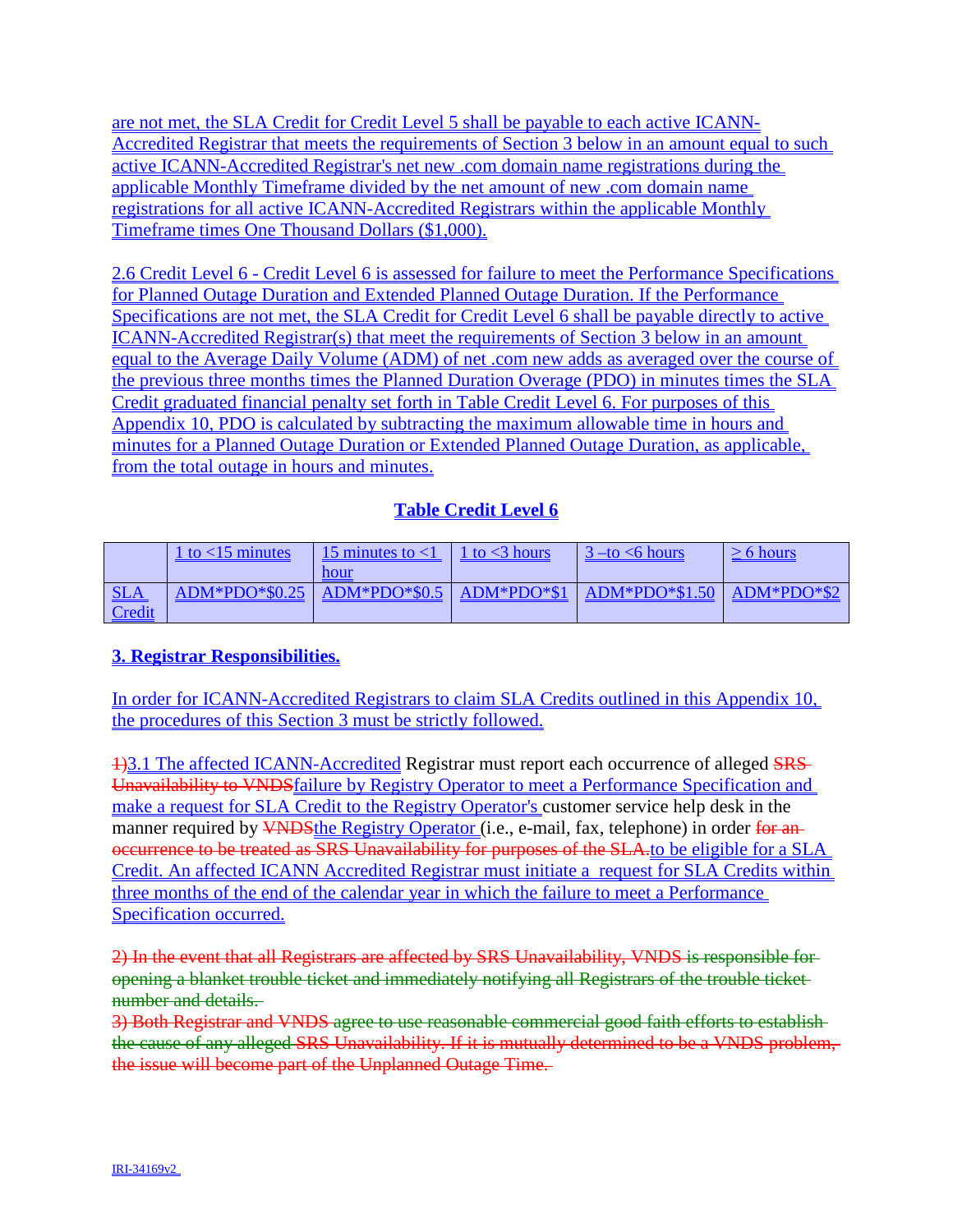4) VNDS will perform monitoring from at least two external locations as a means to verify that a) sessions can effectively be established and b) all RRP or EPP commands can be successfully completed.

5)3.2 Each ICANN-Accredited Registrar must inform VNDSthe Registry Operator any time its estimated volume of transactions (excluding check domain commands), will exceed is expected to exceed the ICANN-Accredited Registrar's previous month's volume by more than 25%. In the event that an ICANN-Accredited Registrar fails to inform VNDSRegistry Operator of a forecasted increase of volume of transactions of 25% or more and the ICANN-Accredited Registrar's volume increases 25% or more over the previous month, and should the total volume of transactions added by VNDSfor the Registry Operator for all ICANN-Accredited Registrars for that month exceed VNDS'the Registry Operator's actual volume of the previous month's transactions by more than 20%, then the ICANN-Accredited Registrar will not be eligible for any SLA credits (as defined Credits outlined in section C) this SLA in that Monthly Timeframe. TheAn ICANN-Accredited Registrar shall provide such forecast at least 30 days prior to the first day of the next month. In addition, VNDSapplicable calendar month. Registry Operator agrees to provide monthly transaction summary reports to ICANN-Accredited Registrars via e-mail.

6) VNDS will notify Registrar of Planned Outages outside the Planned Outage Period at least 7 days in advance of such Planned Outage. In addition, VNDS will use reasonable commercial good faith efforts to maintain an accurate 30-day advance schedule of possible upcoming Planned Outages.

7) VNDS will update the WHOIS Service once per day beginning at 1200 GMT. VNDS will notify Registrars in advance when changes to the WHOIS Service update schedule occur. 8) VNDS will allow external monitoring of the SRS via an acceptable means to both parties. 9) VNDS will initiate the zone file transfer process at least twice daily at scheduled intervals. VNDS will notify Registrar in advance when changes to the schedule occur. VNDS will notify Registrars regarding any scheduled maintenance and unavailability of the GTLD ROOT-SERVERs.

3.3 The affected ICANN-Accredited Registrar must provide documentation to support its claim for a SLA Credit. An ICANN-Accredited Registrar shall provide documentation in the form of either:

a) ICANN-Accredited Registrar initiated notification(s) to the Registry Operator of a Performance Specification that exceeded SLA limits or failed to meet SLA requirements, including the trouble ticket number issued by the Registry Operator. The closing ticket(s) should be included as well in order to determine the total downtime (unless the trouble ticket includes this); or

b) Notification from the Registry Operator (with trouble ticket number attached) of a Performance Specification that exceeded SLA limits or failed to meet SLA requirements. The closing ticket(s) should be included as well in order to determine the total downtime (unless the trouble ticket includes this).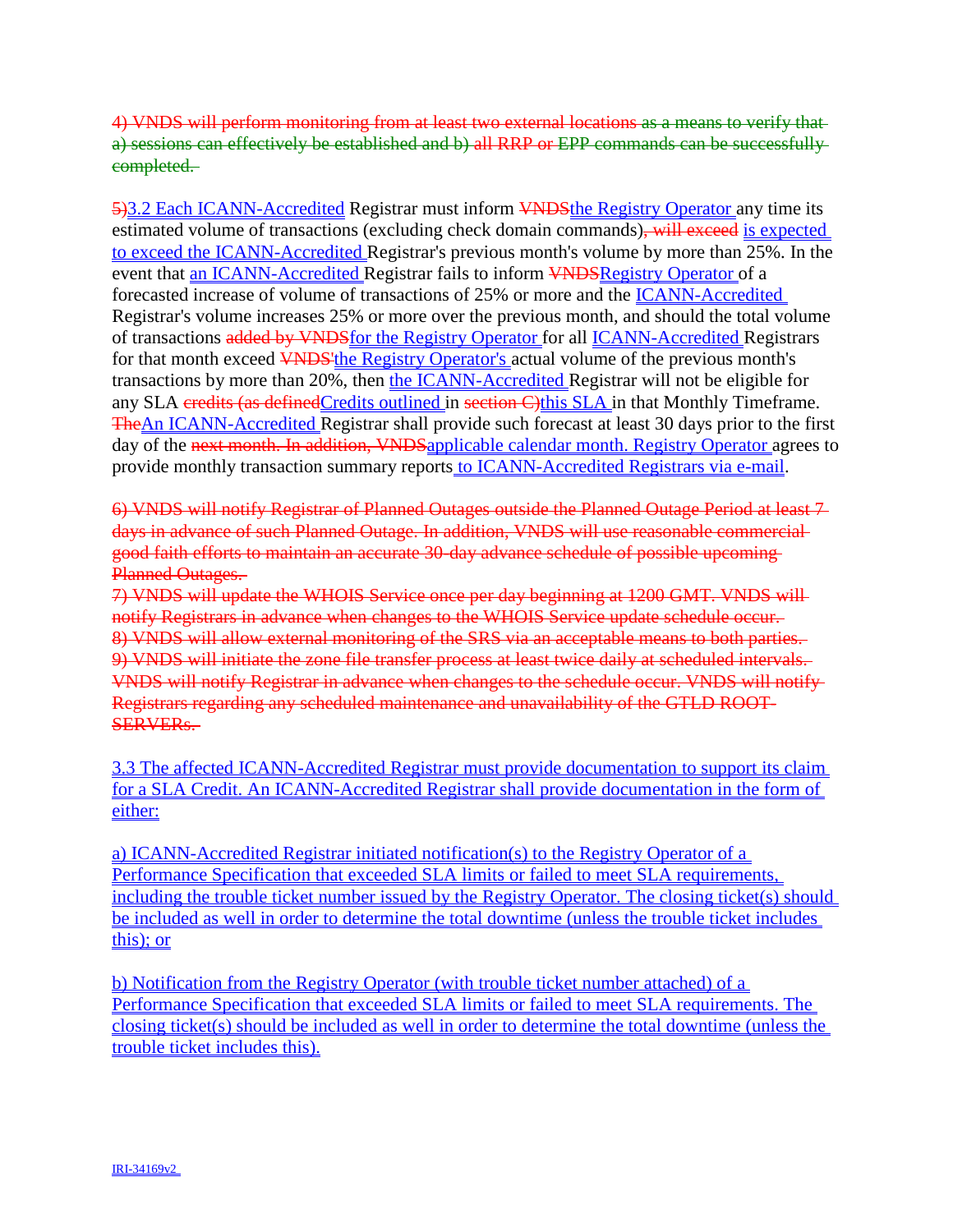3.4 In order to calculate credits, the affected ICANN-Accredited Registrar must include volume figures for the past three (3) calendar months (or, if less, such amount of time that the ICANN-Accredited Registrar has been authorized to register names in the .com registry) and a certification that these numbers accurately reflect the minimum number of registrations that would be covered during the affected period.

3.5 Registry Operator shall perform the required measurements in order to corroborate the total SLA Credits requested by ICANN-Accredited Registrar. Such measurements and associated documentation shall be delivered by e-mail to each of the ICANN-Accredited Registrars requesting a SLA Credit.

3.6 When the above steps have been accurately completed, Registry Operator shall provide notification of the number of SLA Credits that will be entered in the affected ICANN-Accredited Registrar's account that can be used immediately toward .com domain name registrations and other fees owed to Registry Operator by the ICANN-Accredited Registrar.

## **4. Obligations.**

4.1 Except in the case of cross-network name server performance (which is not a subject of this Service Level Agreement), Registry Operator will perform monitoring from at least two external locations and a minimum of one internal location as a means to verify that a) sessions can effectively be established and b) EPP commands can be successfully completed.

4.2 In the event that all ICANN-Accredited Registrars are affected by a SRS unavailability, the Registry Operator is responsible for opening a blanket trouble ticket and immediately notifying all ICANN-Accredited Registrars of the trouble ticket number and details.

4.3 In the event that the System Services are unavailable to an individual ICANN-Accredited Registrar, Registry Operator will use commercially reasonable efforts to re-establish the affected System Services for such ICANN-Accredited Registrar as soon as reasonably practicable. Any System Services unavailability attributable to any individual ICANN-Accredited Registrar that does not represent a System Services outage will not result in SLA Credits or be subject to this SLA.

4.4 ICANN-Accredited Registrar(s) and the Registry Operator agree to use reasonable commercial good faith efforts to establish the cause of any alleged System Services unavailability. If it is mutually determined to be a Registry Operator problem, the System Services unavailability will be subject to this SLA.

10) VNDS4.5 The Registry Operator will use commercialcommercially reasonable efforts to restore the critical systems of the SRSany System Services within 24 hours inafter the eventtermination of a force majeure event and restore full system functionality within 48 hours after the termination of a force majeure event. Outages due to a force majeure will not be considered SRS UnavailabilitySystem Services unavailability, impact the Performance Specifications set forth in Appendix 7, or be subject to this SLA.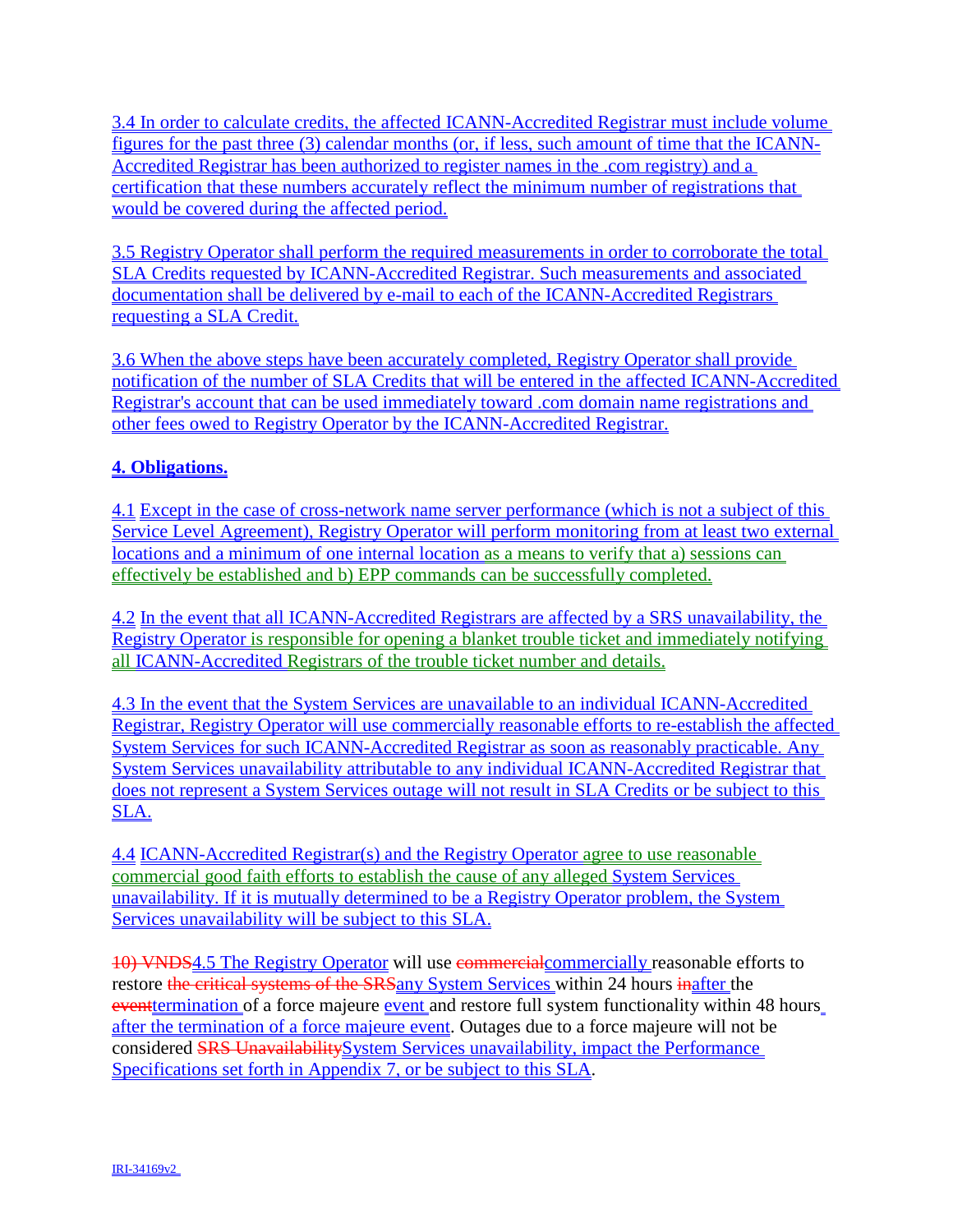4.6 The Registry Operator will open incident trouble tickets within a commercially reasonable period of time and will treat all system performance problems in order of decreasing severity and fix them within a commercially reasonable period of time. Incidents flagged by the measurement system will also qualify as ticketed events and will be subject to this SLA.

4.7 The Registry Operator will publish monthly system performance and Service Availability reports.

## **5. Miscellaneous.**

5.1 This SLA is independent of any rights, obligations or duties set forth in the Registry Agreement. In the event of any conflict between the terms and conditions of this SLA and the Registry Agreement, the Registry Agreement shall control.

11) VNDS will publish weekly system performance and availability reports. These reports will include average round trip for the RRP or EPP Check and Add Domain commands for all Registrars as well as a summary of SRS Availability for the previous week 12) VNDS will provide a 99.4% SRS Availability during each Monthly Timeframe.

C) CREDITS:

1) If SRS Availability is less than 99.4% in any Monthly Timeframe, VNDS will provide a credit to affected Registrar(s) who have complied with Sections B.1 and B.5 above as follows: (i) In the case of SRS Unavailability as described in A.4.b, a credit will be given for the combined % total RRP or EPP add and check commands that fall below the 95% performance threshold established in A.4.b. For each affected Registrar, this will be calculated by multiplying the % below 95% by Registrar's monthly Add Domain volume x the average initial registration price charged to that Registrar during the month. The maximum credit to each Registrar shall not exceed 5% of the Registrar's total monthly Add Domain volume x that average registration price.  $(i)$  In the case of SRS Unavailability as described in  $A.4.a$ , and following the Monthly-Timeframe when the Unplanned Outage began, VNDS will provide a credit to Registrar by multiplying Registrar's monthly Add Domain volume x the average initial registration price charged to that Registrar during the month and multiplying that product by the percentage of time that the Monthly Unplanned Outage Time exceeded 0.6% of the minutes in the Monthly Timeframe. The maximum credit to each Registrar under this subparagraph shall not exceed 10% of the Registrar's total monthly Add Domain volume x that average registration price. Under no circumstances shall credits be applied when the availability problems are caused by network providers and/or the systems of individual Registrars. D) MISCELLANEOUS:

 $\frac{1}{5.2}$  As an addendum to the Registry-Registrar Agreement ("RRA"), no provision in this addendumSLA is intended to replace any term or condition in the RRA.

205.3 Dispute Resolution will be handled per RRA Section 6.7.

3) Any interruption of SRS service that occurs, as a direct result of RRA Sections 2.12,, 5.4, or 6.3 or any other applicable RRA contract term, will not be determined SRS Unavailability per this SLA.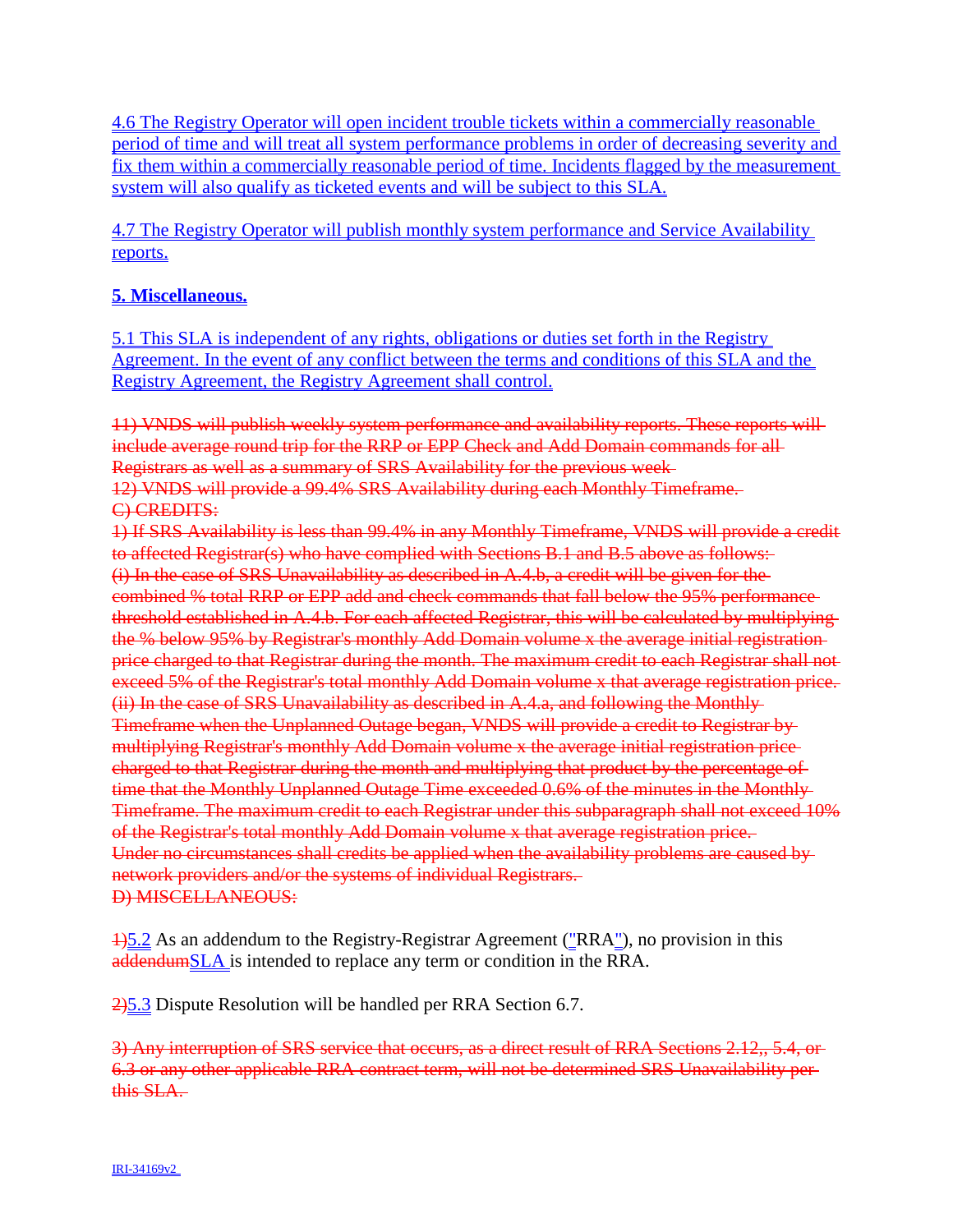5.4 Any interruption of System Services that occurs, as a direct result of RRA Sections 2.13 (Resolution of Technical Problems), 5.4 (Non-Payment of Fees), or 6.3 (Force Majeure) or any other applicable provision within the RRA or Registry Operator's compliance with any Consensus Policy established after the Effective Date, will not be subject to this SLA, but only to the extent and for so long as such interruption of System Services is unavoidable by commercially reasonable efforts due to Registry Operator's compliance with such provisions within the RRA or any Consensus Policy established after the Effective Date.